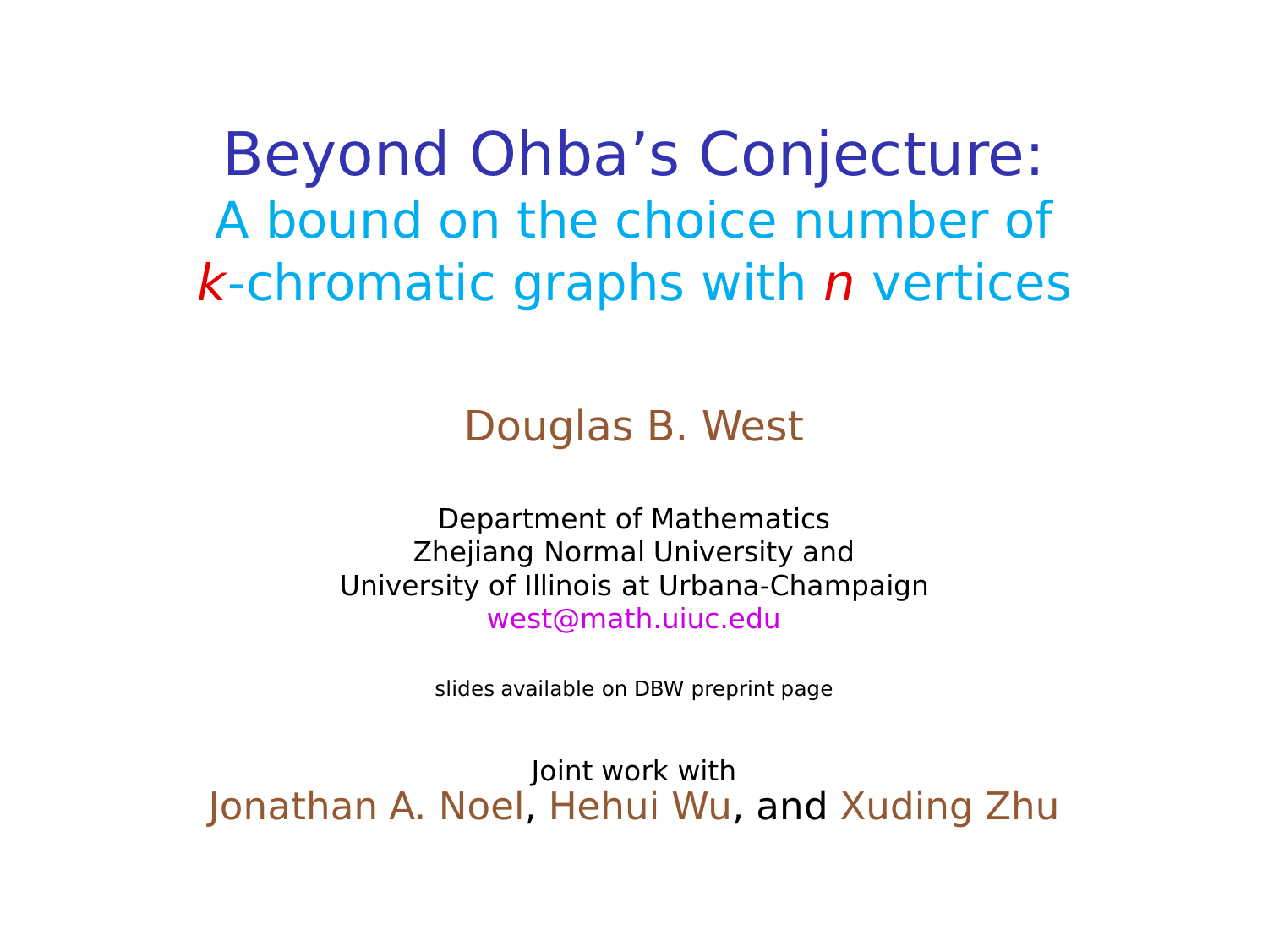**Def.** A list assignment *L* assigns each  $v \in V(G)$  a list  $L(v)$  of available colors.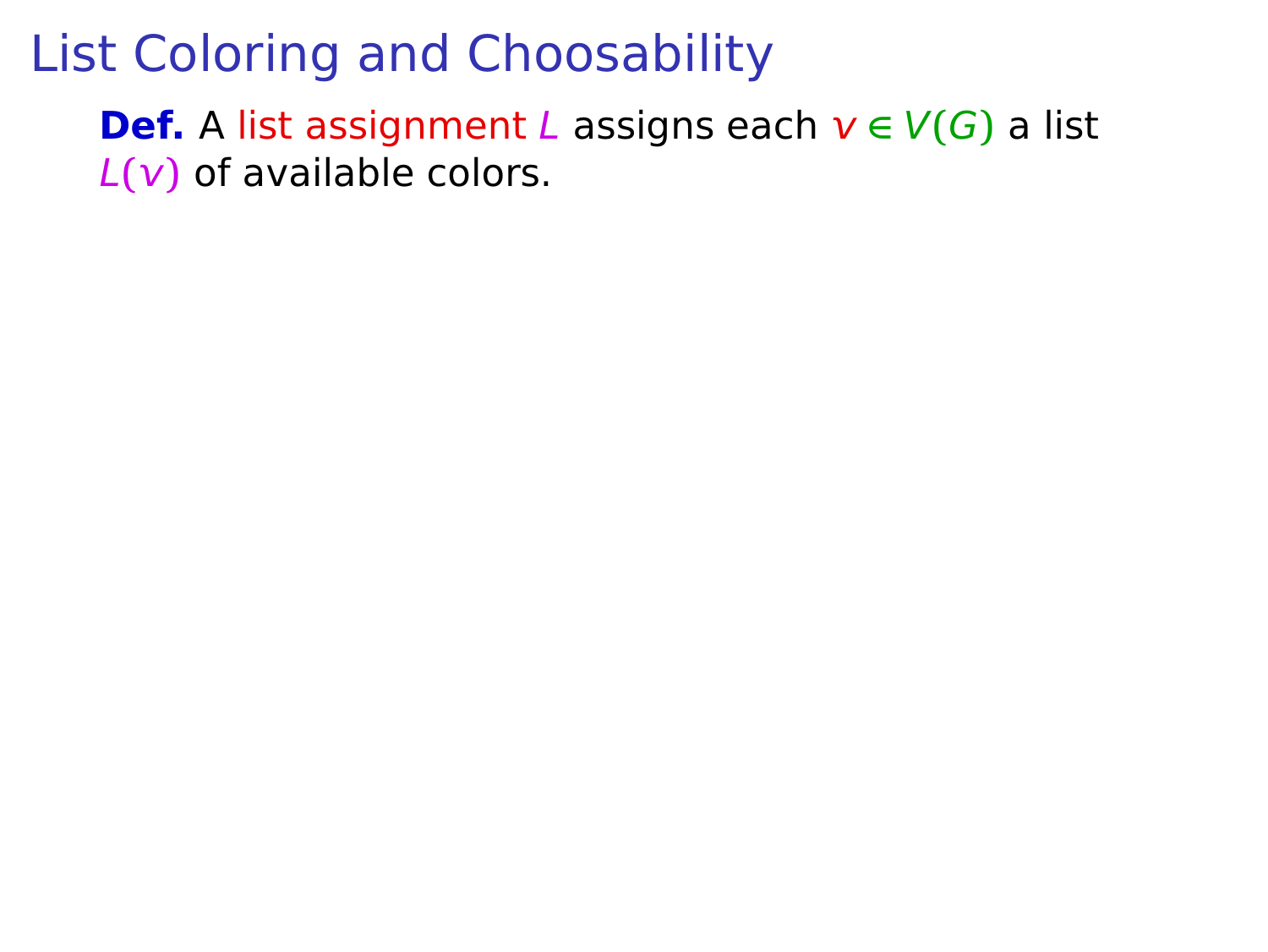**Def.** A list assignment L assigns each  $v \in V(G)$  a list  $L(v)$  of available colors.

An L-coloring is a proper coloring f with  $f(v) \in L(v)$   $\forall v$ .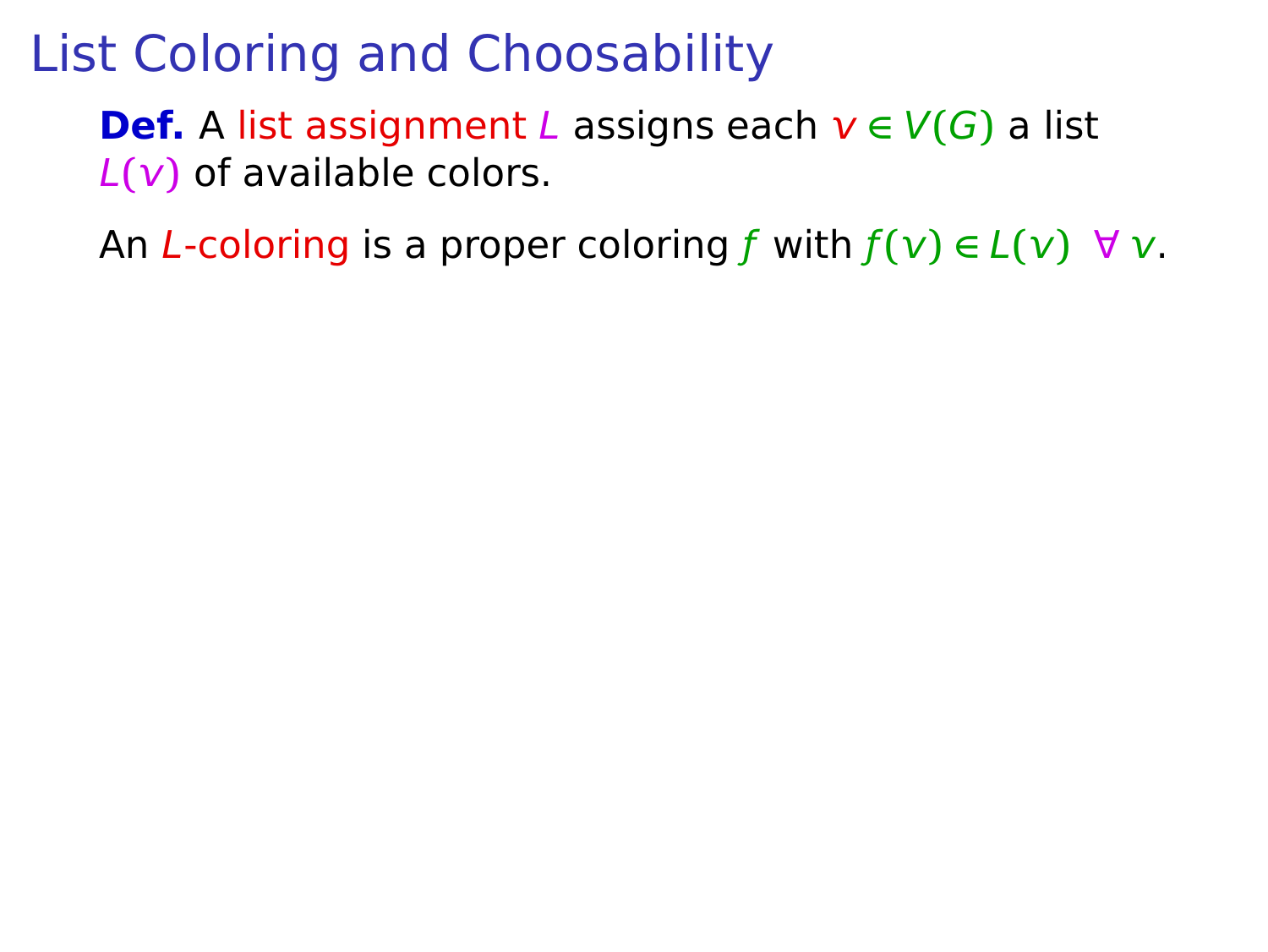**Def.** A list assignment L assigns each  $v \in V(G)$  a list  $L(v)$  of available colors.

An *L*-coloring is a proper coloring f with  $f(v) \in L(v)$   $\forall v$ .

k-choosable: G has L-coloring whenever **|**L**()| ≥** k ∀ .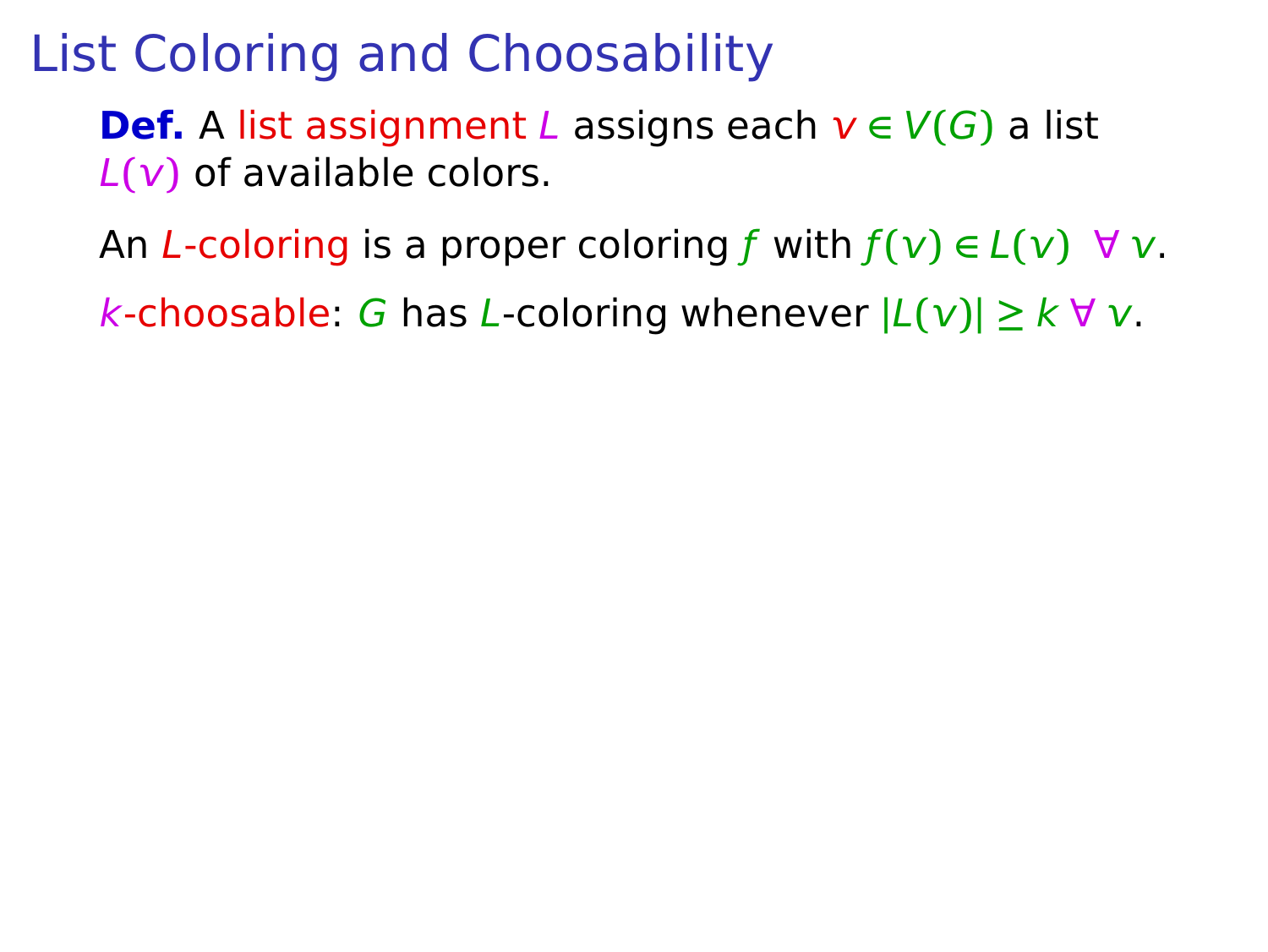**Def.** A list assignment *L* assigns each  $v \in V(G)$  a list  $L(v)$  of available colors.

An L-coloring is a proper coloring f with  $f(v) \in L(v)$   $\forall v$ .

k-choosable: G has L-coloring whenever **|**L**()| ≥** k ∀ .

The least such k is the choice number ch**(**G**)**.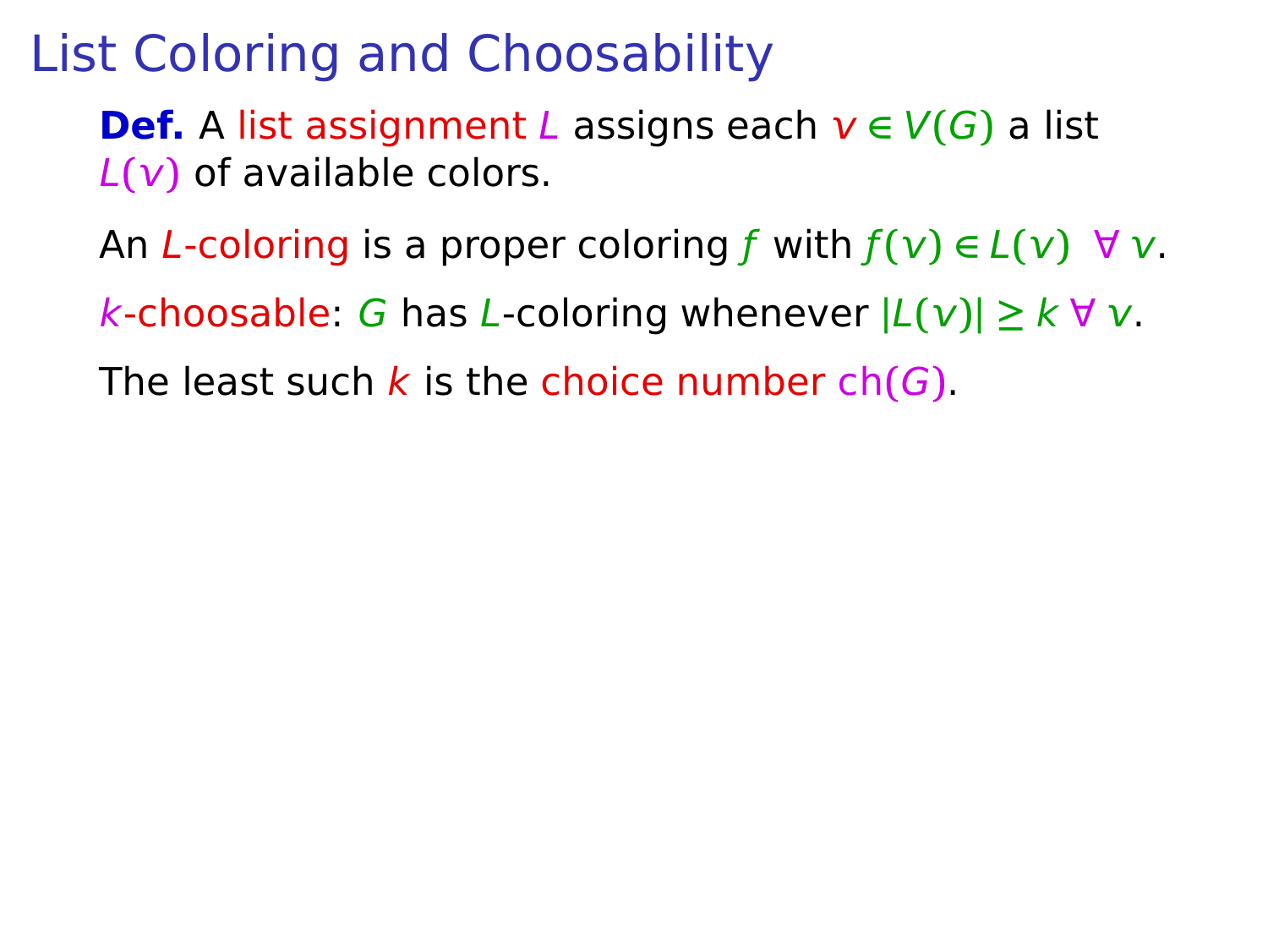**Def.** A list assignment *L* assigns each  $v \in V(G)$  a list L**()** of available colors.

An L-coloring is a proper coloring f with  $f(v) \in L(v)$   $\forall v$ .

k-choosable: G has L-coloring whenever **|**L**()| ≥** k ∀ .

The least such k is the choice number ch**(**G**)**.

**•** Since lists may be equal at all vertices, ch**(**G**) ≥** χ**(**G**)**.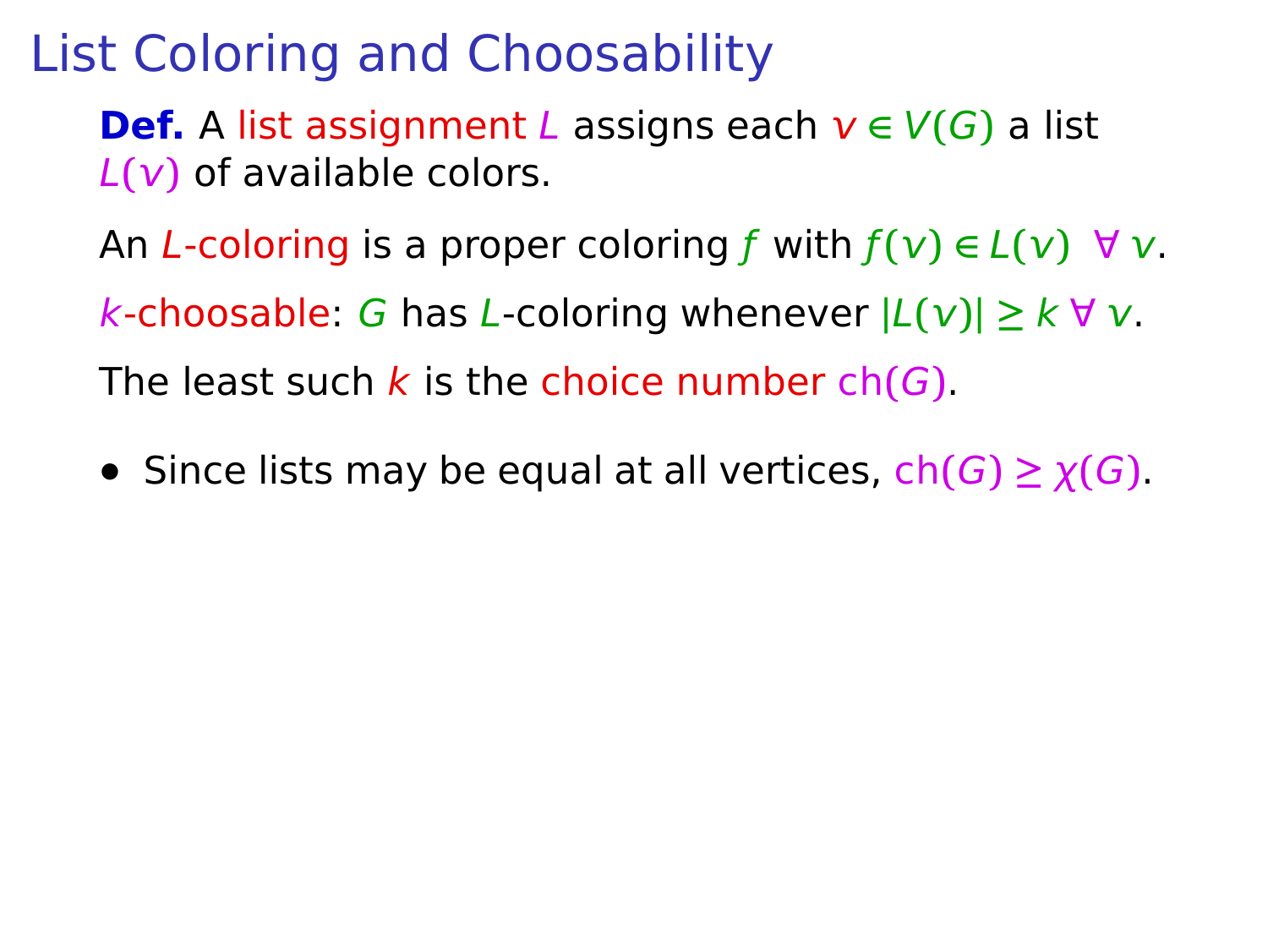**Def.** A list assignment *L* assigns each  $v \in V(G)$  a list L**()** of available colors.

An L-coloring is a proper coloring f with  $f(v) \in L(v)$   $\forall v$ .

k-choosable: G has L-coloring whenever **|**L**()| ≥** k ∀ .

The least such k is the choice number ch**(**G**)**.

**•** Since lists may be equal at all vertices,  $ch(G) \geq \chi(G)$ . **Ex.** ch( $K_4$ <sub>2</sub>) > 2 =  $\chi(K_4)$ .

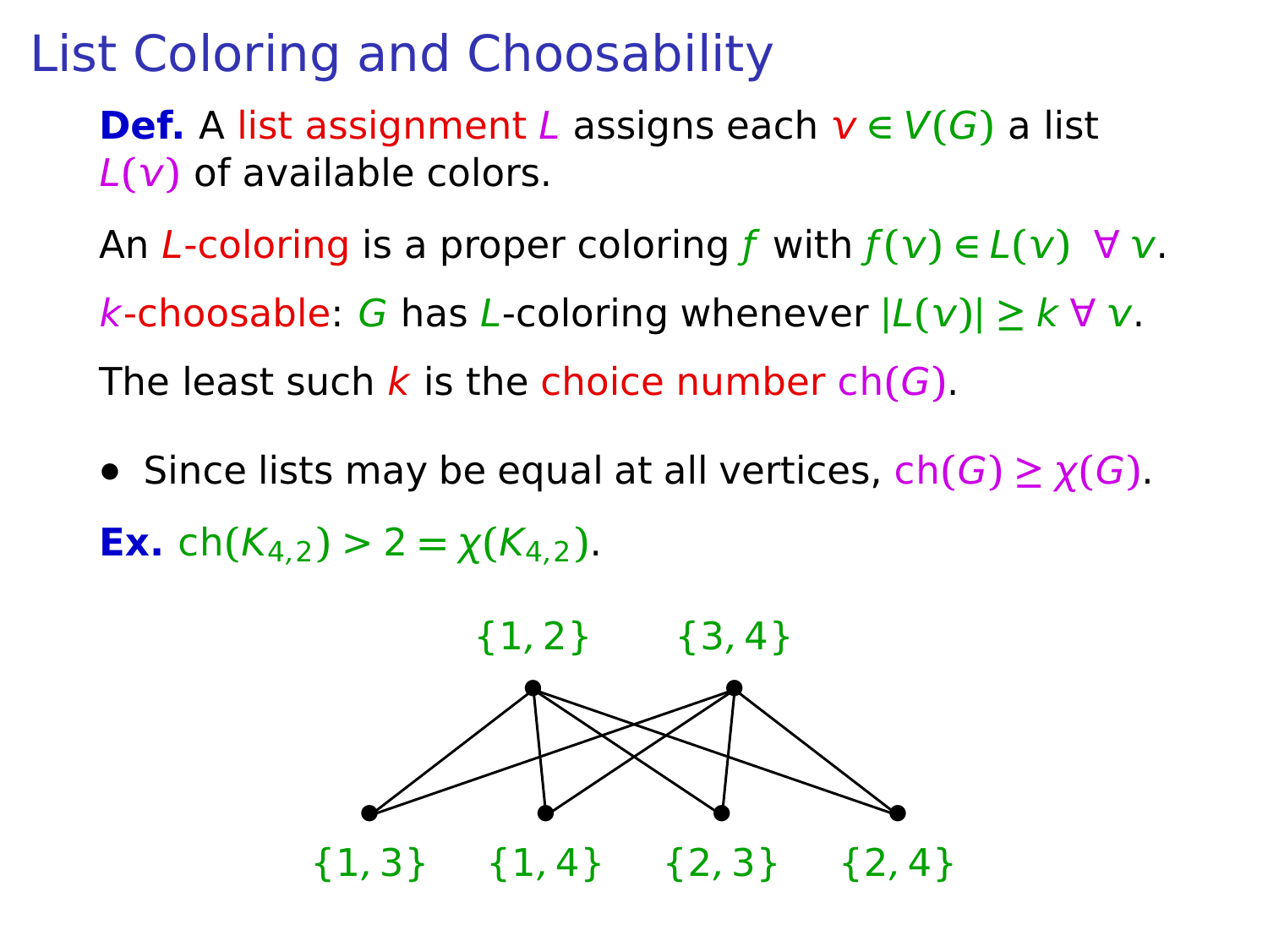Introduced: Vizing [1976] and Erdős-Rubin-Taylor [1979]. MathSciNet now mentions more than 400 papers.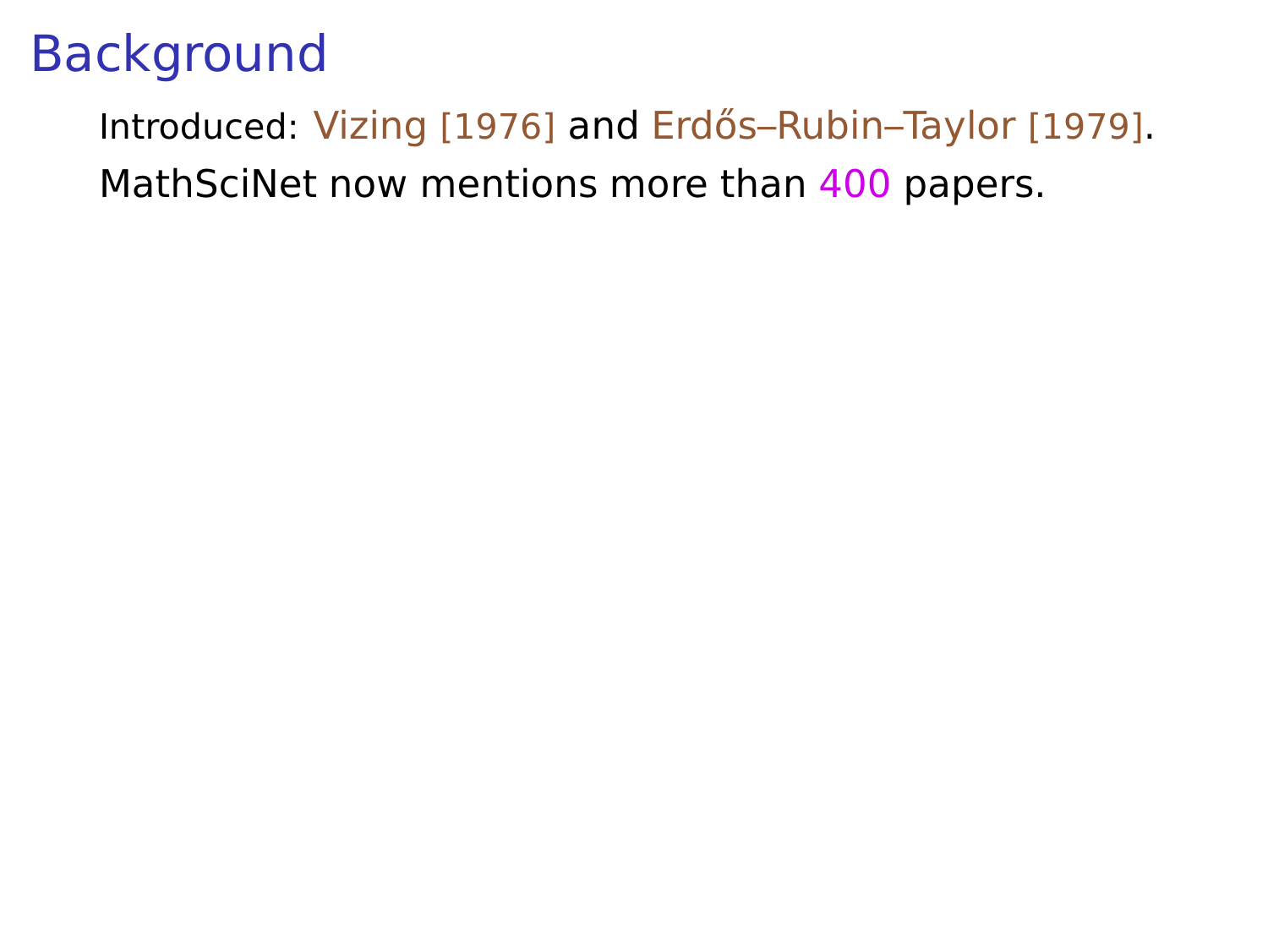Introduced: Vizing [1976] and Erdős–Rubin–Taylor [1979]. MathSciNet now mentions more than 400 papers.

ch(G) is unbounded for  $\chi(G) = 2$ , but always ch(G)  $\leq n$ .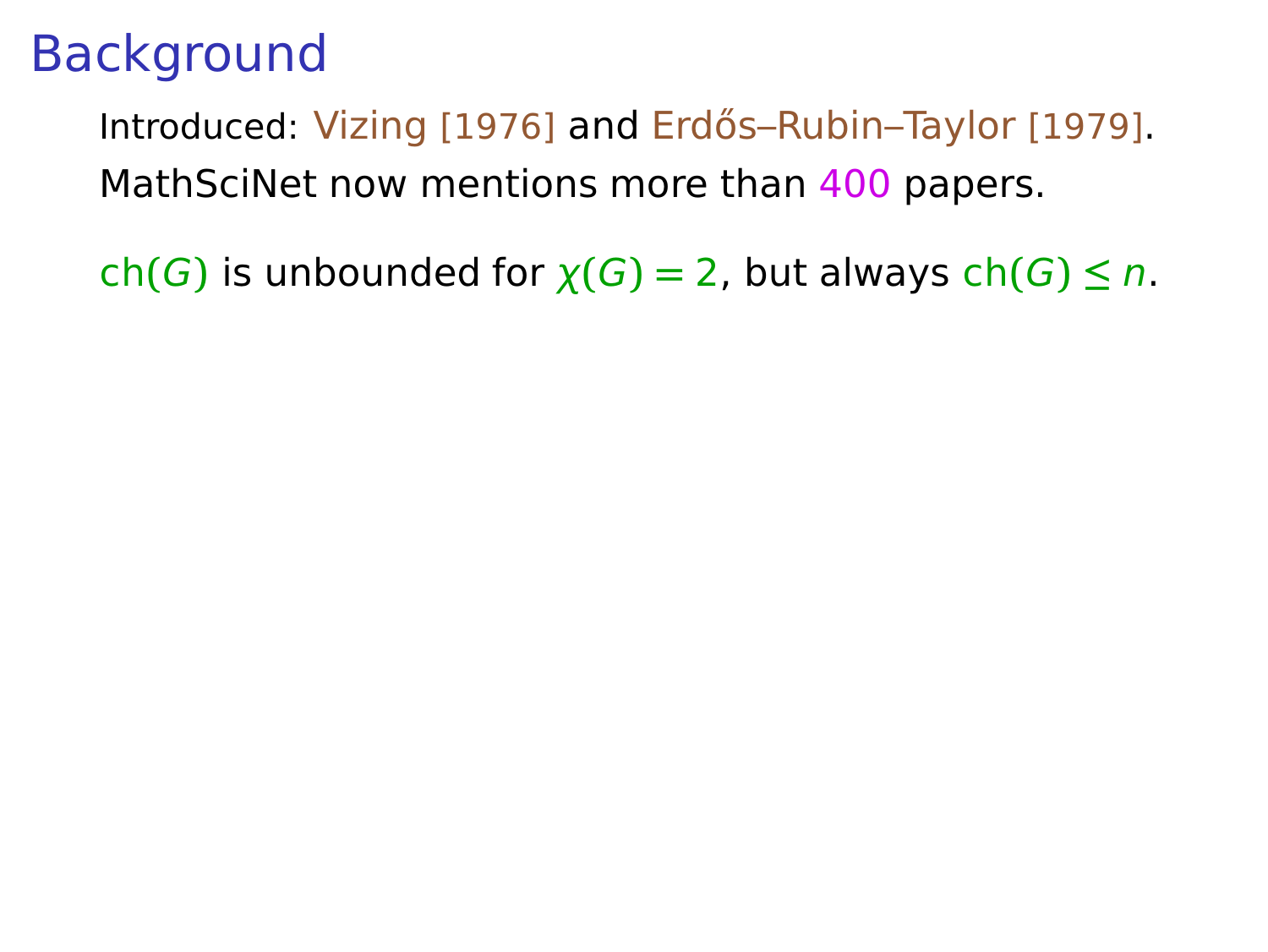Introduced: Vizing [1976] and Erdős–Rubin–Taylor [1979]. MathSciNet now mentions more than 400 papers.

ch(G) is unbounded for  $\chi(G) = 2$ , but always ch(G)  $\leq n$ .

**Ques.** What is the maximum of ch**(**G**)** among  $k$ -chromatic graphs with  $n$  vertices?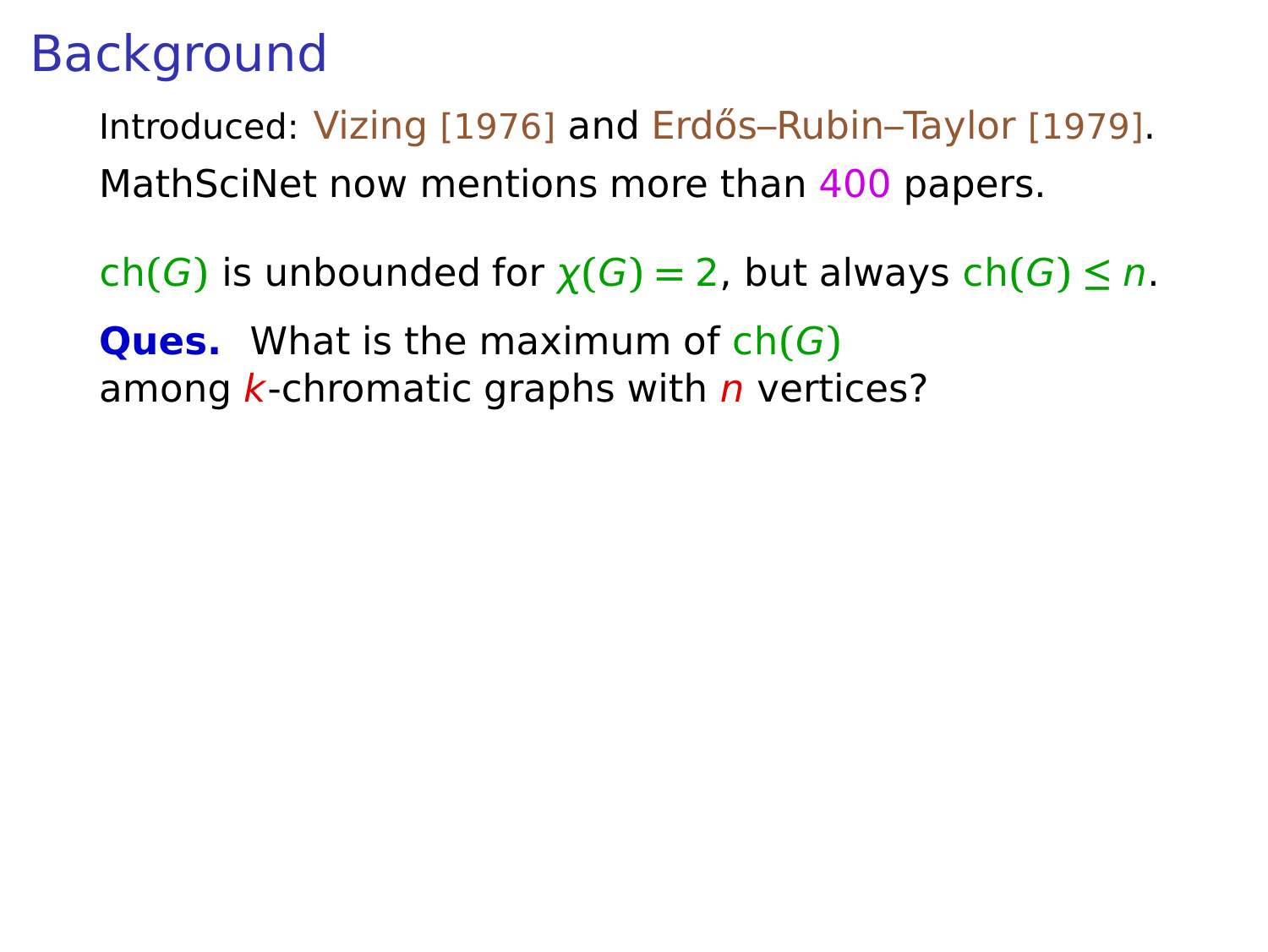Introduced: Vizing [1976] and Erdős–Rubin–Taylor [1979]. MathSciNet now mentions more than 400 papers.

ch(G) is unbounded for  $\chi(G) = 2$ , but always ch(G)  $\leq n$ .

**Ques.** What is the maximum of ch**(**G**)** among  $k$ -chromatic graphs with  $n$  vertices?

**Conj.** Ohba [2002] If  $n \leq 2\chi(G)+1$ , then  $\text{ch}(G) = \chi(G)$ .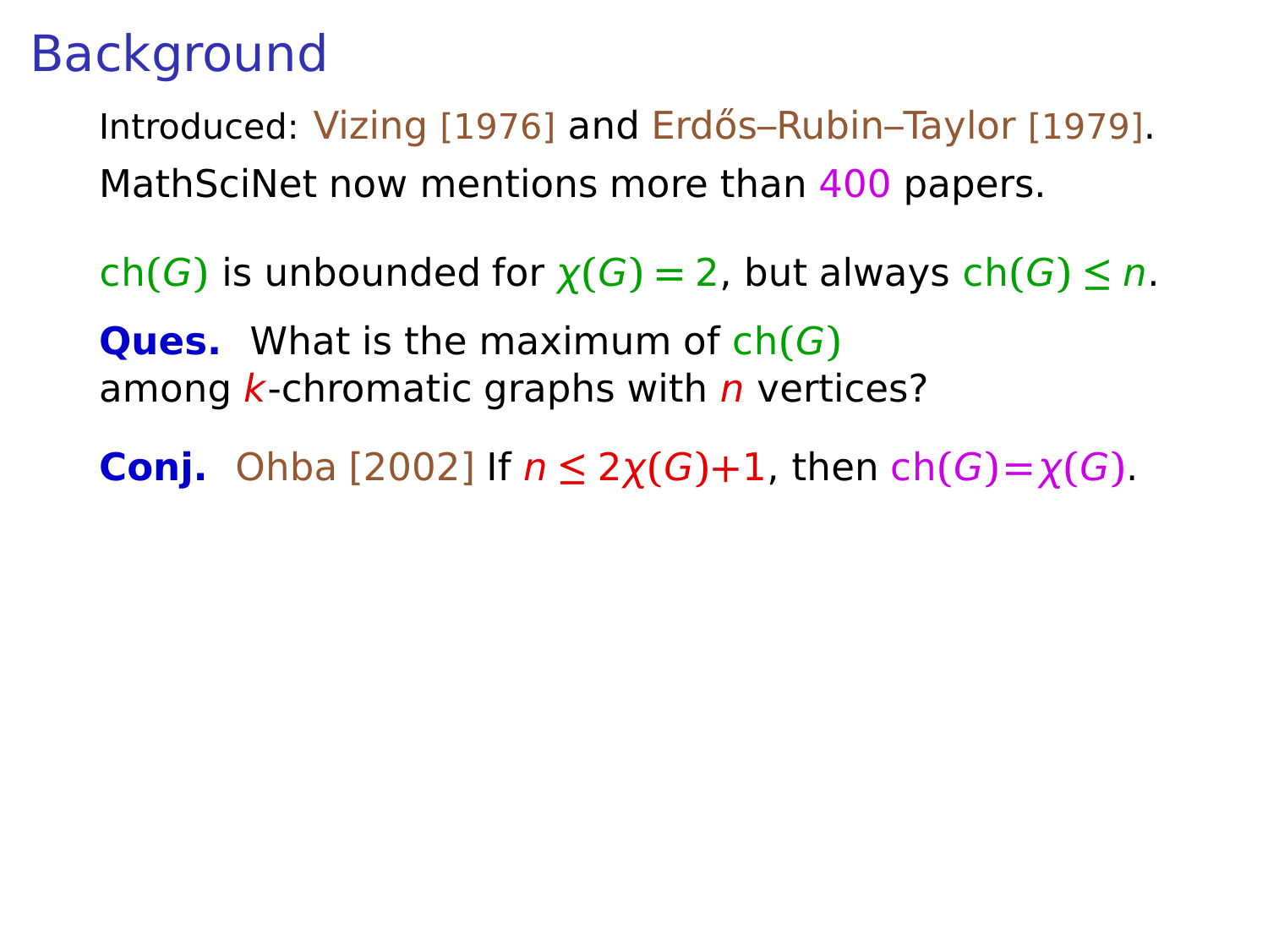Introduced: Vizing [1976] and Erdős–Rubin–Taylor [1979]. MathSciNet now mentions more than 400 papers.

ch(G) is unbounded for  $\chi(G) = 2$ , but always ch(G)  $\leq n$ .

**Ques.** What is the maximum of ch**(**G**)** among  $k$ -chromatic graphs with  $n$  vertices?

**Conj.** Ohba [2002] If  $n \leq 2\chi(G)+1$ , then  $\text{ch}(G) = \chi(G)$ .

**Thm.**Noel–Reed–Wu[2012+] Ohba's Conjecture is true.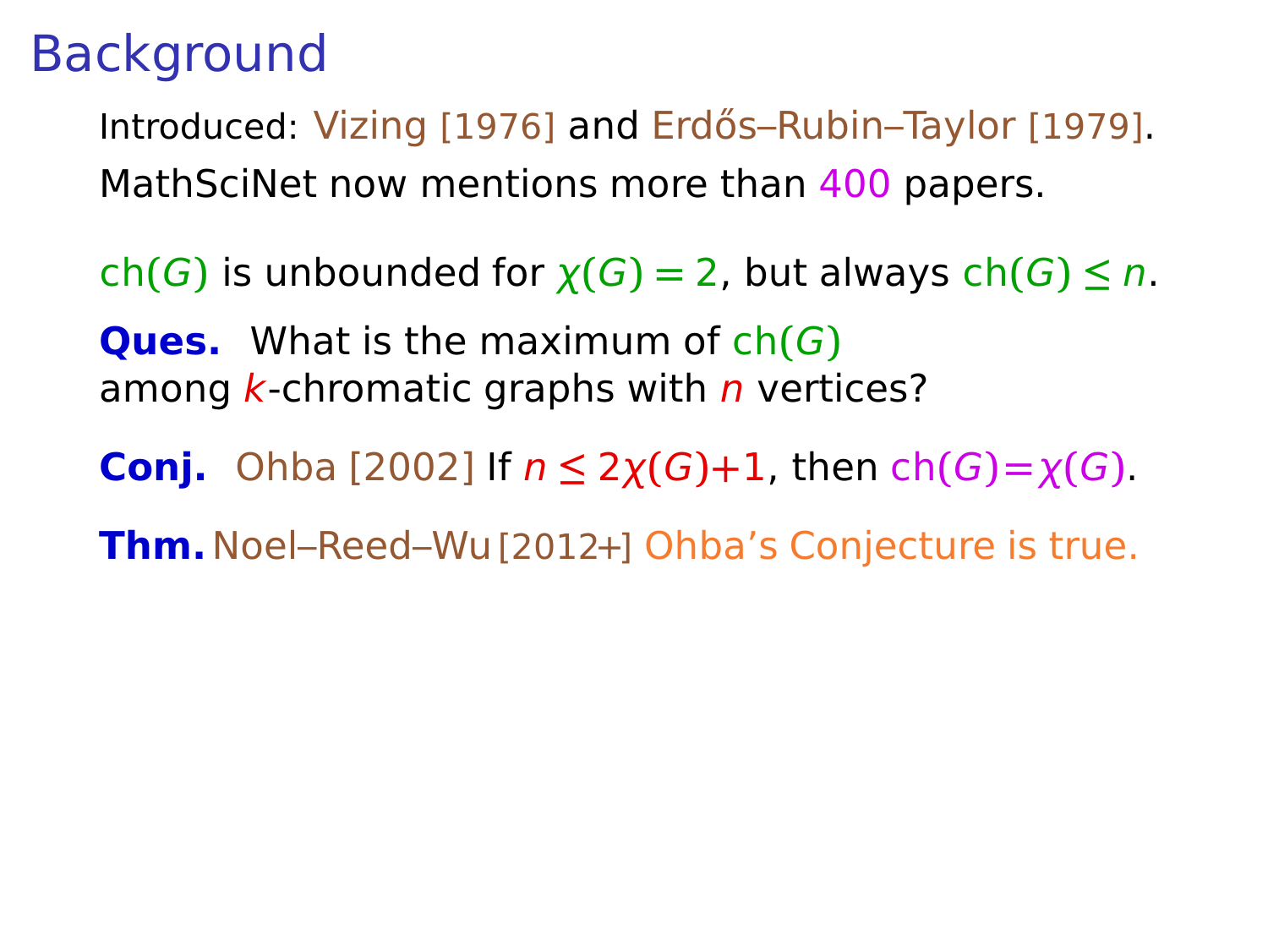Introduced: Vizing [1976] and Erdős–Rubin–Taylor [1979]. MathSciNet now mentions more than 400 papers.

ch(G) is unbounded for  $\chi(G) = 2$ , but always ch(G)  $\leq n$ .

**Ques.** What is the maximum of ch**(**G**)** among  $k$ -chromatic graphs with  $n$  vertices?

**Conj.** Ohba [2002] If  $n \leq 2\chi(G)+1$ , then  $\text{ch}(G) = \chi(G)$ .

**Thm.**Noel–Reed–Wu[2012+] Ohba's Conjecture is true.

It suffices to study complete  $k$ -partite graphs.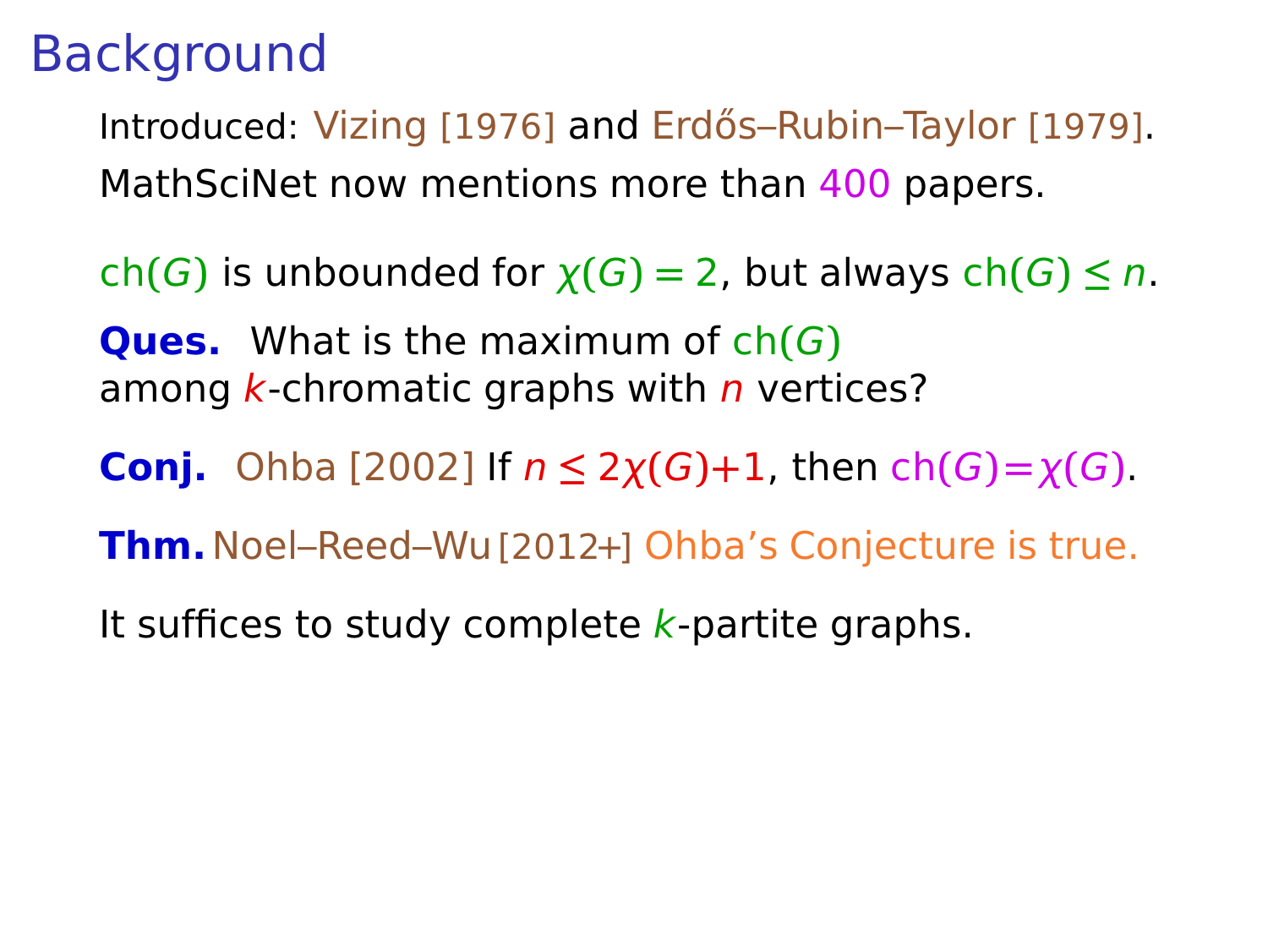Introduced: Vizing [1976] and Erdős–Rubin–Taylor [1979]. MathSciNet now mentions more than 400 papers.

ch(G) is unbounded for  $\chi(G) = 2$ , but always ch(G)  $\leq n$ .

**Ques.** What is the maximum of ch**(**G**)** among  $k$ -chromatic graphs with  $n$  vertices?

**Conj.** Ohba [2002] If  $n \leq 2\chi(G)+1$ , then  $\text{ch}(G) = \chi(G)$ .

**Thm.**Noel–Reed–Wu[2012+] Ohba's Conjecture is true.

It suffices to study complete  $k$ -partite graphs. Let  $K_{1*k_1,2*k_2,\ldots}$  denote the one with  $k_i$  parts of size *i*.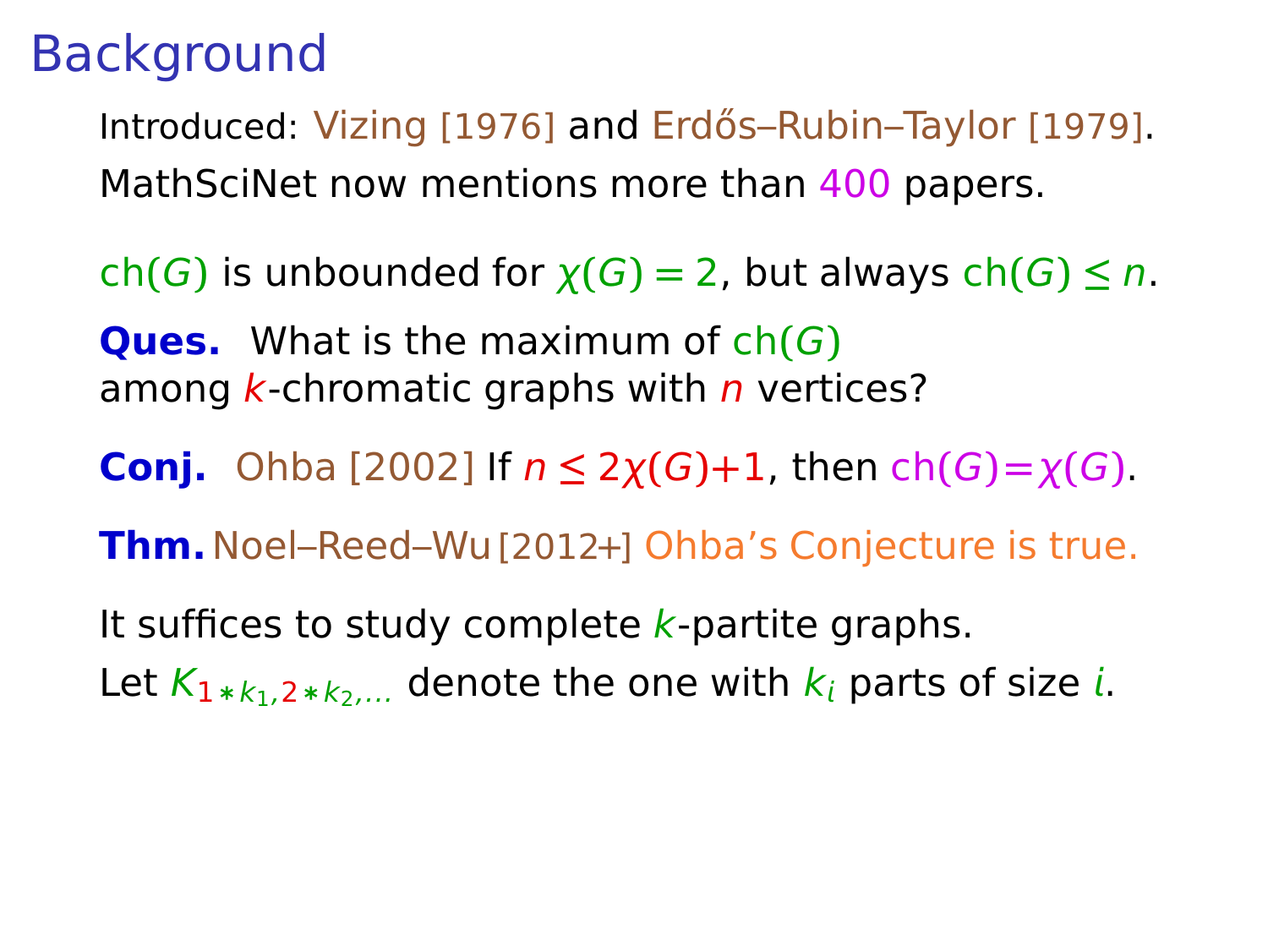Introduced: Vizing [1976] and Erdős–Rubin–Taylor [1979]. MathSciNet now mentions more than 400 papers.

ch(G) is unbounded for  $\chi(G) = 2$ , but always ch(G)  $\leq n$ .

**Ques.** What is the maximum of ch**(**G**)** among  $k$ -chromatic graphs with  $n$  vertices?

**Conj.** Ohba [2002] If  $n ≤ 2χ(G)+1$ , then ch $(G) = χ(G)$ .

**Thm.**Noel–Reed–Wu[2012+] Ohba's Conjecture is true.

It suffices to study complete  $k$ -partite graphs. Let  $K_{1*k_1,2*k_2,\ldots}$  denote the one with  $k_i$  parts of size *i*.

**Sharpness** for Ohba's Conjecture: When k is even,  $K_{2*(k-1),4*1}$  and  $K_{1*(\frac{k}{2}-1),3*(\frac{k}{2}+1)}$  are not  $k$ -choosable.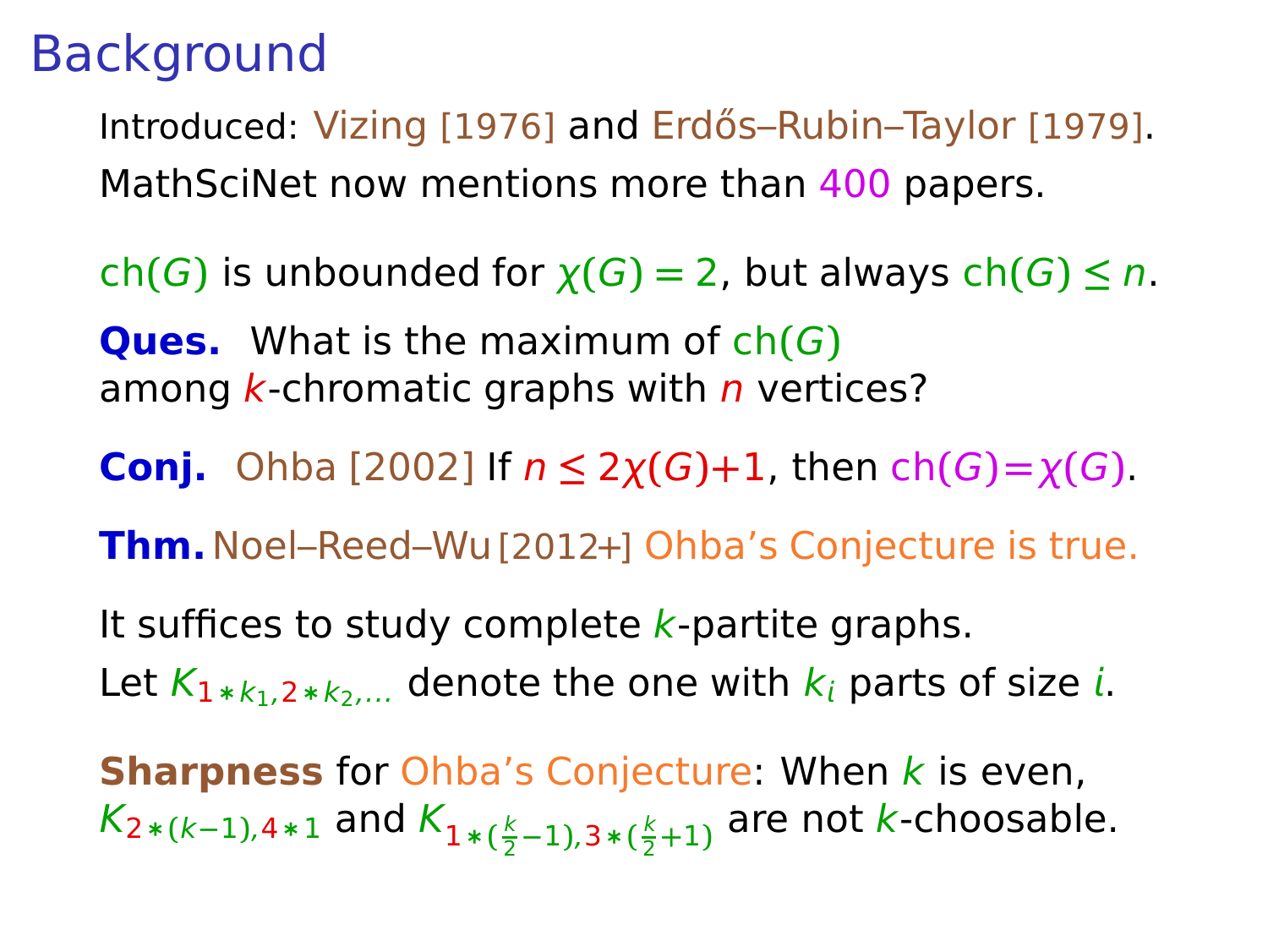Introduced: Vizing [1976] and Erdős–Rubin–Taylor [1979]. MathSciNet now mentions more than 400 papers.

ch(G) is unbounded for  $\chi(G) = 2$ , but always ch(G)  $\leq n$ .

**Ques.** What is the maximum of ch**(**G**)** among  $k$ -chromatic graphs with  $n$  vertices?

**Conj.** Ohba [2002] If  $n \leq 2\chi(G)+1$ , then  $\text{ch}(G) = \chi(G)$ .

**Thm.**Noel–Reed–Wu[2012+] Ohba's Conjecture is true.

It suffices to study complete  $k$ -partite graphs. Let  $K_{1*k_1,2*k_2,\ldots}$  denote the one with  $k_i$  parts of size *i*.

**Sharpness** for Ohba's Conjecture: When k is even,  $K_{2*(k-1),4*1}$  and  $K_{1*(\frac{k}{2}-1),3*(\frac{k}{2}+1)}$  are not  $k$ -choosable. Always K2∗**(**k**−**1**)**,5∗1 is not k-choosable (EOOS [2002])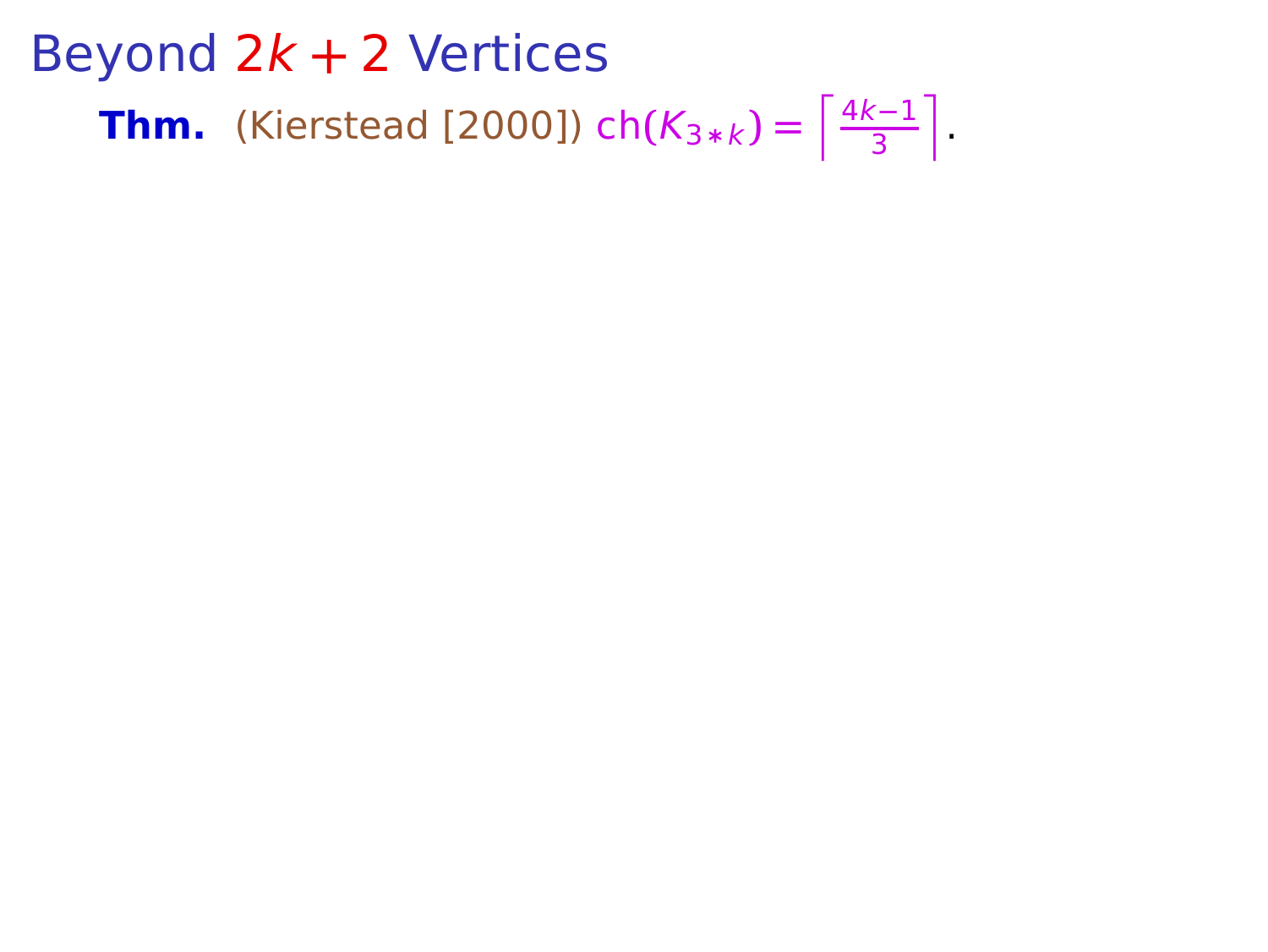**Thm.** (Ohba [2004]) ch( $K_{1*k_1,3*k_3}$ ) = max  $\left\{k,\frac{n+k-1}{3}\right\}$  $\frac{k-1}{3}$  }, where  $k = k_1 + k_3$  and  $n = k_1 + 3k_3$ .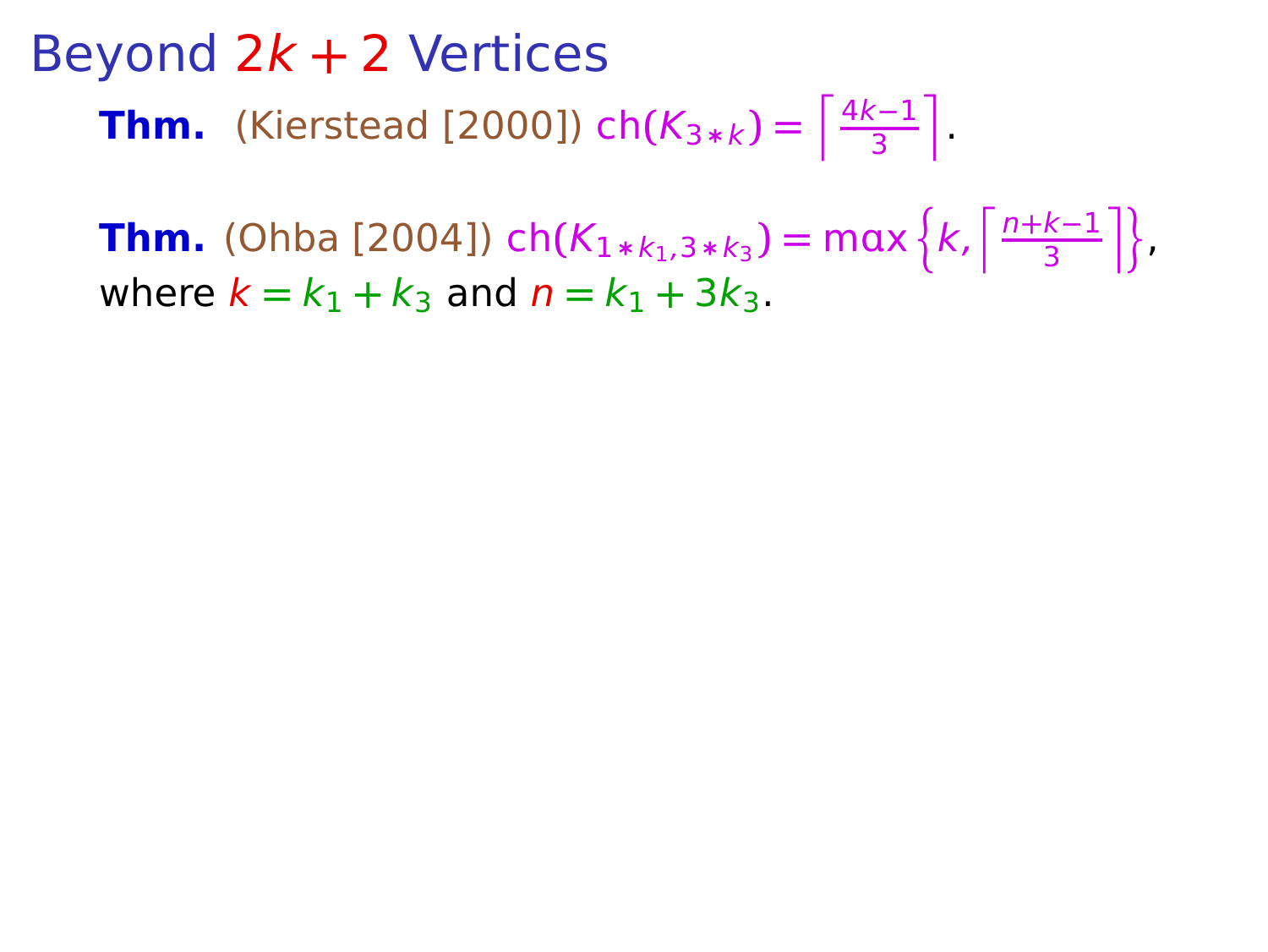**Thm.** (Ohba [2004]) ch( $K_{1*k_1,3*k_3}$ ) = max  $\left\{k,\frac{n+k-1}{3}\right\}$  $\frac{k-1}{3}$  }, where  $k = k_1 + k_3$  and  $n = k_1 + 3k_3$ .

**Thm.** (N–W–W–Z  $[2013+1]$ ) If G has *n* vertices and chromatic number k, then  $ch(G) \leq max \left\{ k, \left\lceil \frac{n+k-1}{3} \right\rceil \right\}$  $\frac{k-1}{3}$  | }.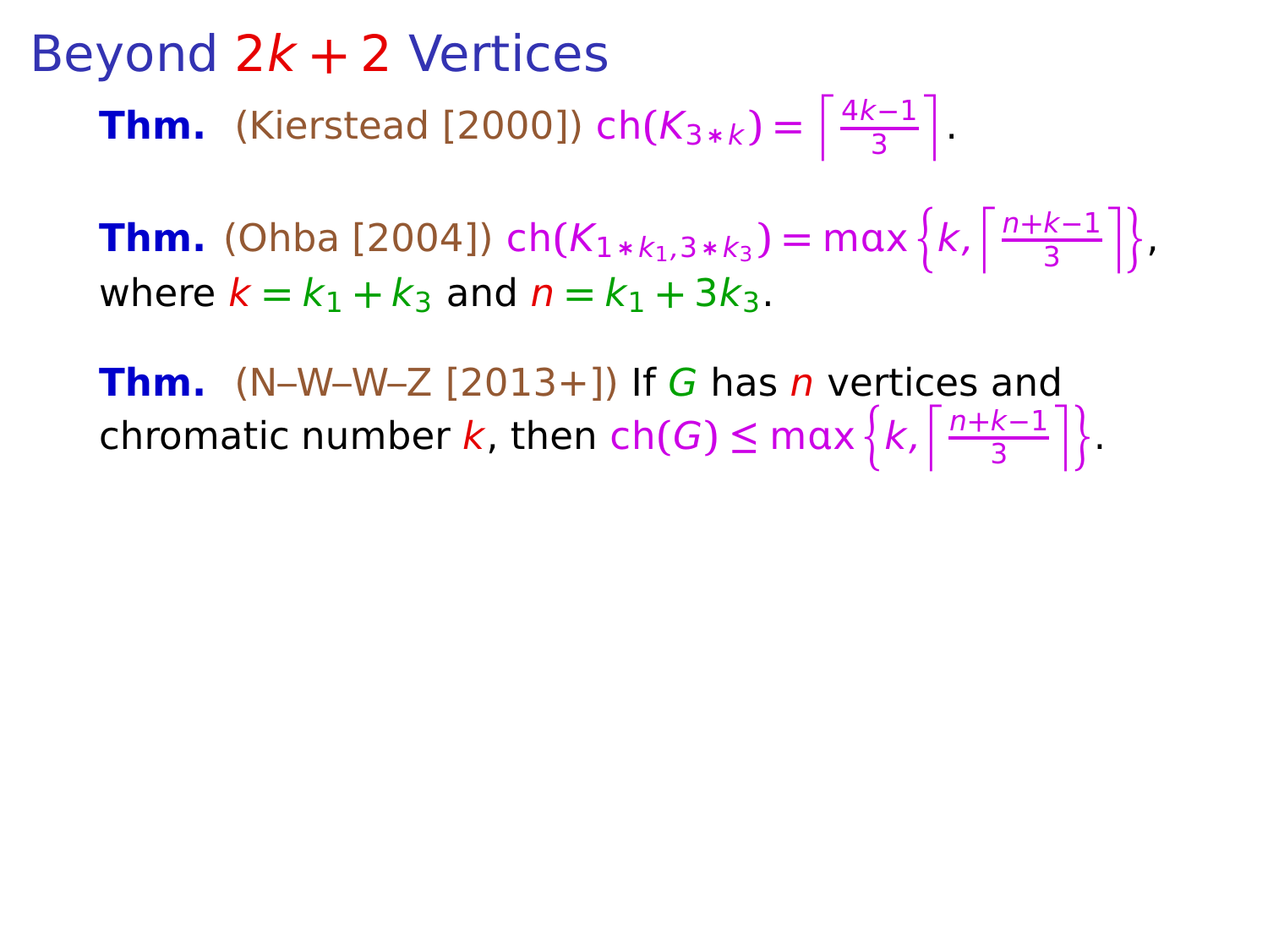**Thm.** (Ohba [2004]) ch( $K_{1*k_1,3*k_3}$ ) = max  $\left\{k,\frac{n+k-1}{3}\right\}$  $\frac{k-1}{3}$  }, where  $k = k_1 + k_3$  and  $n = k_1 + 3k_3$ .

**Thm.** (N–W–W–Z  $[2013+1]$ ) If G has *n* vertices and chromatic number k, then  $ch(G) \leq max \left\{ k, \left\lceil \frac{n+k-1}{3} \right\rceil \right\}$  $\frac{k-1}{3}$  | }.

**Sharp** for  $n \leq 3k$ , **useful** for  $K_{m*k}$  when m is small.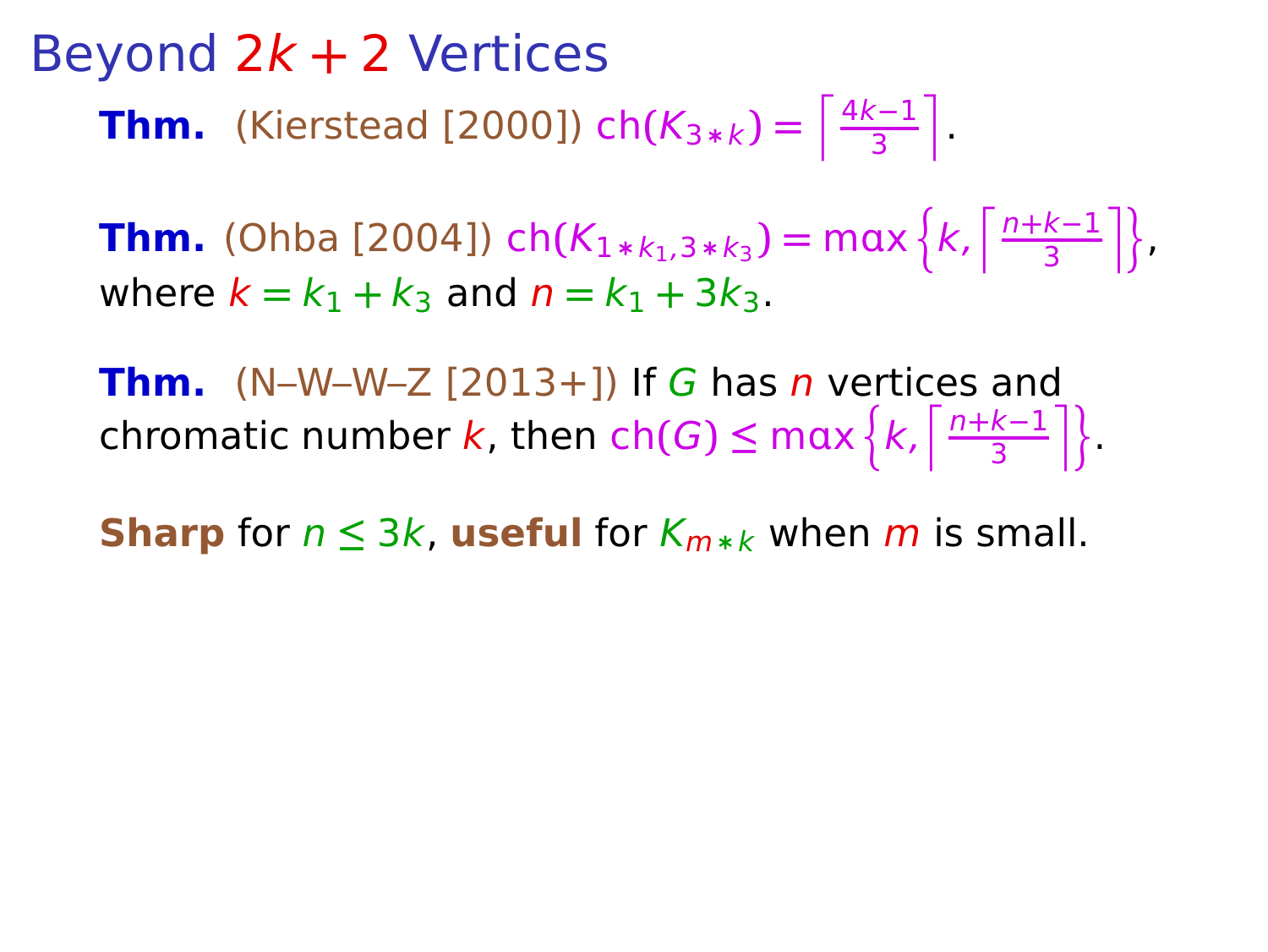**Thm.** (Ohba [2004]) ch( $K_{1*k_1,3*k_3}$ ) = max  $\left\{k,\frac{n+k-1}{3}\right\}$  $\frac{k-1}{3}$  }, where  $k = k_1 + k_3$  and  $n = k_1 + 3k_3$ .

**Thm.** (N–W–W–Z  $[2013+1]$ ) If G has *n* vertices and chromatic number k, then  $ch(G) \leq max \left\{ k, \left\lceil \frac{n+k-1}{3} \right\rceil \right\}$  $\frac{k-1}{3}$  | }.

**Sharp** for  $n \leq 3k$ , **useful** for  $K_{m*k}$  when m is small. **Thm.** (Yang [2003])  $\frac{3k}{2}$  $\left[\frac{3k}{2}\right]$  ≤ ch( $K_{4*k}$ ) ≤  $\left[\frac{7k}{4}\right]$  $\frac{7k}{4}$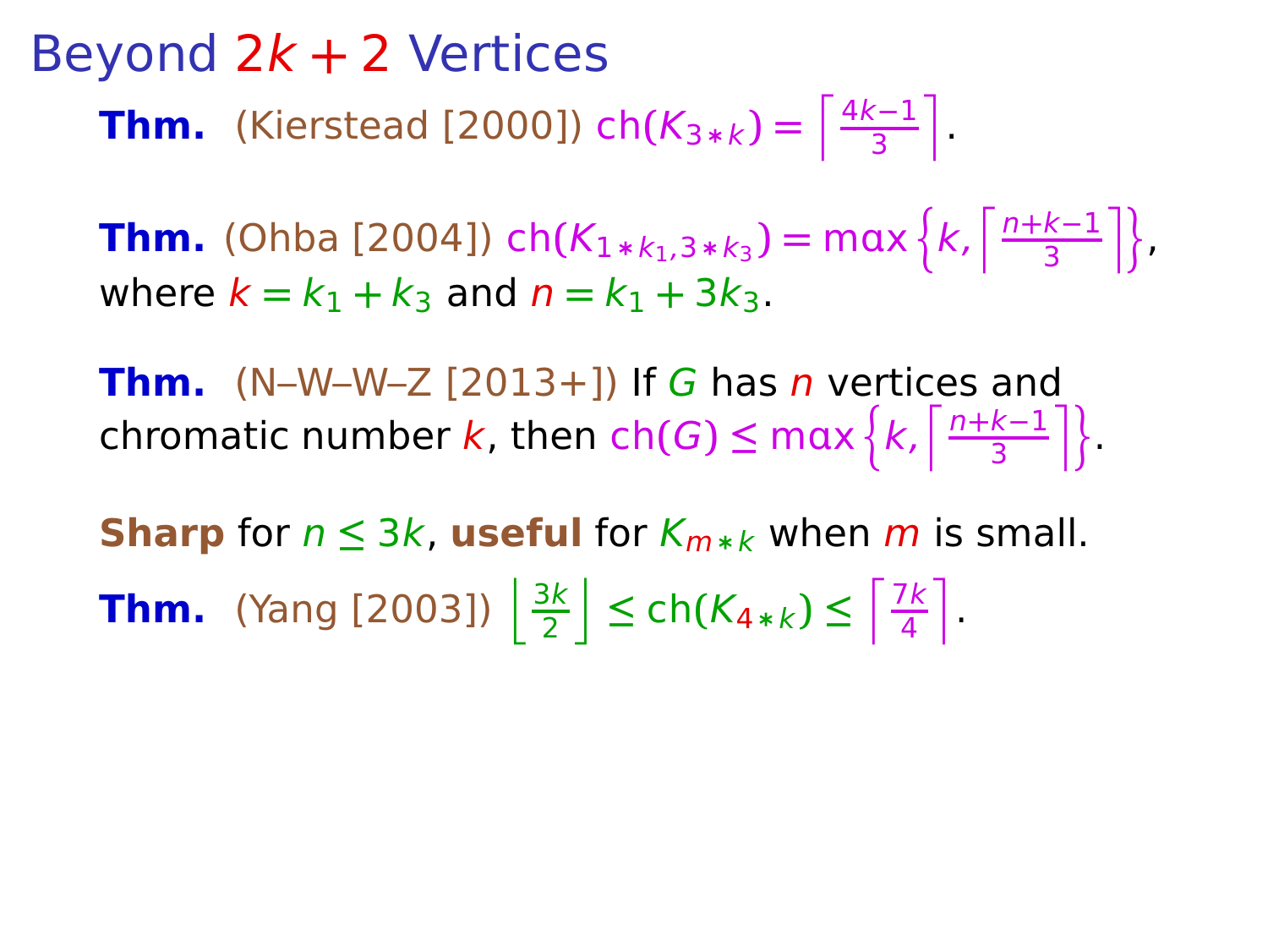**Thm.** (Ohba [2004]) ch( $K_{1*k_1,3*k_3}$ ) = max  $\left\{k,\frac{n+k-1}{3}\right\}$  $\frac{k-1}{3}$  }, where  $k = k_1 + k_3$  and  $n = k_1 + 3k_3$ .

**Thm.** (N–W–W–Z  $[2013+1]$ ) If G has *n* vertices and chromatic number k, then  $ch(G) \leq max \left\{ k, \left\lceil \frac{n+k-1}{3} \right\rceil \right\}$  $\frac{k-1}{3}$  | }.

**Sharp** for  $n \leq 3k$ , **useful** for  $K_{m*k}$  when m is small. **Thm.** (Yang [2003])  $\frac{3k}{2}$  $\left[\frac{3k}{2}\right]$  ≤ ch( $K_{4*k}$ ) ≤  $\left[\frac{7k}{4}\right]$  $\frac{7k}{4}$ 

Our result improves this to  $ch(K_{4*k}) \leq \lceil \frac{5k-1}{3} \rceil$ 3 m .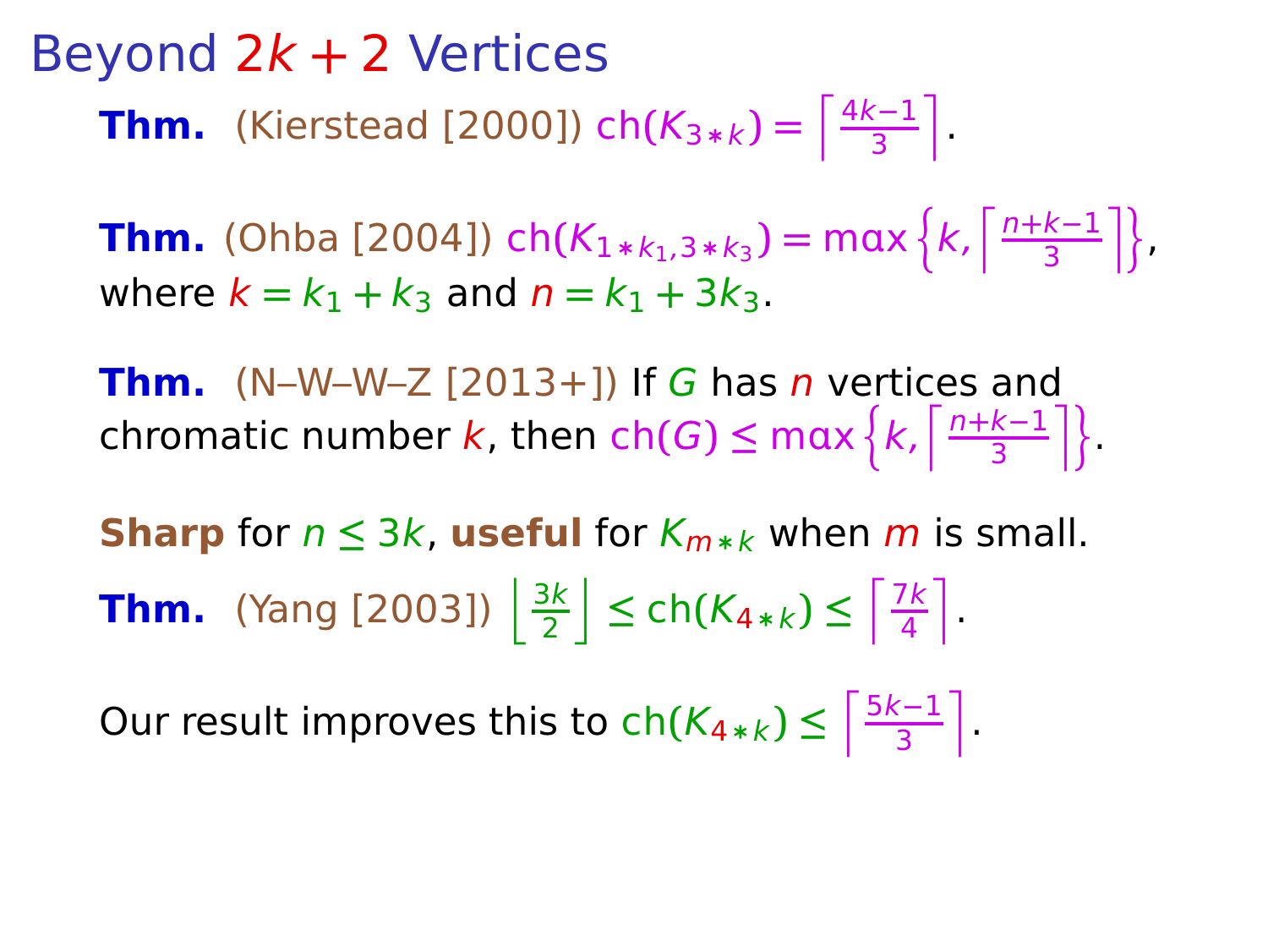**Thm.** (Ohba [2004]) ch $(K_{1*k_1,3*k_3}) = max\left\{k, \frac{n+k-1}{3}\right\}$  $\frac{k-1}{3}$  }, where  $k = k_1 + k_3$  and  $n = k_1 + 3k_3$ .

**Thm.** (N–W–W–Z  $[2013+1]$ ) If G has *n* vertices and chromatic number k, then  $ch(G) \leq max \left\{ k, \left\lceil \frac{n+k-1}{3} \right\rceil \right\}$  $\frac{k-1}{3}$  | }.

**Sharp** for  $n \leq 3k$ , **useful** for  $K_{m*k}$  when m is small. **Thm.** (Yang [2003])  $\frac{3k}{2}$  $\left[\frac{3k}{2}\right]$  ≤ ch( $K_{4*k}$ ) ≤  $\left[\frac{7k}{4}\right]$  $\frac{7k}{4}$ 

Our result improves this to  $ch(K_{4*k}) \leq \lceil \frac{5k-1}{3} \rceil$ 3 m .

Also,  $\frac{8k}{5}$ 5  $\frac{1}{3}$  ≤ ch(K<sub>5\*k</sub>) ≤ 2k and  $\frac{5k}{3}$ 3  $\leq$  ch( $K_{6*k}$ ) ≤  $\frac{7k-1}{3}$ 3 m .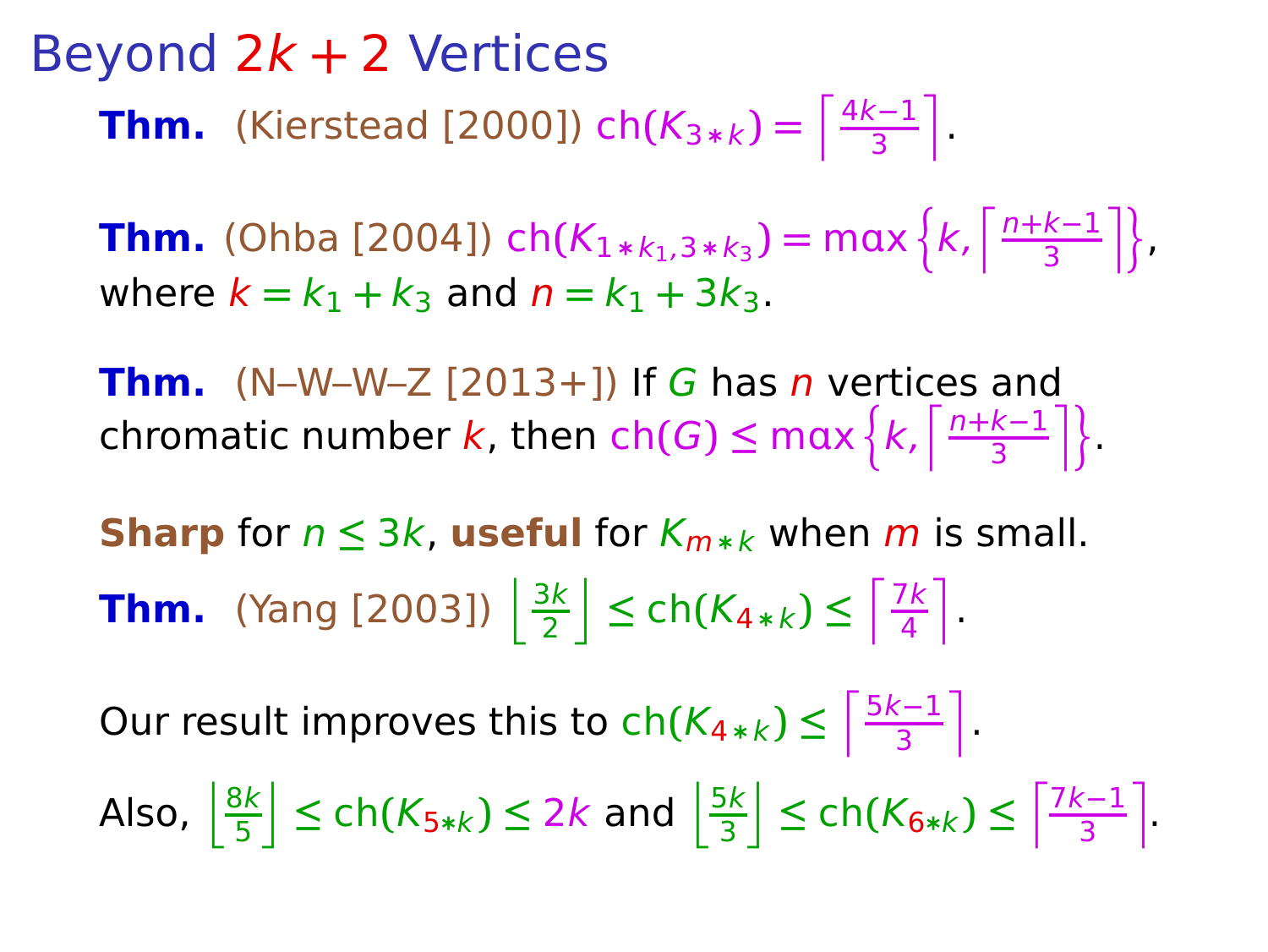**Constr 1:** Split  $2k - 1$  colors into  $X_1, \ldots, X_m$ . Assign all but  $X_i$  to the ith vertex in each part. L-coloring uses at least two colors on each part, in disjoint pairs. Hence it uses  $2k$  colors, but only 2k – 1 exist. The list sizes are at least  $\left\lfloor \frac{m-1}{m} 2k \right\rfloor$ .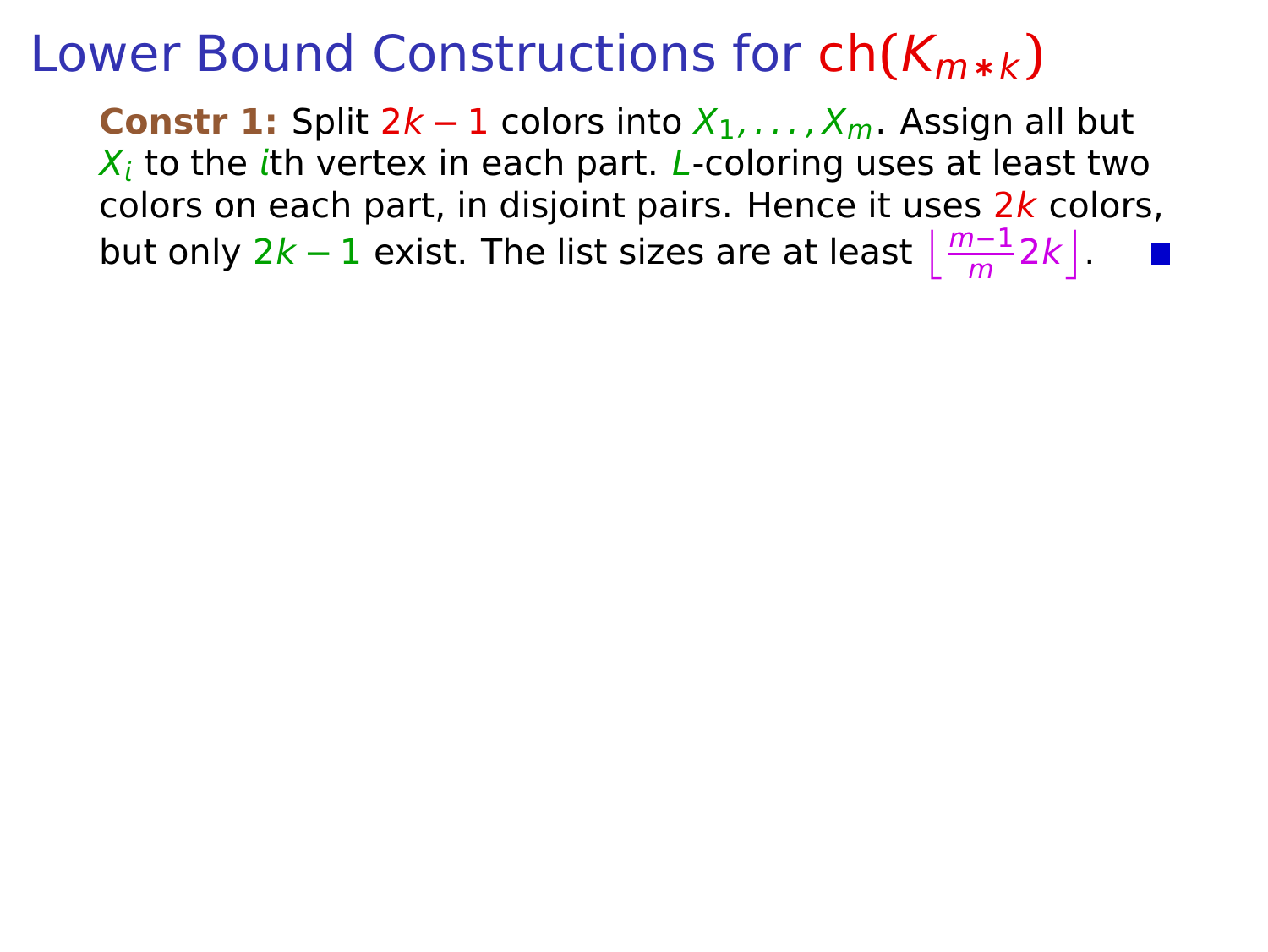**Constr 1:** Split  $2k - 1$  colors into  $X_1, \ldots, X_m$ . Assign all but  $X_i$  to the ith vertex in each part. L-coloring uses at least two colors on each part, in disjoint pairs. Hence it uses  $2k$  colors, but only 2k – 1 exist. The list sizes are at least  $\left\lfloor \frac{m-1}{m} 2k \right\rfloor$ .

This lower bound never exceeds  $2k$ , and our upper bound is m**+**1  $\frac{+1}{3}k$ ; both are weak for large m.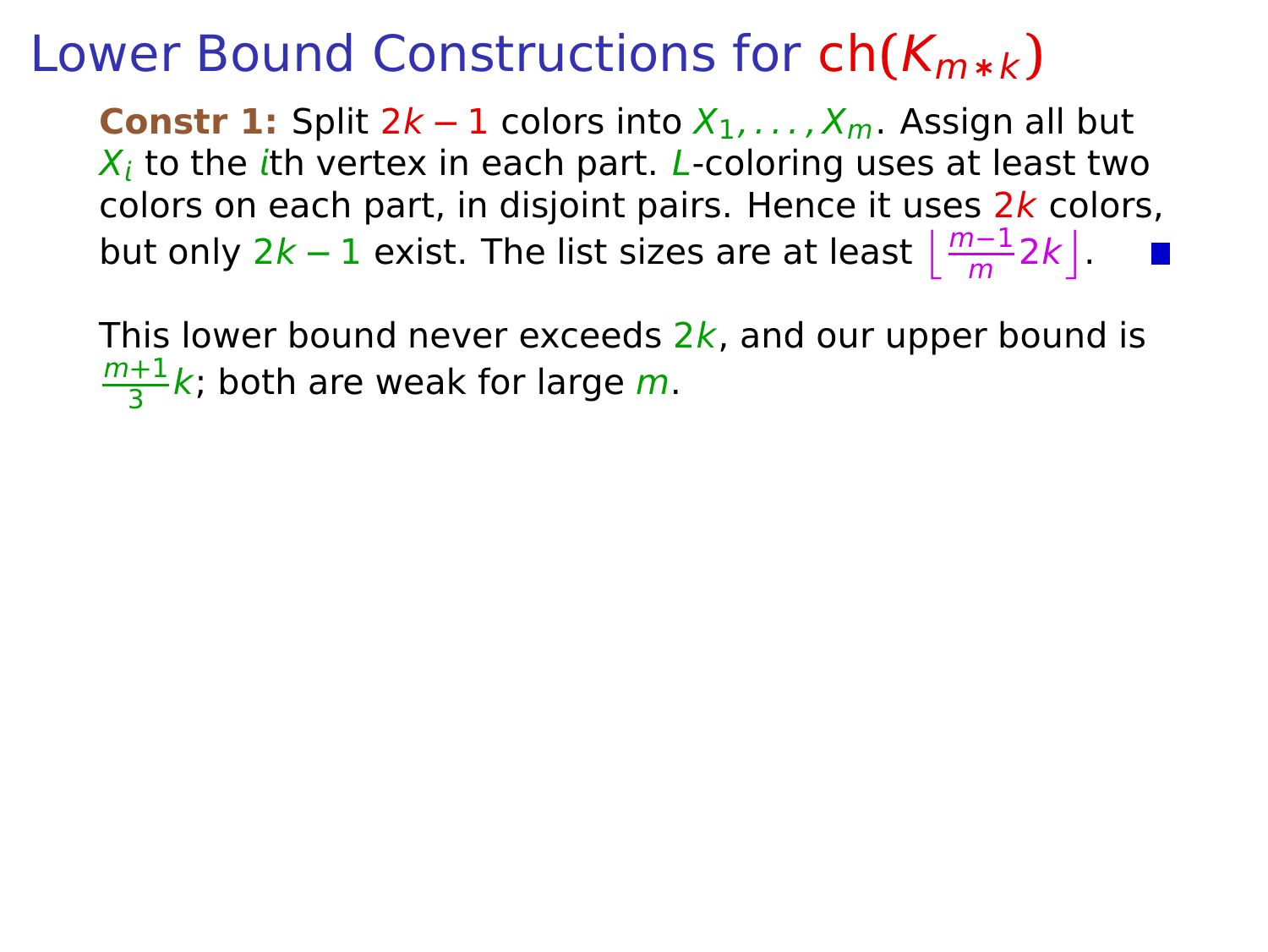**Constr 1:** Split  $2k - 1$  colors into  $X_1, \ldots, X_m$ . Assign all but  $X_i$  to the ith vertex in each part. L-coloring uses at least two colors on each part, in disjoint pairs. Hence it uses  $2k$  colors, but only 2k – 1 exist. The list sizes are at least  $\left\lfloor \frac{m-1}{m} 2k \right\rfloor$ .

This lower bound never exceeds  $2k$ , and our upper bound is m**+**1  $\frac{+1}{3}k$ ; both are weak for large m.

**Constr 2:** Let  $m = \binom{kj-1}{(k-1)j}$ . Assign all  $(k-1)j$ -sets from  $kj-1$ colors as lists on each part. Any j **−** 1 colors avoid some list, so *j* colors must be used on each part. Thus  $kj$  colors needed, but only  $kj - 1$  exist. The list sizes are about  $c \frac{k}{\log n}$  $\frac{\kappa}{\log k}$ log  $m$  .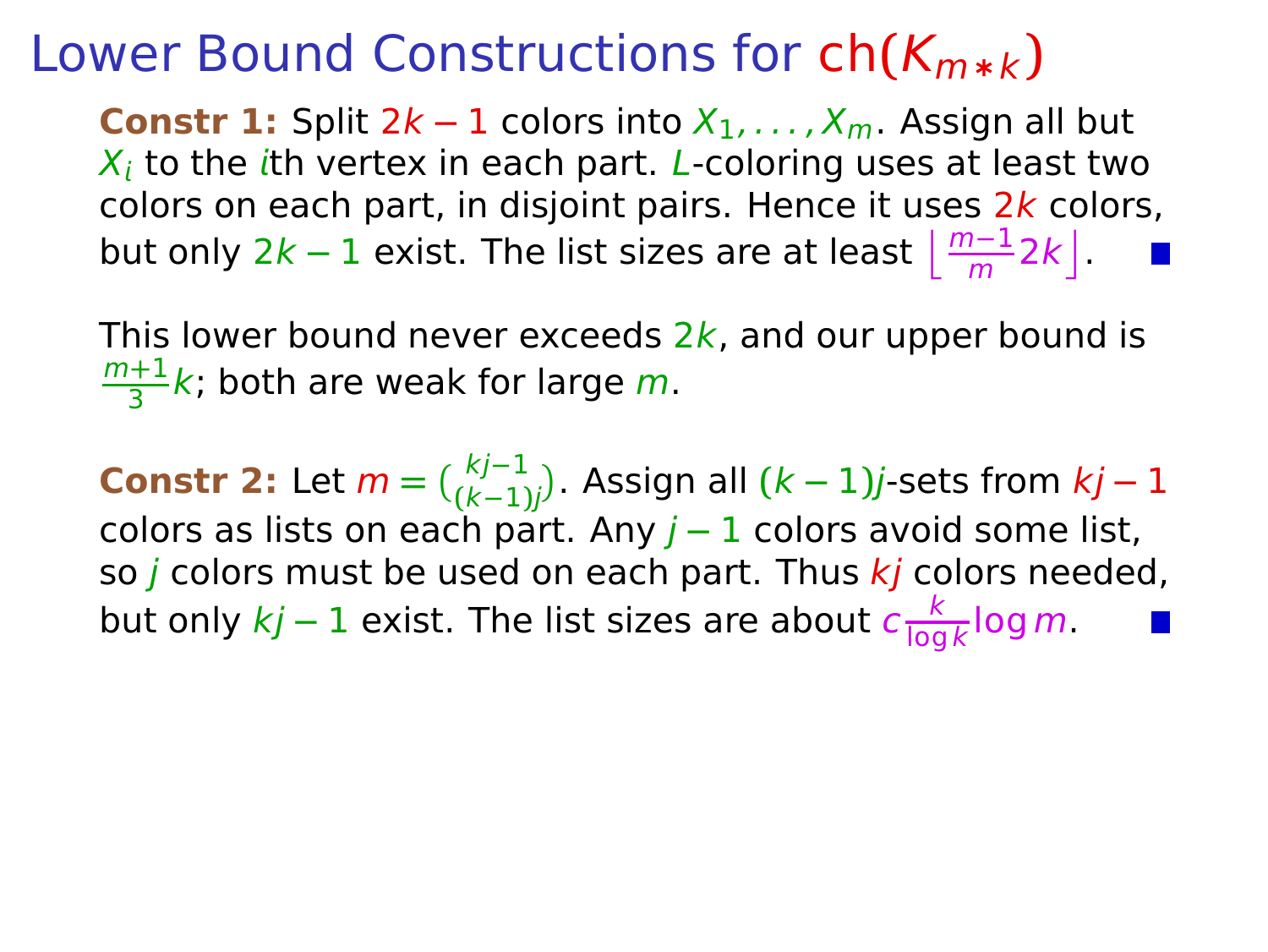**Constr 1:** Split  $2k - 1$  colors into  $X_1, \ldots, X_m$ . Assign all but  $X_i$  to the ith vertex in each part. L-coloring uses at least two colors on each part, in disjoint pairs. Hence it uses  $2k$  colors, but only 2k – 1 exist. The list sizes are at least  $\left\lfloor \frac{m-1}{m} 2k \right\rfloor$ .

This lower bound never exceeds  $2k$ , and our upper bound is m**+**1  $\frac{+1}{3}k$ ; both are weak for large m.

**Constr 2:** Let  $m = \binom{kj-1}{(k-1)j}$ . Assign all  $(k-1)j$ -sets from  $kj-1$ colors as lists on each part. Any j **−** 1 colors avoid some list, so *j* colors must be used on each part. Thus  $k_j$  colors needed, but only  $kj - 1$  exist. The list sizes are about  $c \frac{k}{\log n}$  $\frac{\kappa}{\log k}$ log  $m$  .

**Thm.** (Alon [1992]) ch $(K_{m*k}) = \Theta(k \log m)$ .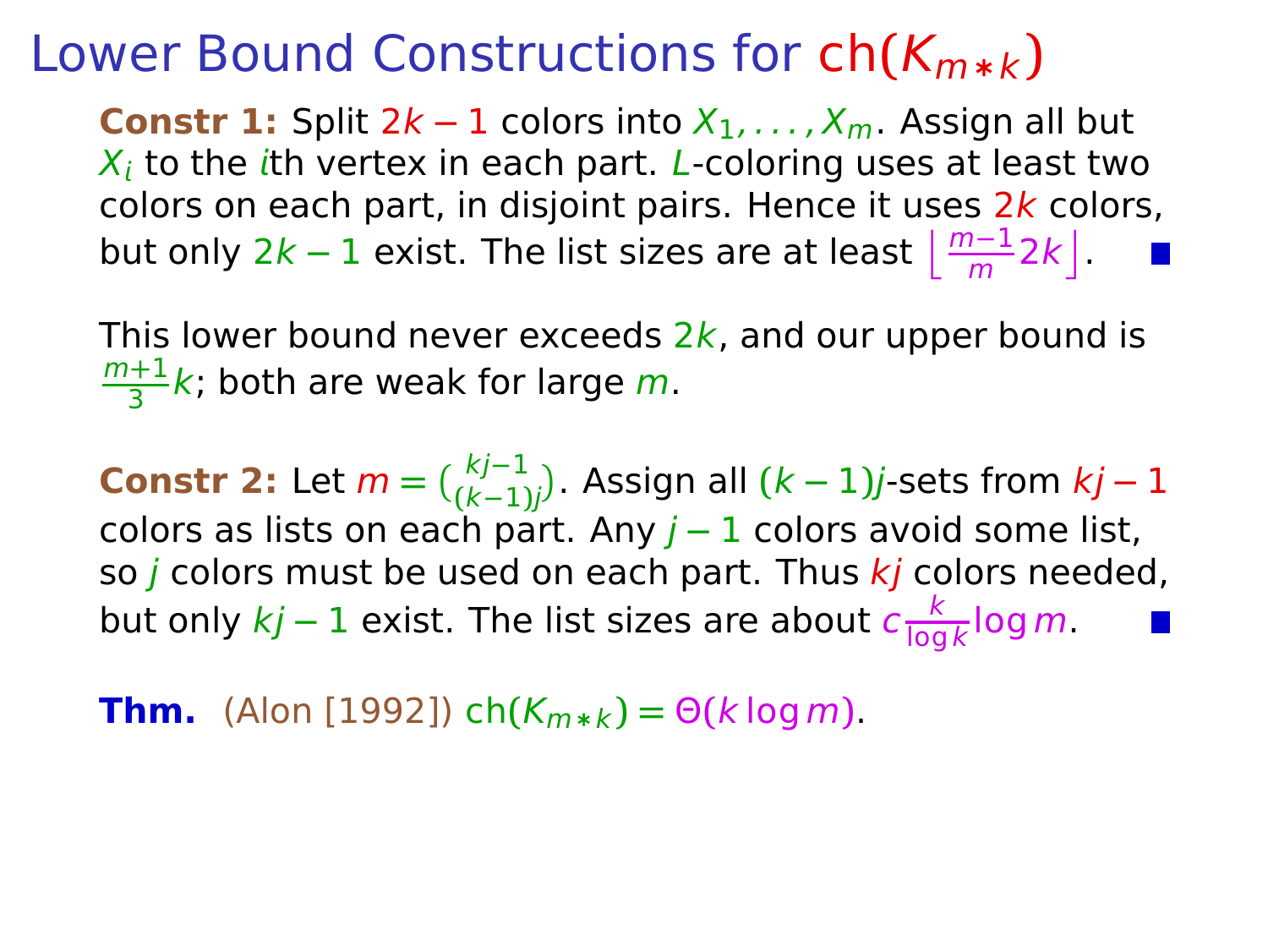**Constr 1:** Split  $2k - 1$  colors into  $X_1, \ldots, X_m$ . Assign all but  $X_i$  to the ith vertex in each part. L-coloring uses at least two colors on each part, in disjoint pairs. Hence it uses  $2k$  colors, but only 2k – 1 exist. The list sizes are at least  $\left\lfloor \frac{m-1}{m} 2k \right\rfloor$ .

This lower bound never exceeds  $2k$ , and our upper bound is m**+**1  $\frac{+1}{3}k$ ; both are weak for large m.

**Constr 2:** Let  $m = \binom{kj-1}{(k-1)j}$ . Assign all  $(k-1)j$ -sets from  $kj-1$ colors as lists on each part. Any j **−** 1 colors avoid some list, so *j* colors must be used on each part. Thus  $k_j$  colors needed, but only  $kj - 1$  exist. The list sizes are about  $c \frac{k}{\log n}$  $\frac{\kappa}{\log k}$ log  $m$  .

#### **Thm.** (Alon [1992]) ch $(K_{m*k}) = \Theta(k \log m)$ .

**Conj.** (Noel [2012])  $K_{m*k}$  has largest choice number among graphs with  $\chi(G) = k$  and  $n \leq m k$ .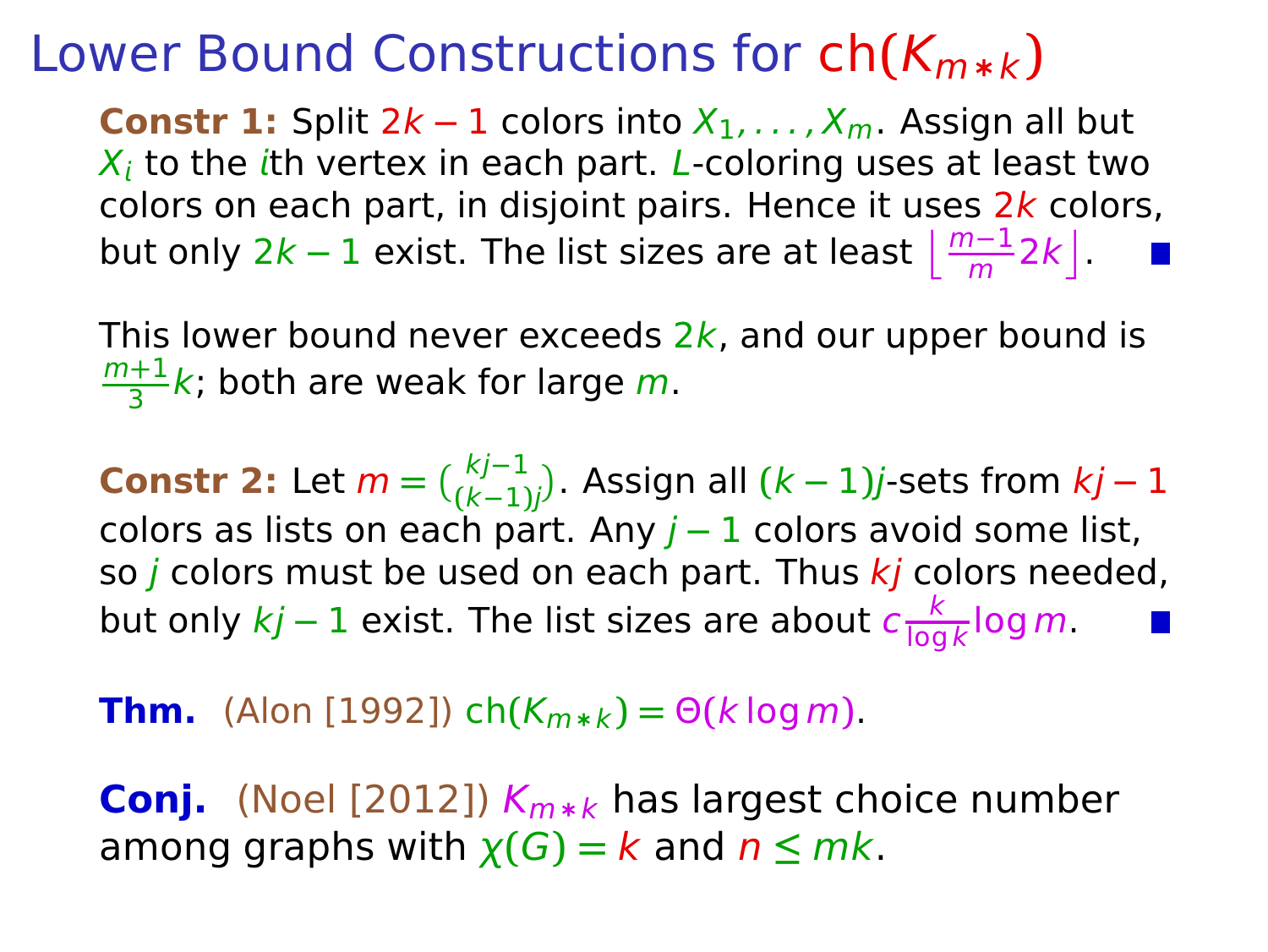**Thm.** (N–W–W–Z  $[2013+1]$ ) If G has n vertices and chromatic number k, then  $ch(G) \leq max \left\{ k, \left\lceil \frac{n+k-1}{3} \right\rceil \right\}$  $\frac{k-1}{3}$  | }.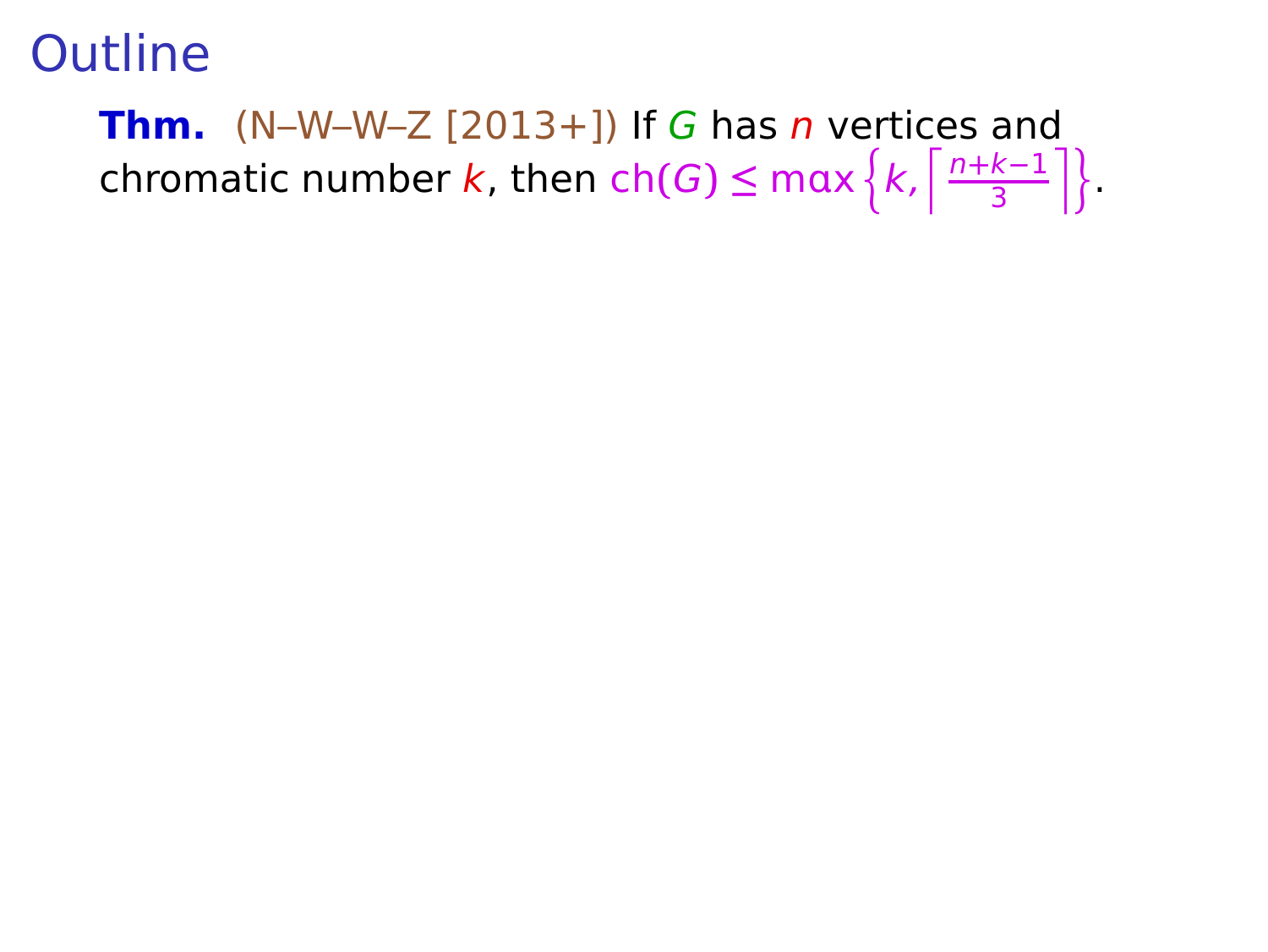**Thm.** (N–W–W–Z  $[2013+1]$ ) If G has *n* vertices and chromatic number k, then  $ch(G) \leq max \left\{ k, \left\lceil \frac{n+k-1}{3} \right\rceil \right\}$  $\frac{k-1}{3}$  | }.

• We may assume G is a complete k-partite graph.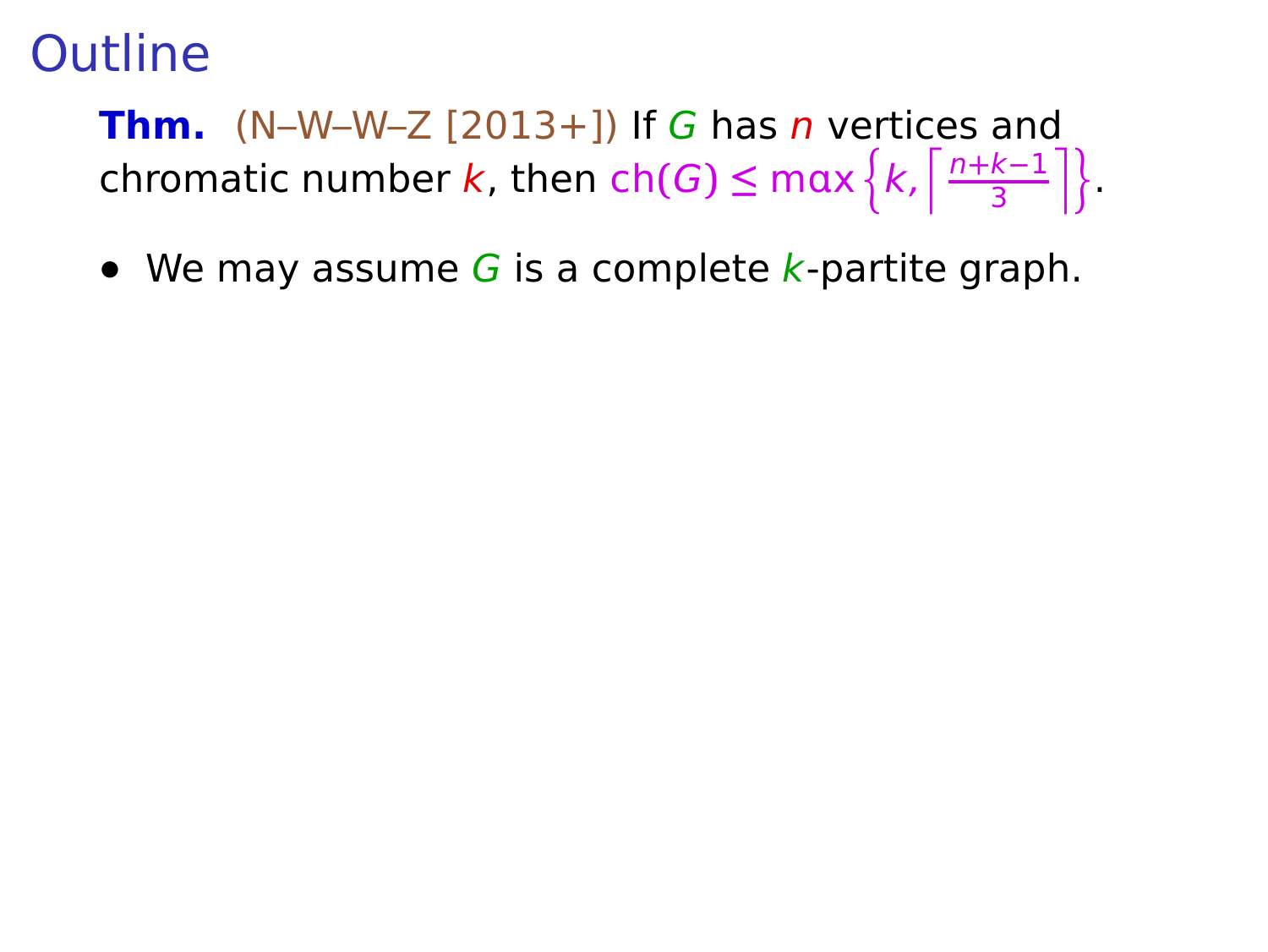**Thm.** (N–W–W–Z  $[2013+1]$ ) If G has *n* vertices and chromatic number k, then  $ch(G) \leq max \left\{ k, \left\lceil \frac{n+k-1}{3} \right\rceil \right\}$  $\frac{k-1}{3}$  | }.

- We may assume G is a complete k-partite graph.
- **•** Noel–Reed–Wu handled n **≤** 2k **+** 1 (hardest range).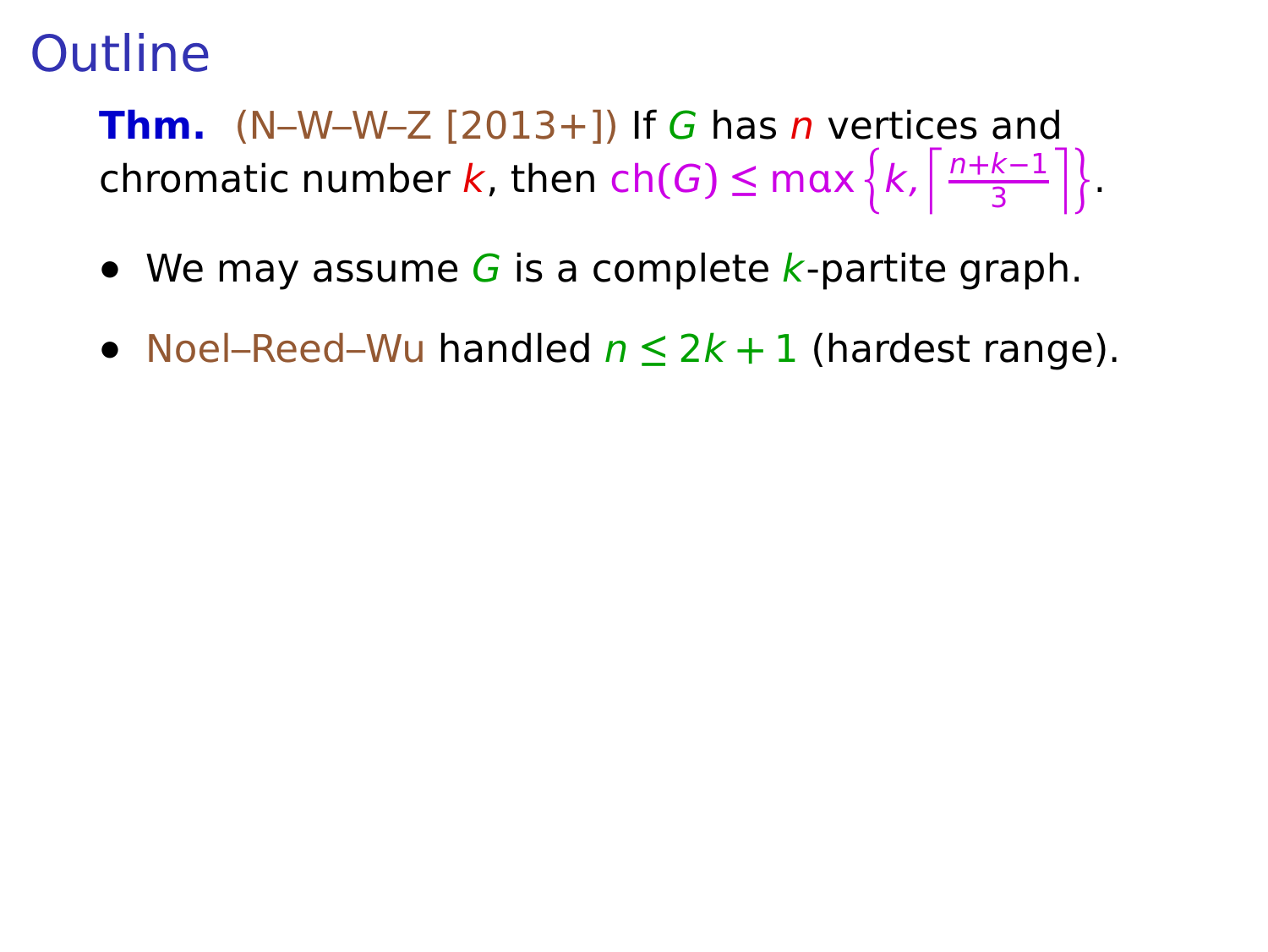**Thm.**  $(N-W-W-Z [2013+])$  If G has *n* vertices and chromatic number k, then  $ch(G) \leq max \left\{ k, \left\lceil \frac{n+k-1}{3} \right\rceil \right\}$  $\frac{k-1}{3}$  | }.

- We may assume G is a complete k-partite graph.
- **•** Noel–Reed–Wu handled n **≤** 2k **+** 1 (hardest range). With  $n \geq 2k + 2$ , the desired bound is  $\geq k + 1$ .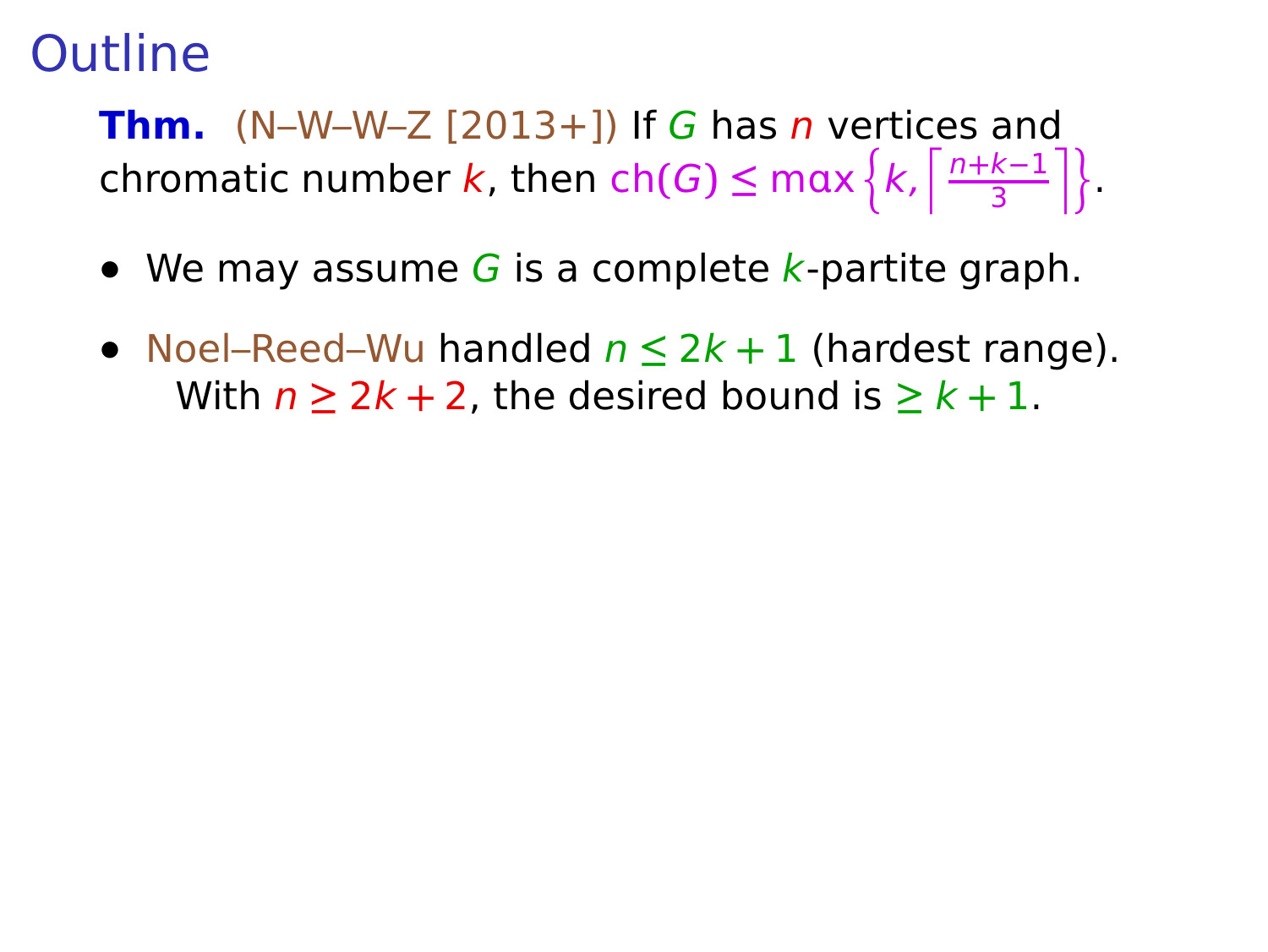**Thm.** (N–W–W–Z  $[2013+1]$ ) If G has n vertices and chromatic number k, then  $ch(G) \leq max \left\{ k, \left\lceil \frac{n+k-1}{3} \right\rceil \right\}$  $\frac{k-1}{3}$  | }.

- We may assume G is a complete k-partite graph.
- **•** Noel–Reed–Wu handled n **≤** 2k **+** 1 (hardest range). With  $n > 2k + 2$ , the desired bound is  $\geq k + 1$ .
- **•** Properties of a minimal counterexample **(**G, L**)**: (1) The union of all lists has size less than  $n$ .
	- (2) All parts have size at most 4.
	- (3) Each color is in at most two lists in each part.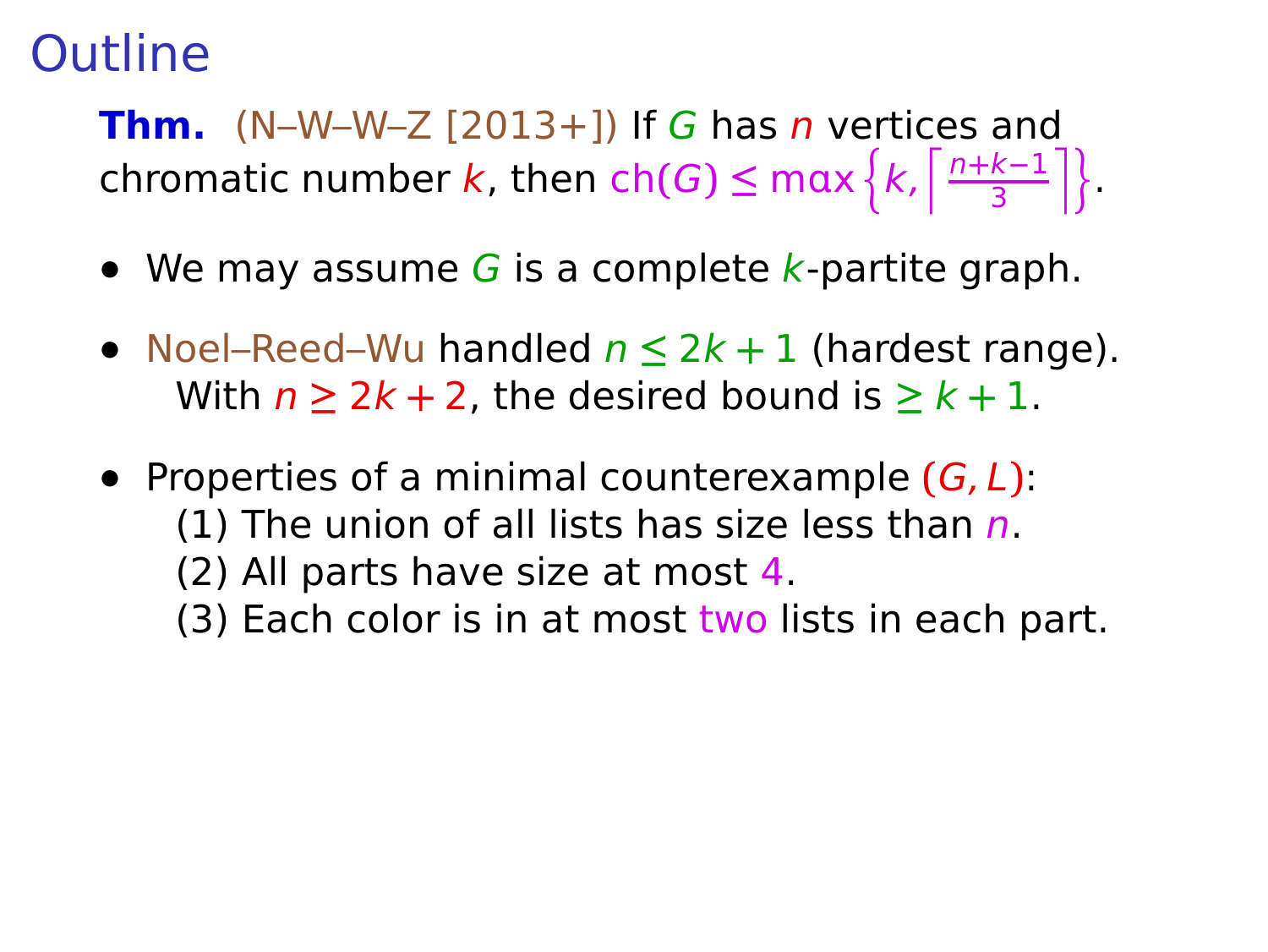**Thm.** (N–W–W–Z  $[2013+1]$ ) If G has *n* vertices and chromatic number k, then  $ch(G) \leq max \left\{ k, \left\lceil \frac{n+k-1}{3} \right\rceil \right\}$  $\frac{k-1}{3}$  | }.

- We may assume G is a complete k-partite graph.
- **•** Noel–Reed–Wu handled n **≤** 2k **+** 1 (hardest range). With  $n > 2k + 2$ , the desired bound is  $\geq k + 1$ .
- **•** Properties of a minimal counterexample **(**G, L**)**: (1) The union of all lists has size less than  $n$ .
	- (2) All parts have size at most 4.
	- (3) Each color is in at most two lists in each part.
- **•** Coloring procedure:

(1) Break V**(**G**)** into stable sets of size at most 2 by splitting some parts.

(2) Produce an  $L$ -coloring whose color classes are these sets.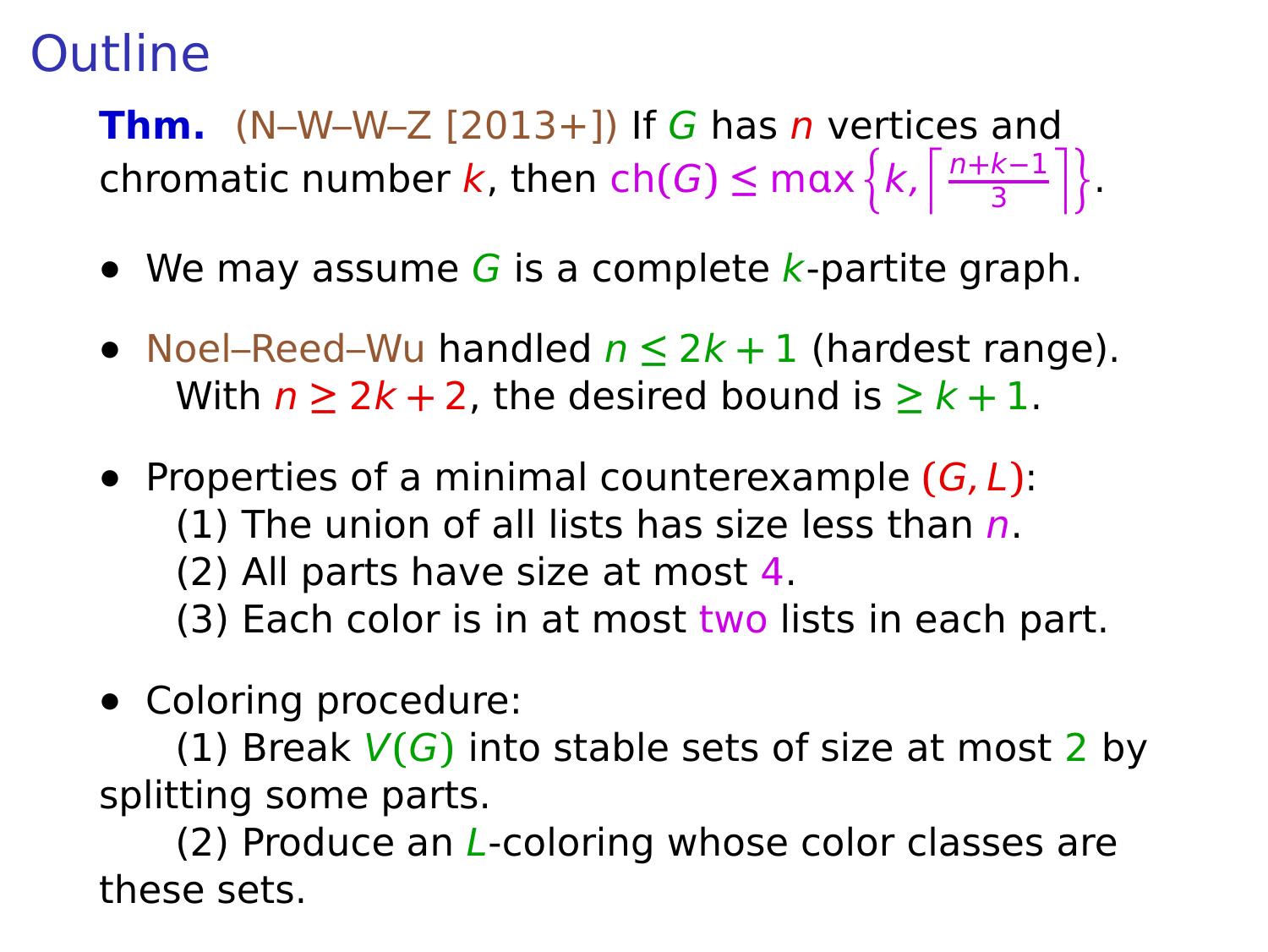# First Reduction

**Lem.** (Kierstead [2000], Reed–Sudakov [2002]) If G is not  $r$ -choosable, then  $G$  has no  $L$ -coloring for some *r*-uniform list assignment *L* with  $|\bigcup_{v} L(v)| < |V(G)|$ .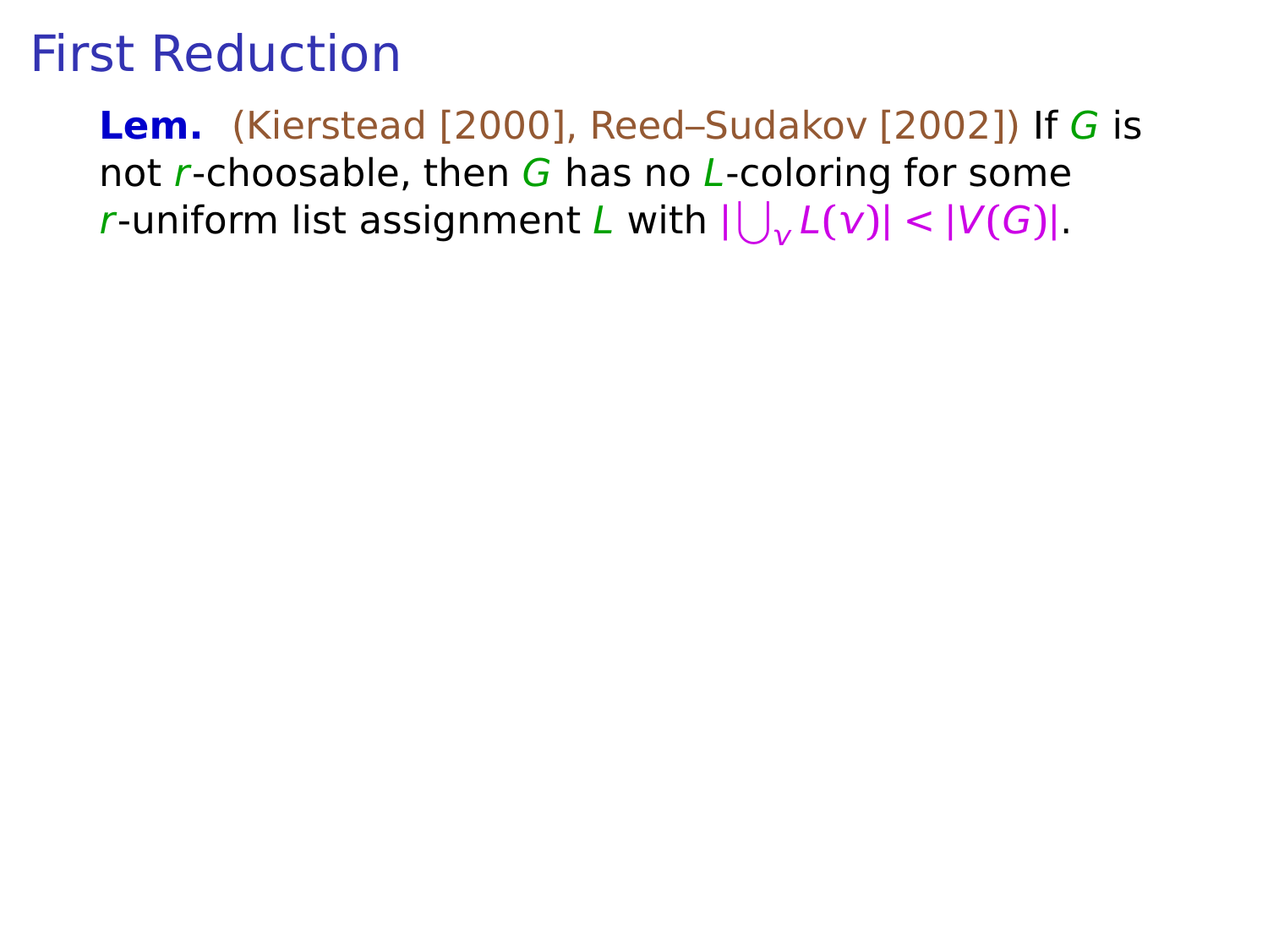# First Reduction

**Lem.** (Kierstead [2000], Reed–Sudakov [2002]) If G is not r-choosable, then  $G$  has no L-coloring for some *r*-uniform list assignment *L* with  $|\bigcup_{v} L(v)| < |V(G)|$ .

**Pf.** Choose L with smallest union such that G has no  $L$ -coloring. Suppose  $|L(V(G))| \geq |V(G)|$ .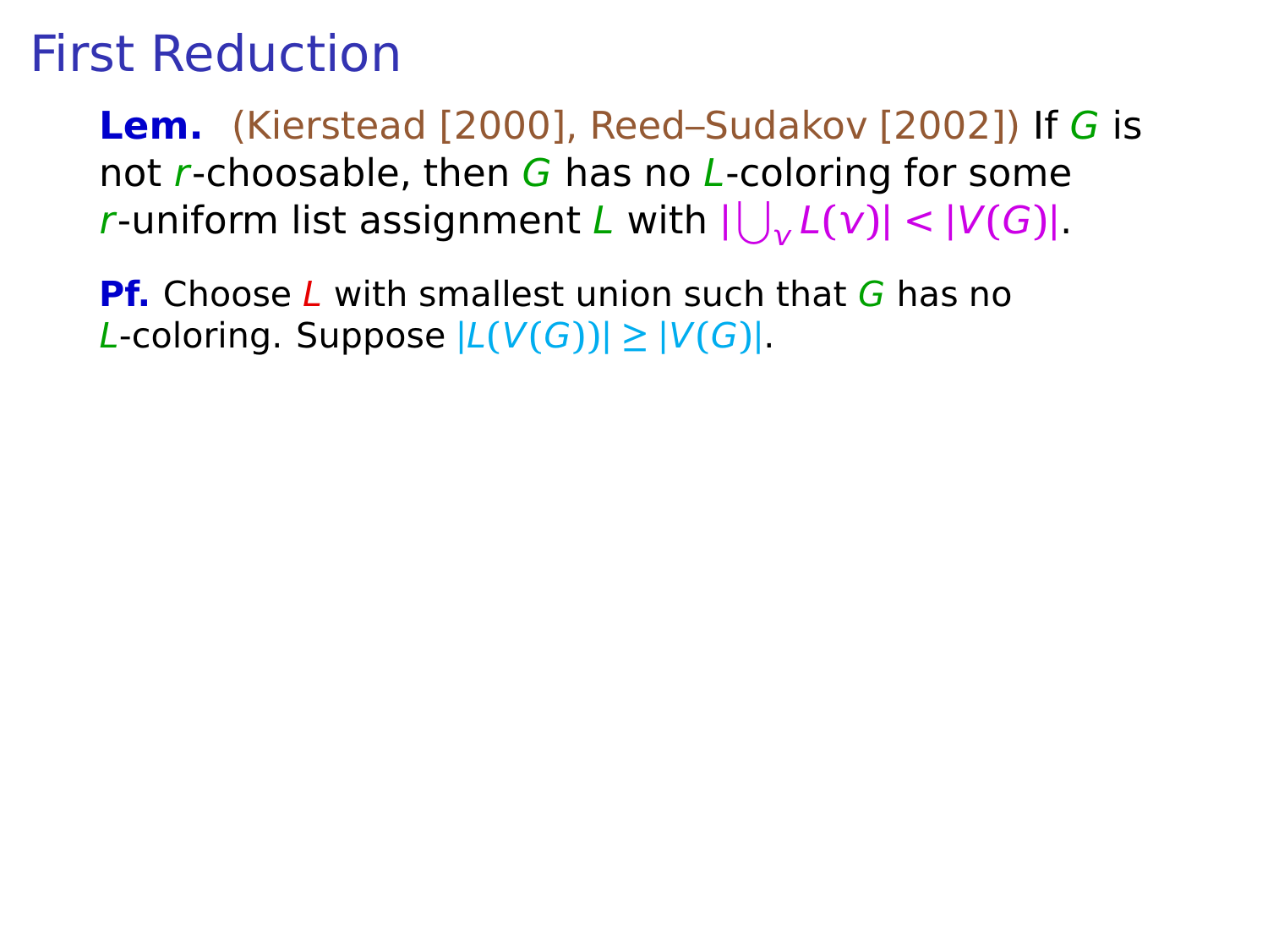**Lem.** (Kierstead [2000], Reed–Sudakov [2002]) If G is not r-choosable, then G has no L-coloring for some *r*-uniform list assignment *L* with  $|\bigcup_{v} L(v)| < |V(G)|$ .

**Pf.** Choose L with smallest union such that G has no  $L$ -coloring. Suppose  $|L(V(G))| \geq |V(G)|$ .

If **|**L**(**X**)| ≥ |**X**|** ∀ X **⊆** V**(**G**)**, then Hall's Theorem yields distinct colors for vertices. Pick X maximal with  $|L(X)| < |X|$ .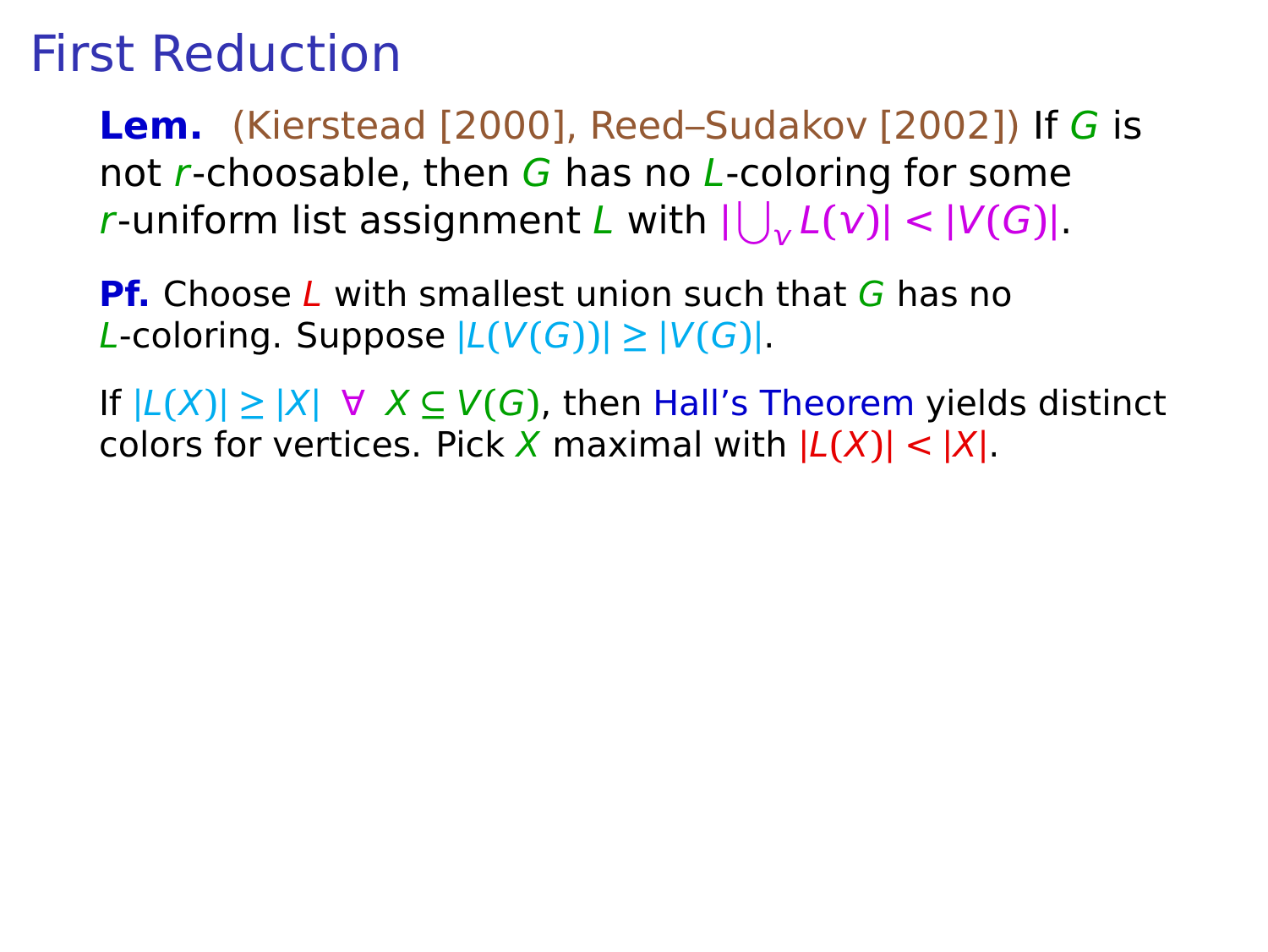**Lem.** (Kierstead [2000], Reed–Sudakov [2002]) If G is not r-choosable, then G has no L-coloring for some *r*-uniform list assignment *L* with  $|\bigcup_{v} L(v)| < |V(G)|$ .

**Pf.** Choose L with smallest union such that G has no  $L$ -coloring. Suppose  $|L(V(G))| \geq |V(G)|$ .

If **|**L**(**X**)| ≥ |**X**|** ∀ X **⊆** V**(**G**)**, then Hall's Theorem yields distinct colors for vertices. Pick X maximal with  $|L(X)| < |X|$ .

Let  $L'(v) = L(v)$  for  $v \in X$  and  $L'(v) \subseteq L(X)$  for  $v \notin X$ . By construction,  $|L'(V(G))| = |L(X)| < |X| < |V(G)|$ .

Now G is L **′** -colorable; restricts to L-coloring of G**[**X**]**.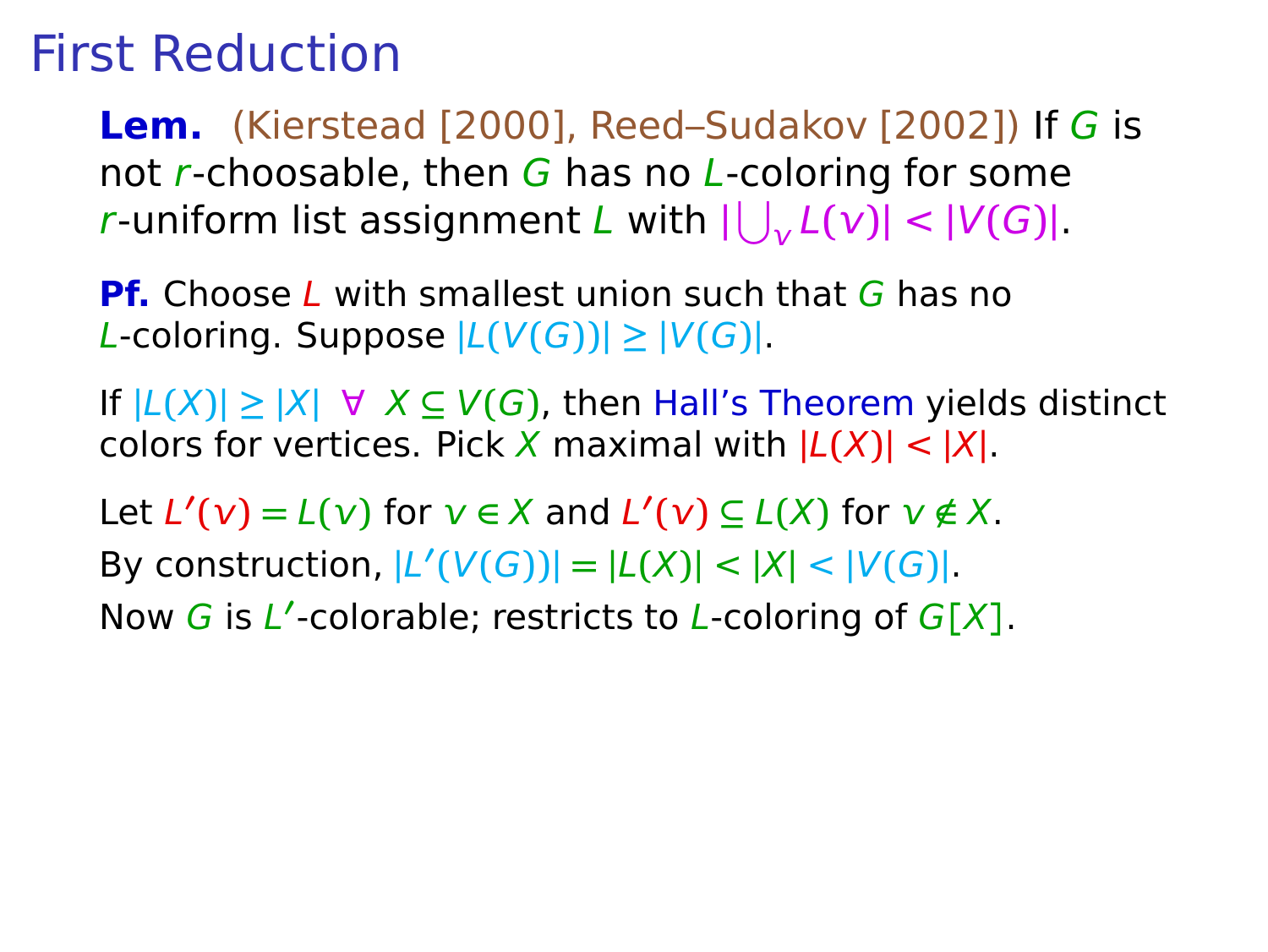**Lem.** (Kierstead [2000], Reed–Sudakov [2002]) If G is not r-choosable, then G has no L-coloring for some *r*-uniform list assignment *L* with  $|\bigcup_{v} L(v)| < |V(G)|$ .

**Pf.** Choose L with smallest union such that G has no  $L$ -coloring. Suppose  $|L(V(G))| \geq |V(G)|$ .

If **|**L**(**X**)| ≥ |**X**|** ∀ X **⊆** V**(**G**)**, then Hall's Theorem yields distinct colors for vertices. Pick X maximal with  $|L(X)| < |X|$ .

Let  $L'(v) = L(v)$  for  $v \in X$  and  $L'(v) \subseteq L(X)$  for  $v \notin X$ . By construction,  $|L'(V(G))| = |L(X)| < |X| < |V(G)|$ .

Now G is L **′** -colorable; restricts to L-coloring of G**[**X**]**.

**Aim:** Extend this to an L-coloring of G.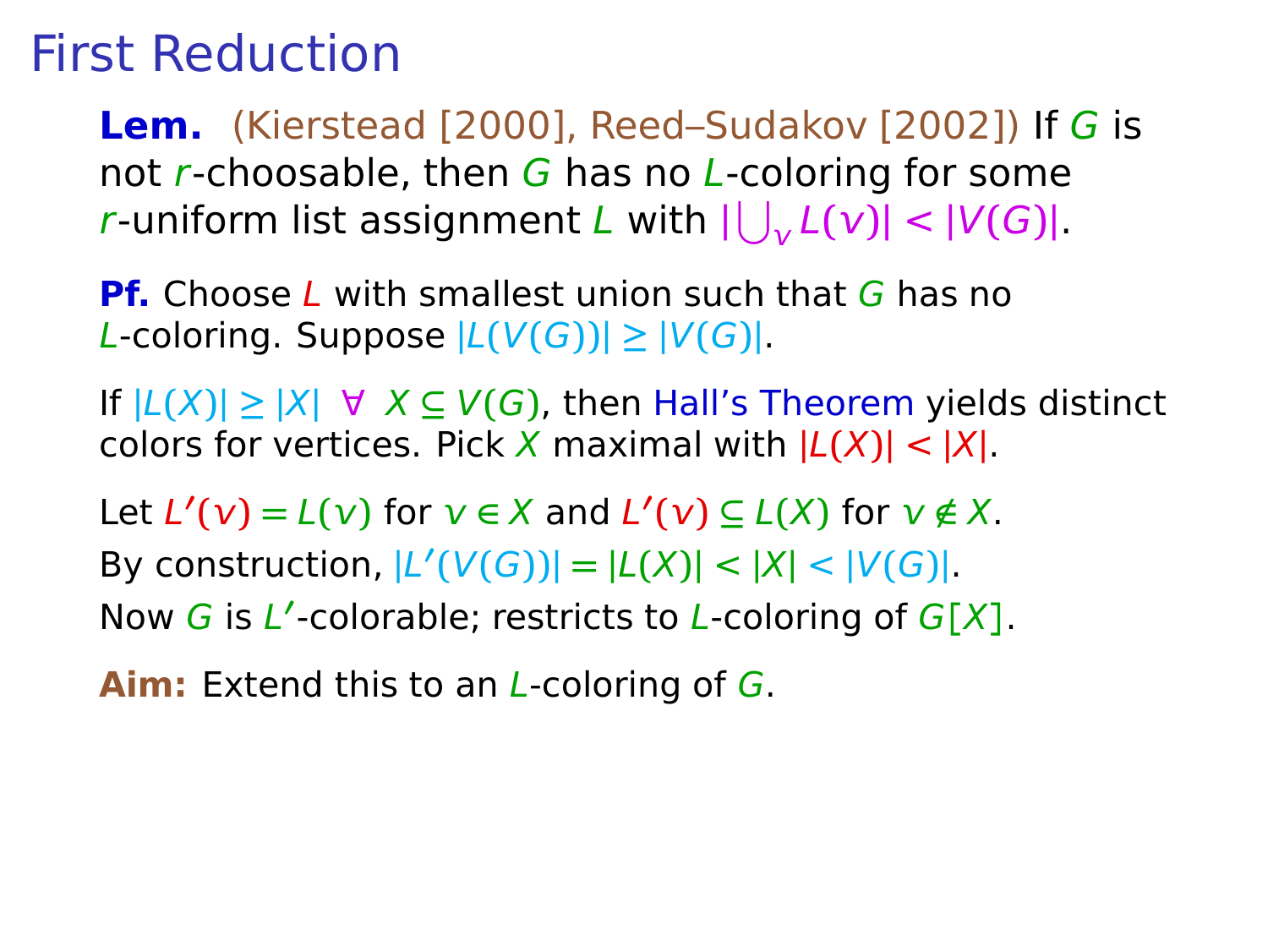**Lem.** (Kierstead [2000], Reed–Sudakov [2002]) If G is not r-choosable, then G has no L-coloring for some *r*-uniform list assignment *L* with  $|\bigcup_{v} L(v)| < |V(G)|$ .

**Pf.** Choose L with smallest union such that G has no  $L$ -coloring. Suppose  $|L(V(G))| \geq |V(G)|$ .

If **|**L**(**X**)| ≥ |**X**|** ∀ X **⊆** V**(**G**)**, then Hall's Theorem yields distinct colors for vertices. Pick X maximal with  $|L(X)| < |X|$ .

Let  $L'(v) = L(v)$  for  $v \in X$  and  $L'(v) \subseteq L(X)$  for  $v \notin X$ . By construction,  $|L'(V(G))| = |L(X)| < |X| < |V(G)|$ .

Now G is L **′** -colorable; restricts to L-coloring of G**[**X**]**.

**Aim:** Extend this to an L-coloring of G.

For Y **⊆** V**(**G**) −** X, choice of X yields **|**L**(**X **∪** Y**)| ≥ |**X **∪** Y**|**. Hence **|**L**(**X **∪** Y**) −** L**(**X**)|** > **|**X **∪** Y**| − |**X**| = |**Y**|**.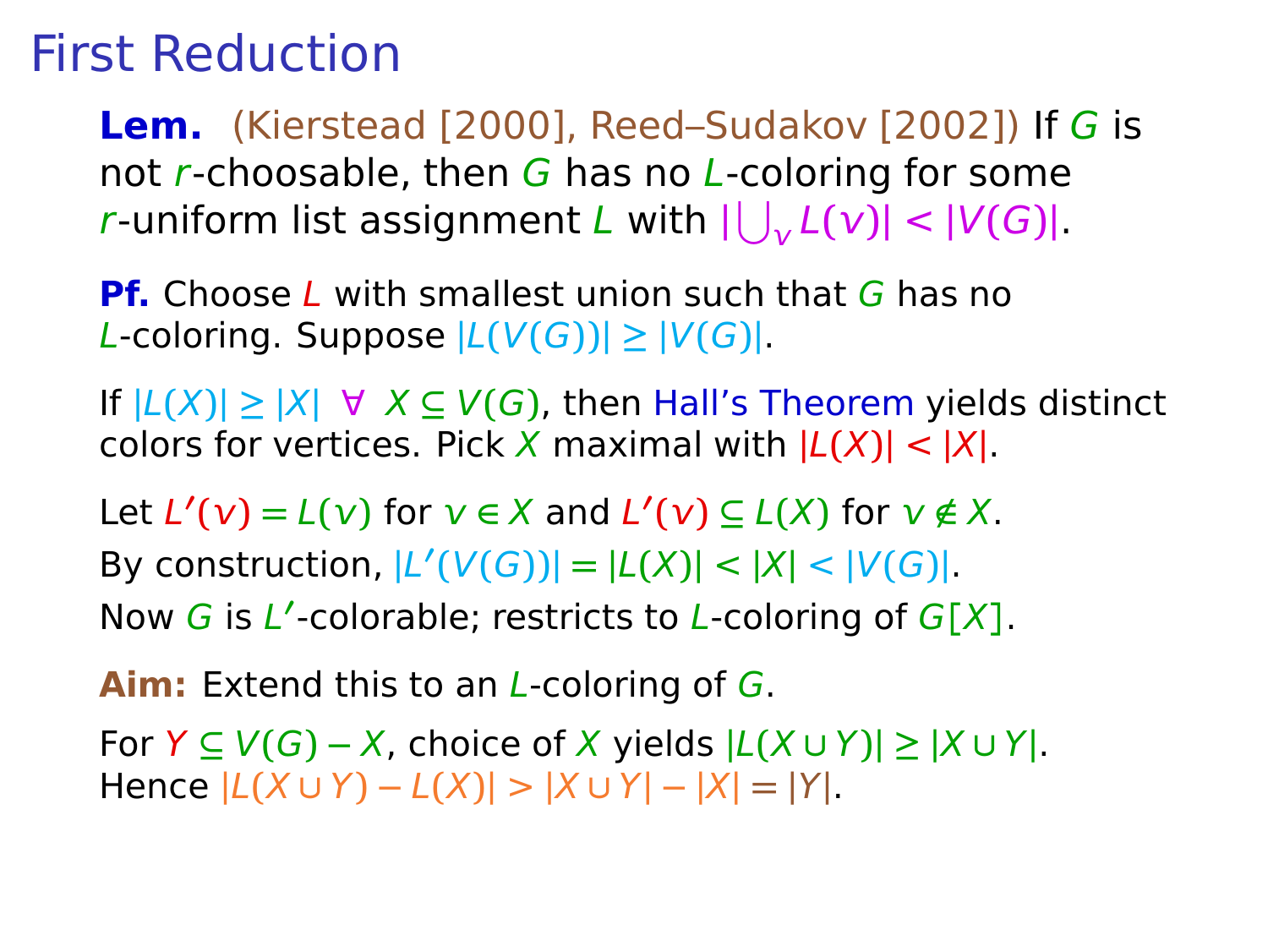**Lem.** (Kierstead [2000], Reed–Sudakov [2002]) If G is not r-choosable, then G has no L-coloring for some *r*-uniform list assignment *L* with  $|\bigcup_{v} L(v)| < |V(G)|$ .

**Pf.** Choose L with smallest union such that G has no  $L$ -coloring. Suppose  $|L(V(G))| \geq |V(G)|$ .

If **|**L**(**X**)| ≥ |**X**|** ∀ X **⊆** V**(**G**)**, then Hall's Theorem yields distinct colors for vertices. Pick X maximal with  $|L(X)| < |X|$ .

Let  $L'(v) = L(v)$  for  $v \in X$  and  $L'(v) \subseteq L(X)$  for  $v \notin X$ . By construction,  $|L'(V(G))| = |L(X)| < |X| < |V(G)|$ .

Now G is L **′** -colorable; restricts to L-coloring of G**[**X**]**.

**Aim:** Extend this to an L-coloring of G.

For Y **⊆** V**(**G**) −** X, choice of X yields **|**L**(**X **∪** Y**)| ≥ |**X **∪** Y**|**. Hence **|**L**(**X **∪** Y**) −** L**(**X**)|** > **|**X **∪** Y**| − |**X**| = |**Y**|**.

Hall's Theorem picks distinct colors for the vertices outside  $X$ using colors outside L**(**X**)**.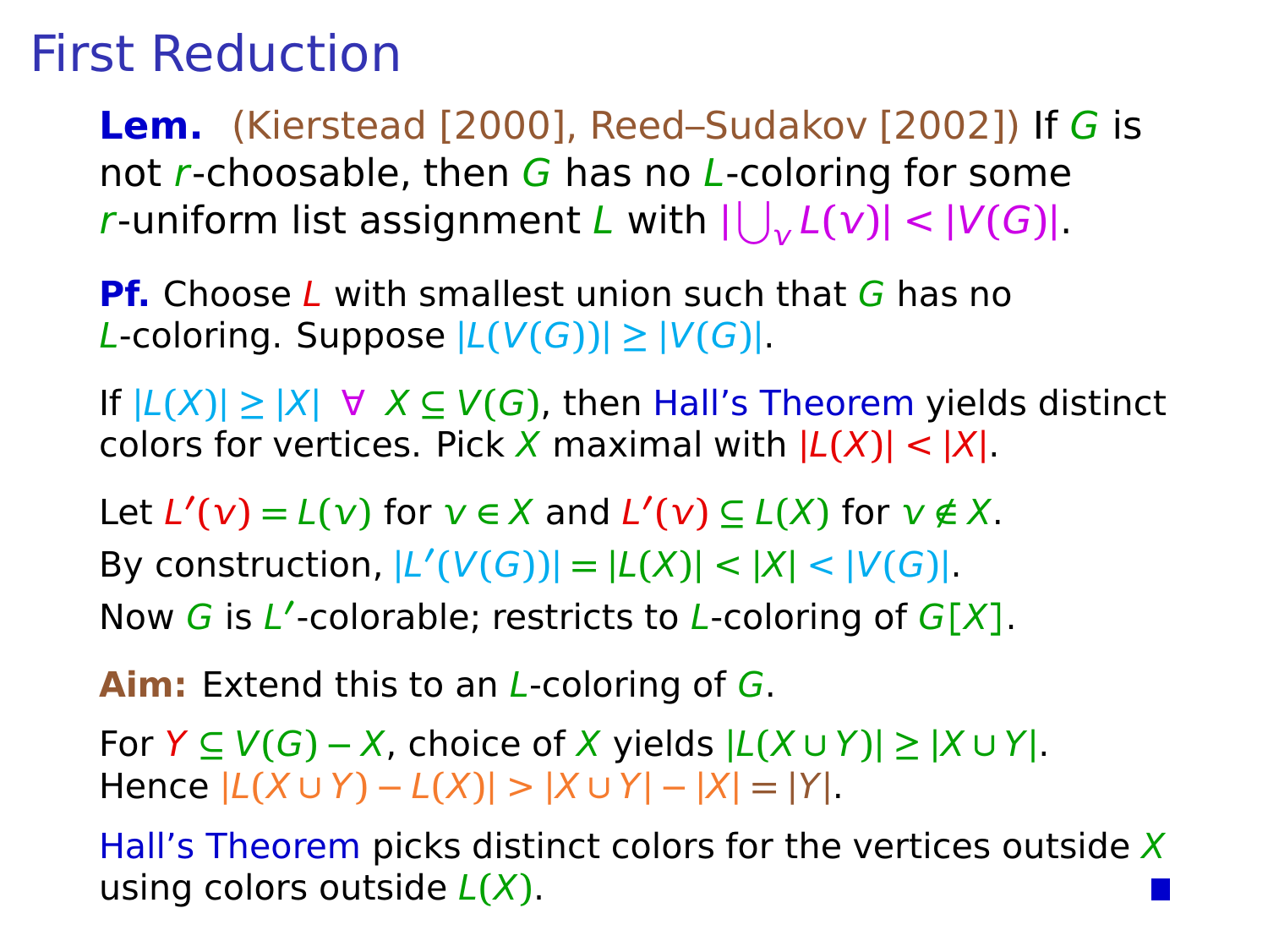**Prop.** If A is a stable set in G having common color c in  $\int_0^{\infty} \frac{|V(G')| + \chi(G') - 1}{3}$ 3  $\left| = \frac{n+k-1}{3} \right|$ 3 m , where G**′ =**G**−**A.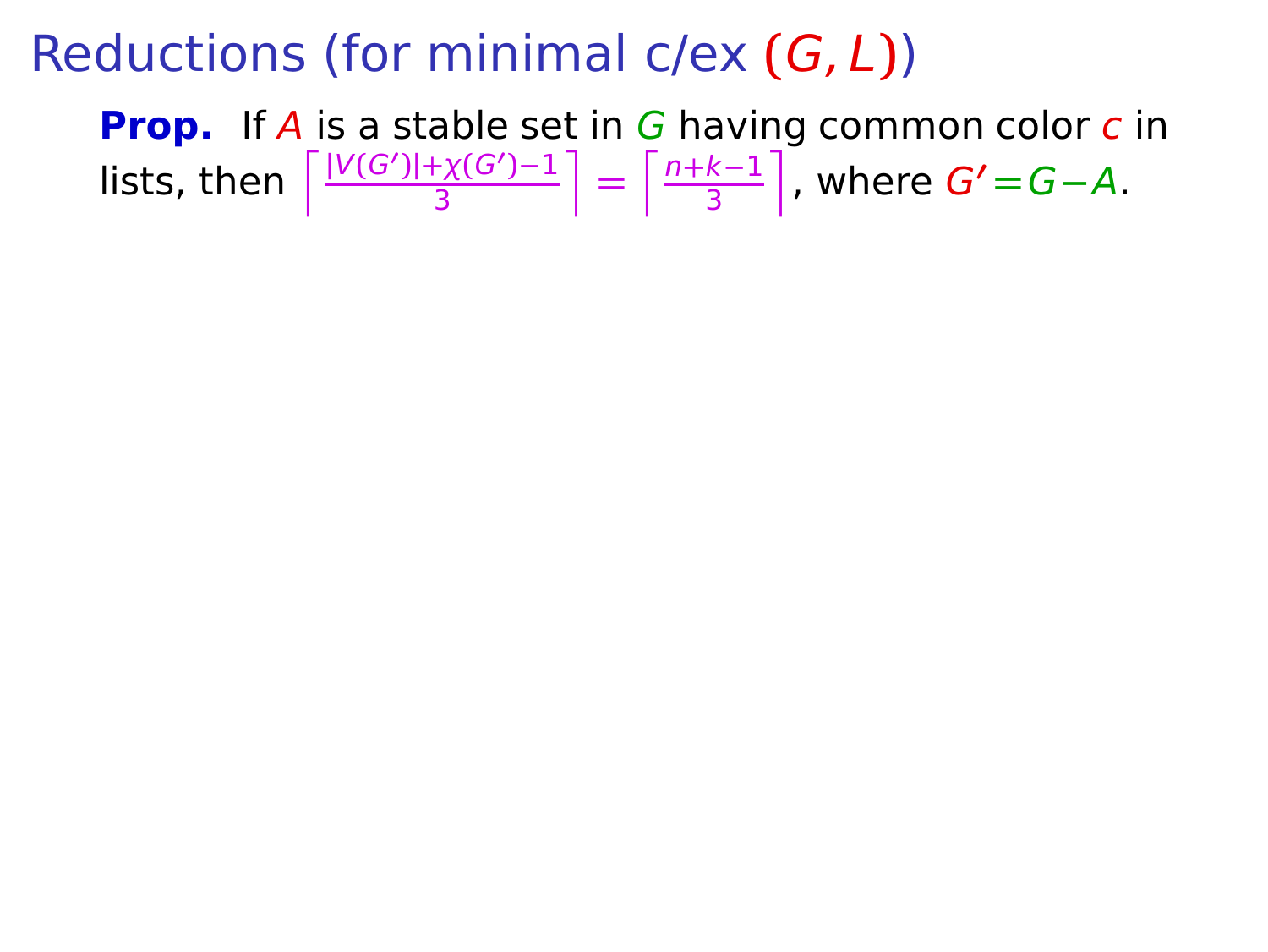**Prop.** If A is a stable set in G having common color c in  $\int_0^{\infty} \frac{|V(G')| + \chi(G') - 1}{3}$ 3  $\left| = \frac{n+k-1}{3} \right|$ 3 m , where G**′ =**G**−**A.

**Pf.** Form L **′** on G**′** by deleting c from each list in L. Since  $|L(v)| \geq k + 1$ , we have  $|L'(v)| \geq k \geq \chi(G')$  for  $v \in V(G')$ .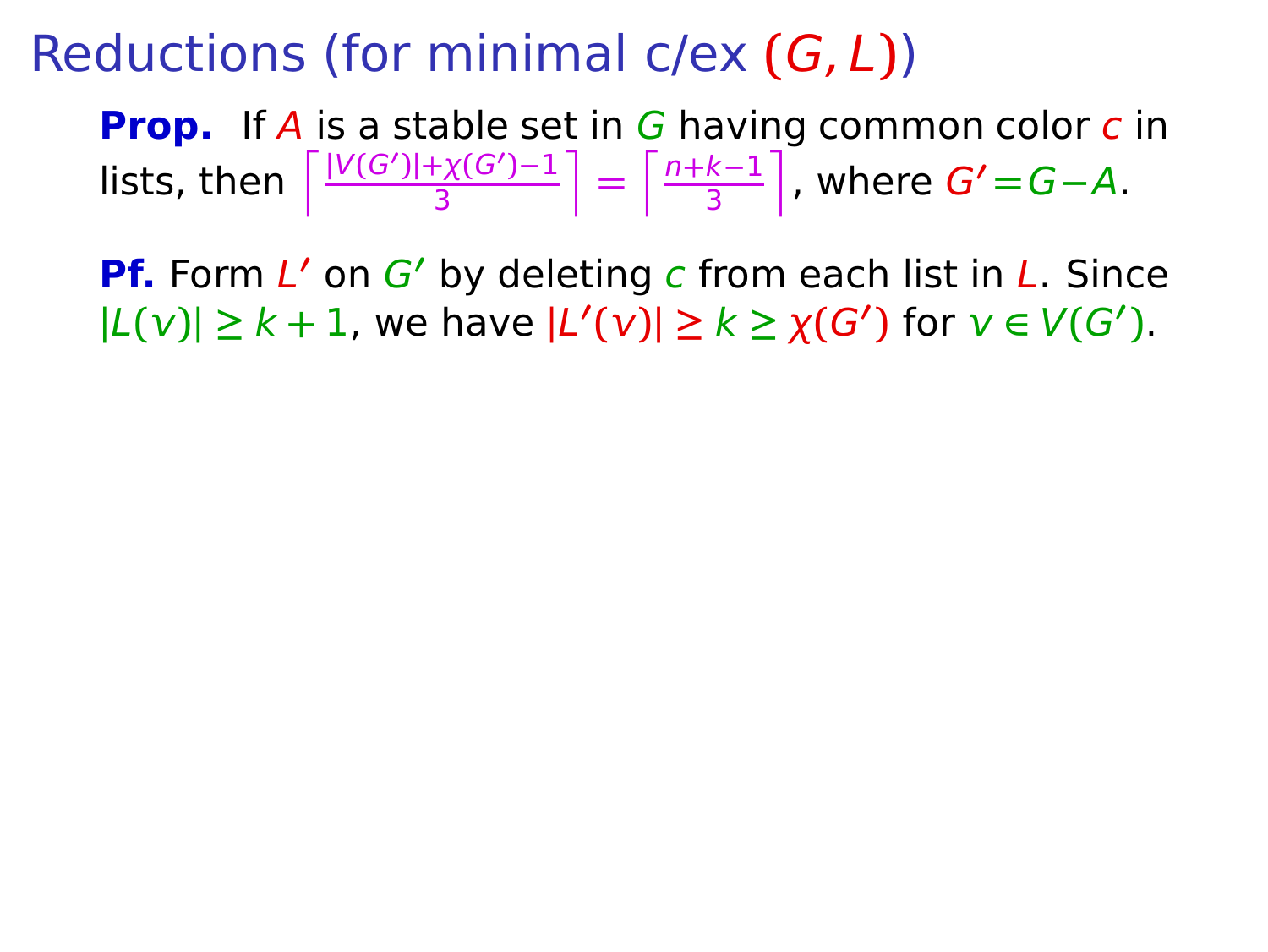**Prop.** If A is a stable set in G having common color c in  $\int_0^{\infty} \frac{|V(G')| + \chi(G') - 1}{3}$ 3  $\left| = \frac{n+k-1}{3} \right|$ 3 m , where G**′ =**G**−**A.

**Pf.** Form L **′** on G**′** by deleting c from each list in L. Since  $|L(v)| \geq k + 1$ , we have  $|L'(v)| \geq k \geq \chi(G')$  for  $v \in V(G')$ .

 $\int_0^{\frac{\ln N(G)}{2}}$ 3  $\left| \frac{n+k-1}{3} \right|$ 3  $|L'(\nu)| \ge \frac{\left[\frac{|\nu(G')| + \chi(G') - 1}{3}\right]}{2}$ 3 m .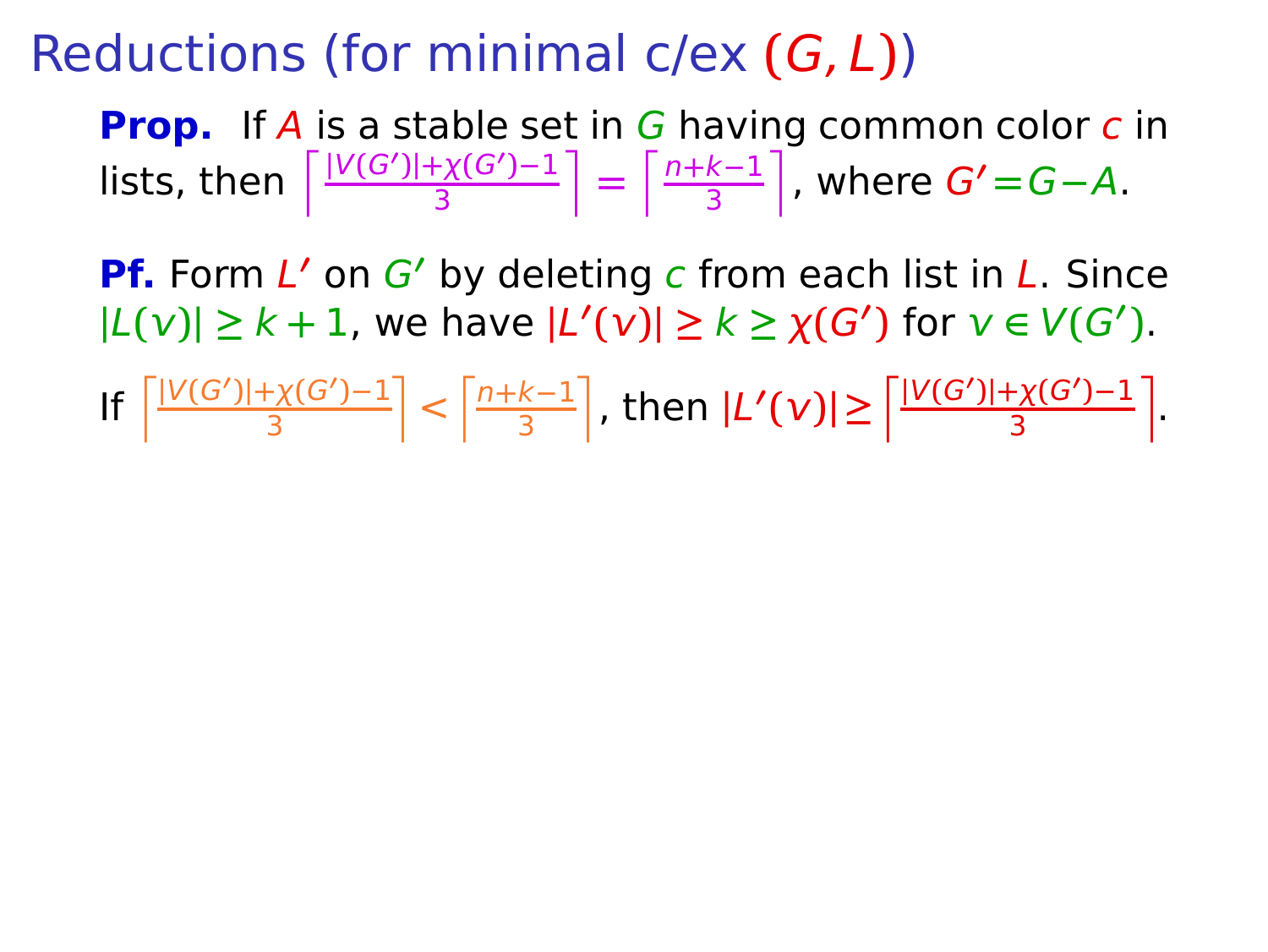**Prop.** If A is a stable set in G having common color c in  $\int_0^{\infty} \frac{|V(G')| + \chi(G') - 1}{3}$ 3  $\left| = \frac{n+k-1}{3} \right|$ 3 m , where G**′ =**G**−**A.

**Pf.** Form L **′** on G**′** by deleting c from each list in L. Since  $|L(v)| \geq k + 1$ , we have  $|L'(v)| \geq k \geq \chi(G')$  for  $v \in V(G')$ .

If 
$$
\left\lceil \frac{|V(G')| + \chi(G') - 1}{3} \right\rceil < \left\lceil \frac{n + k - 1}{3} \right\rceil
$$
, then 
$$
|L'(v)| \ge \left\lceil \frac{|V(G')| + \chi(G') - 1}{3} \right\rceil
$$
.

Minimality of G yields L **′** -coloring of G**′** , which extends to  $L$ -coloring of G by using c on A.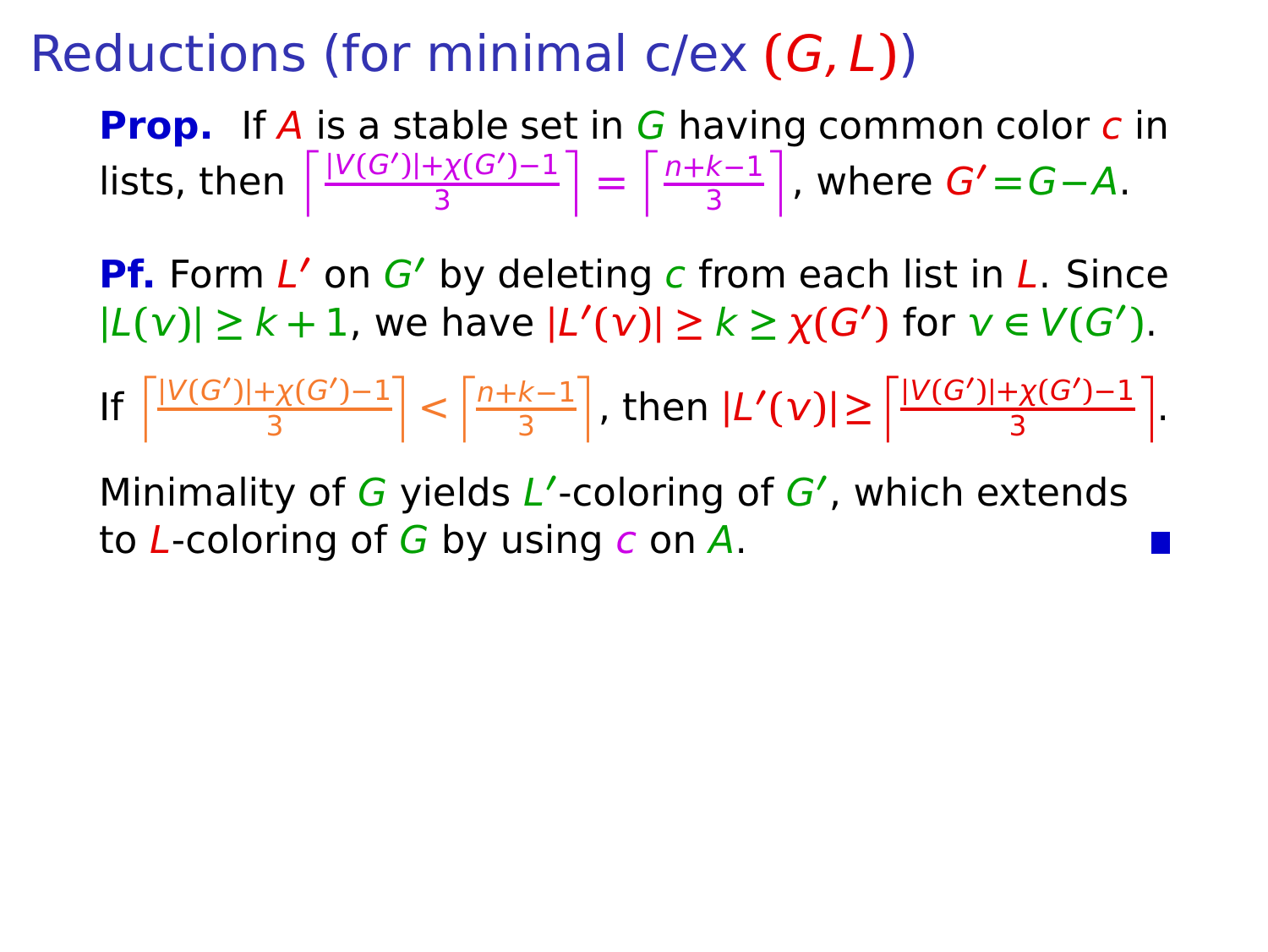**Prop.** If A is a stable set in G having common color c in  $\int_0^{\infty} \frac{|V(G')| + \chi(G') - 1}{3}$ 3  $\left| = \frac{n+k-1}{3} \right|$ 3 m , where G**′ =**G**−**A.

**Pf.** Form L **′** on G**′** by deleting c from each list in L. Since  $|L(v)| \geq k + 1$ , we have  $|L'(v)| \geq k \geq \chi(G')$  for  $v \in V(G')$ .

 $\int_0^{\frac{\ln N(G)}{2}}$ 3  $\left| \frac{n+k-1}{3} \right|$ 3  $|L'(\nu)| \ge \frac{\left[\frac{|\nu(G')| + \chi(G') - 1}{3}\right]}{2}$ 3 m .

Minimality of G yields L **′** -coloring of G**′** , which extends to  $L$ -coloring of G by using c on A.

**Cor.** The lists on a part of size 2 are disjoint.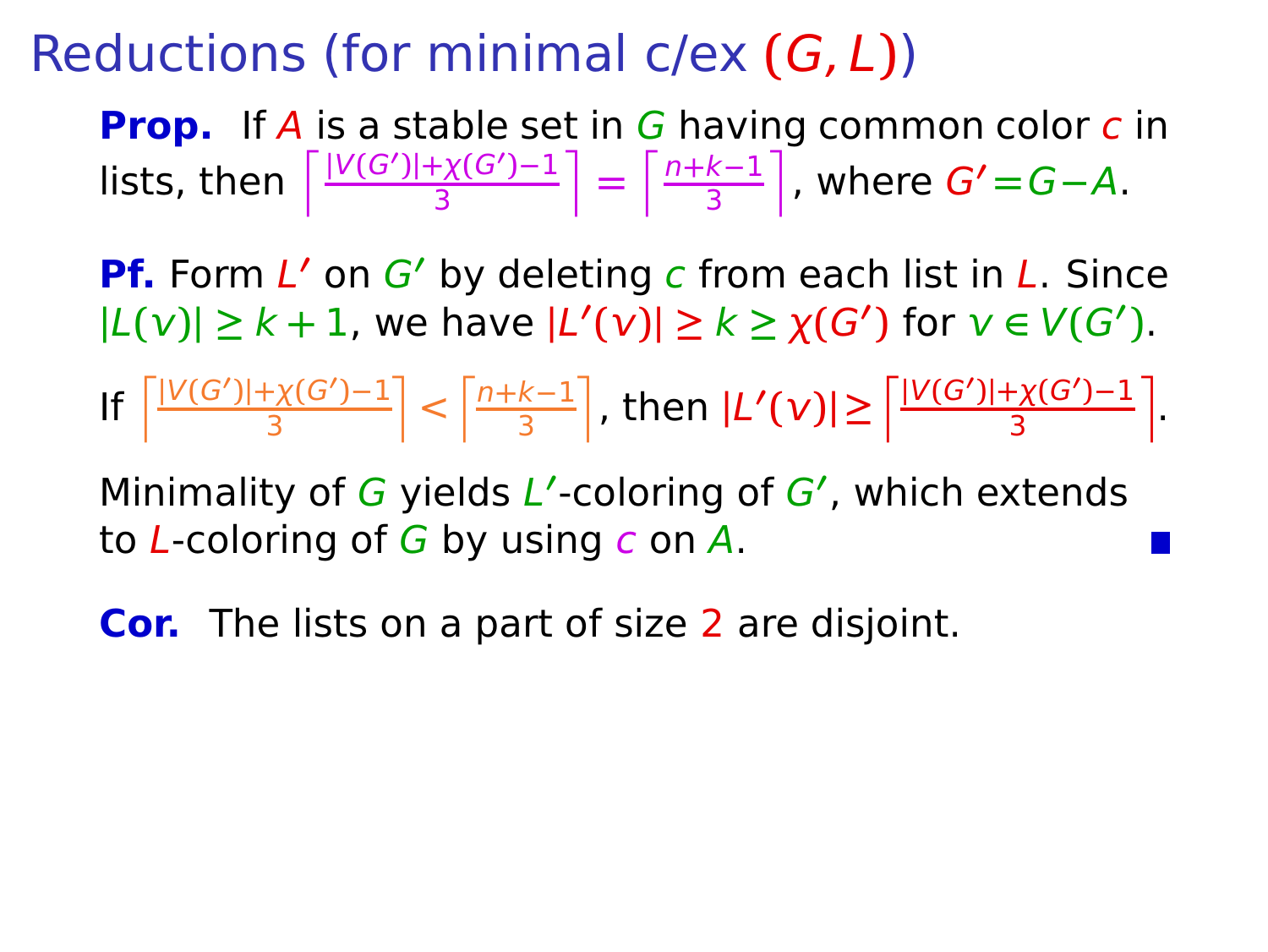**Prop.** If A is a stable set in G having common color c in  $\int_0^{\infty} \frac{|V(G')| + \chi(G') - 1}{3}$ 3  $\left| = \frac{n+k-1}{3} \right|$ 3 m , where G**′ =**G**−**A.

**Pf.** Form L **′** on G**′** by deleting c from each list in L. Since  $|L(v)| \geq k + 1$ , we have  $|L'(v)| \geq k \geq \chi(G')$  for  $v \in V(G')$ .

If 
$$
\left|\frac{|V(G')|+\chi(G')-1}{3}\right| < \left\lceil\frac{n+k-1}{3}\right\rceil, \text{ then } |L'(v)| \ge \left\lceil\frac{|V(G')|+\chi(G')-1}{3}\right\rceil.
$$

Minimality of G yields L **′** -coloring of G**′** , which extends to  $L$ -coloring of G by using c on A.

**Cor.** The lists on a part of size 2 are disjoint. **Pf.** If not,  $\int_0^1 \frac{V(G') + \chi(G') - 1}{3}$ 3  $\left[\frac{(n-2)+(k-1)-1}{3}\right]$ 3  $\left| \left| < \frac{n+k-1}{3} \right| \right.$ 3 m .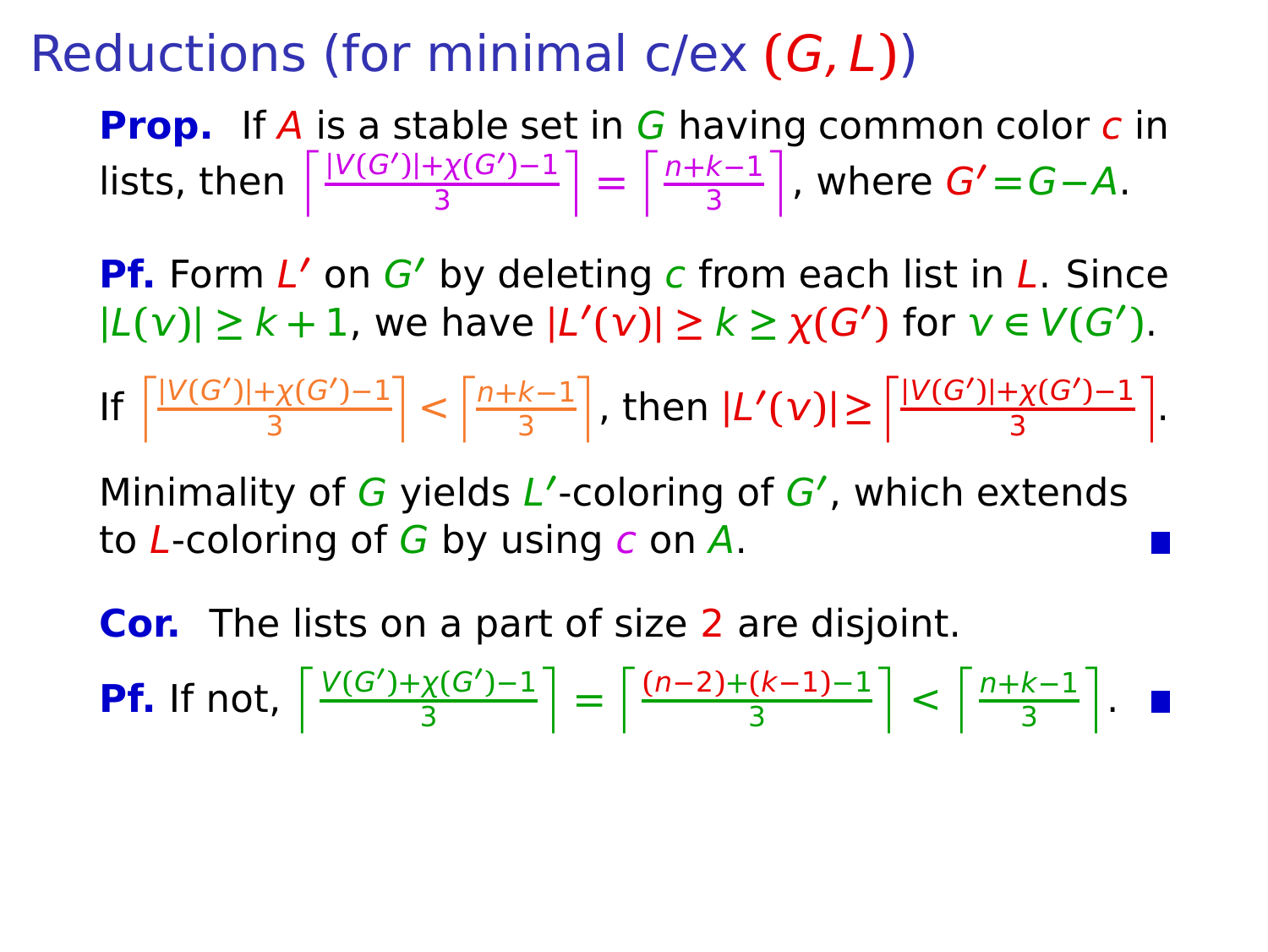**Prop.** If A is a stable set in G having common color c in  $\int_0^{\infty} \frac{|V(G')| + \chi(G') - 1}{3}$ 3  $\left| = \frac{n+k-1}{3} \right|$ 3 m , where G**′ =**G**−**A.

**Pf.** Form L **′** on G**′** by deleting c from each list in L. Since  $|L(v)| \geq k + 1$ , we have  $|L'(v)| \geq k \geq \chi(G')$  for  $v \in V(G')$ .

If 
$$
\left|\frac{|V(G')|+\chi(G')-1}{3}\right| < \left|\frac{n+k-1}{3}\right|
$$
, then  $|L'(v)| \ge \left|\frac{|V(G')|+\chi(G')-1}{3}\right|$ .

Minimality of G yields L **′** -coloring of G**′** , which extends to  $L$ -coloring of G by using c on A.

**Cor.** The lists on a part of size 2 are disjoint. **Pf.** If not,  $\int_0^1 \frac{V(G') + \chi(G') - 1}{3}$ 3  $\left[\frac{(n-2)+(k-1)-1}{3}\right]$ 3  $\left| \left| < \frac{n+k-1}{3} \right| \right.$ 3 m .

**Cor.** L assigns each color at most twice in each part.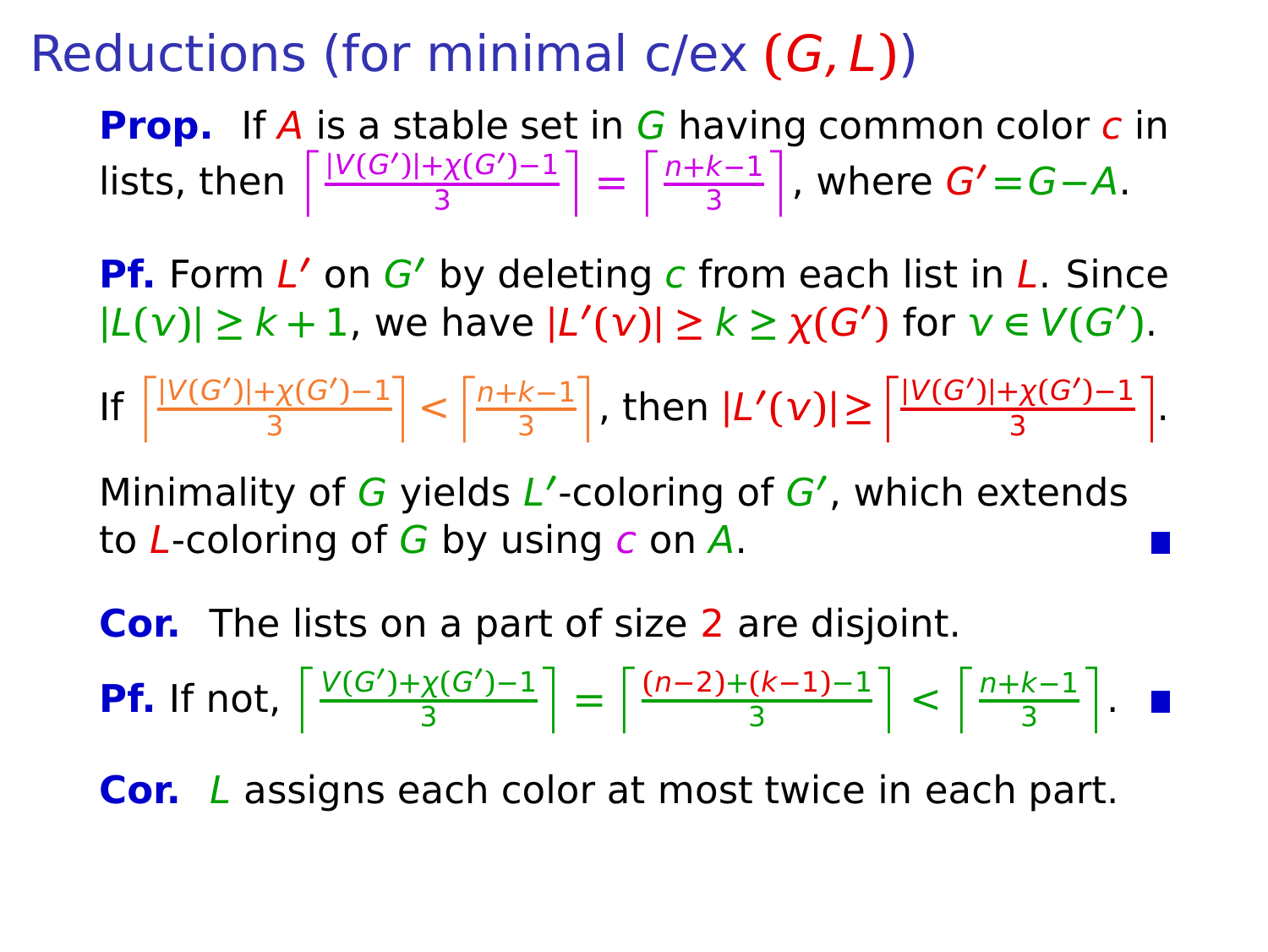**Prop.** If A is a stable set in G having common color c in  $\int_0^{\infty} \frac{|V(G')| + \chi(G') - 1}{3}$ 3  $\left| = \frac{n+k-1}{3} \right|$ 3 m , where G**′ =**G**−**A.

**Pf.** Form L **′** on G**′** by deleting c from each list in L. Since  $|L(v)| \geq k + 1$ , we have  $|L'(v)| \geq k \geq \chi(G')$  for  $v \in V(G')$ .

If 
$$
\left|\frac{|V(G')|+\chi(G')-1}{3}\right| < \left|\frac{n+k-1}{3}\right|
$$
, then  $|L'(v)| \ge \left|\frac{|V(G')|+\chi(G')-1}{3}\right|$ .

Minimality of G yields L **′** -coloring of G**′** , which extends to  $L$ -coloring of G by using c on A.

**Cor.** The lists on a part of size 2 are disjoint. **Pf.** If not,  $\int_0^1 \frac{V(G') + \chi(G') - 1}{3}$ 3  $\left[\frac{(n-2)+(k-1)-1}{3}\right]$ 3  $\left| \left| < \frac{n+k-1}{3} \right| \right.$ 3 m . **Cor.** L assigns each color at most twice in each part.

**Pf.** If not,  $\int_0^1 \frac{|V(G')| + \chi(G') - 1}{3}$  $\left[\frac{f\chi(G')-1}{3}\right] \leq \left[\frac{(n-3)+k-1}{3}\right]$  $\left\lfloor \frac{n+k-1}{3} \right\rfloor < \left\lfloor \frac{n+k-1}{3} \right\rfloor$  $\frac{k-1}{3}$ .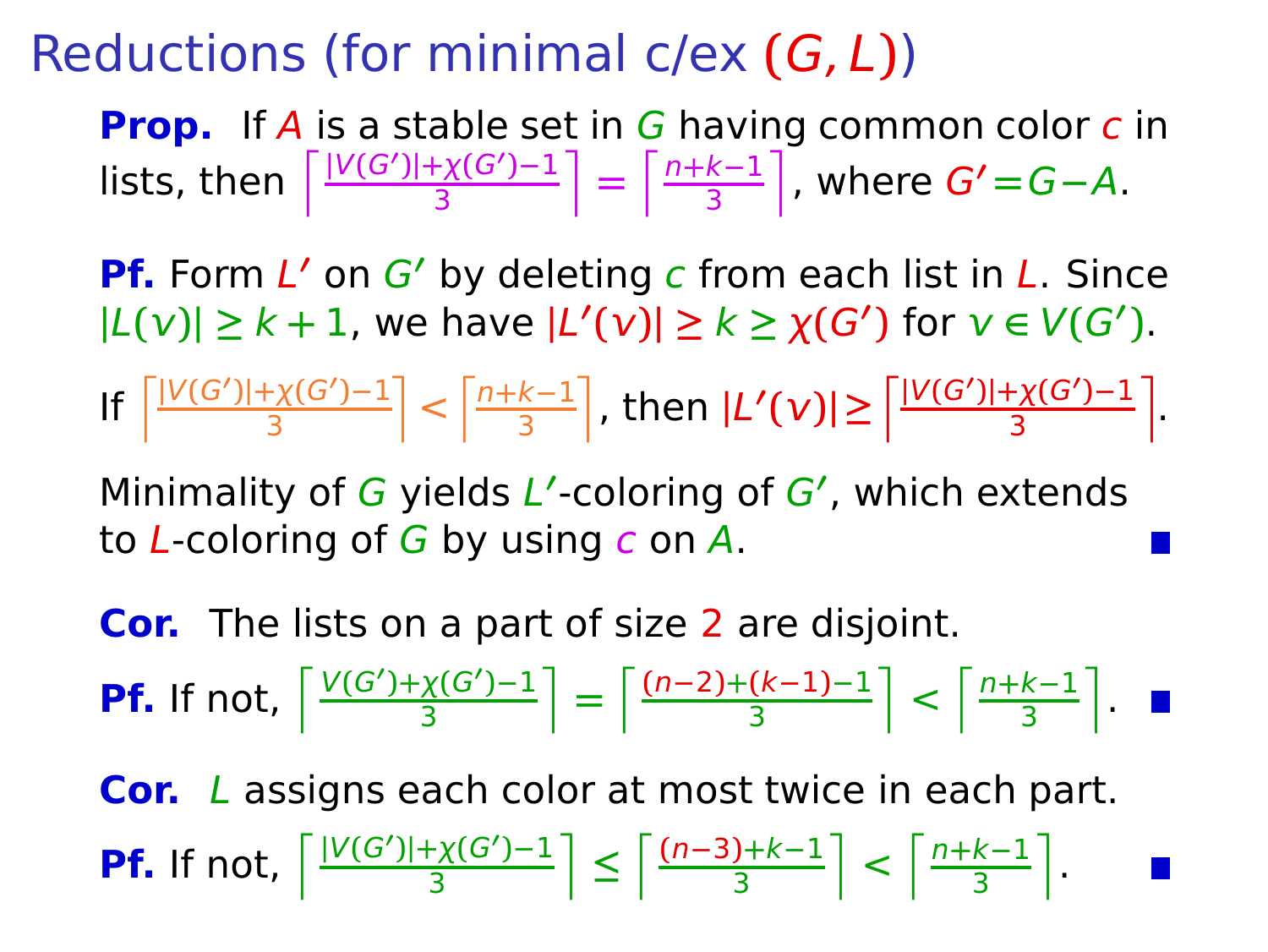#### **Lem.** Each part A in G has size at most 4.

**Pf.** Since each color appears at most twice on A,

 $|A|$   $\frac{n+k-1}{3}$ 3  $\left| \frac{1}{2} \sum_{v \in A} |L(v)| \leq 2|\bigcup_{v} L(v)| \leq 2(n-1).$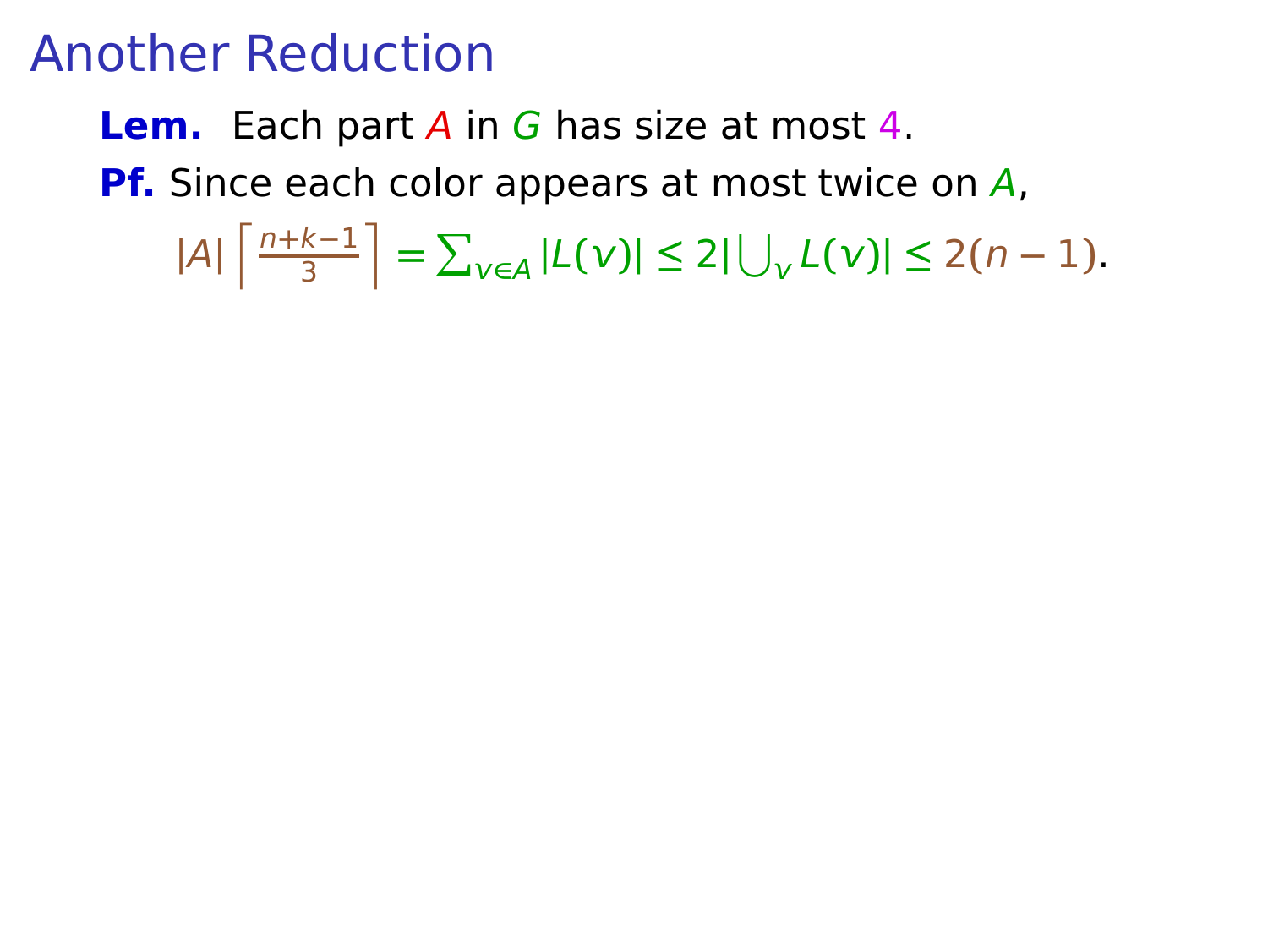#### **Lem.** Each part A in G has size at most 4.

**Pf.** Since each color appears at most twice on A,

$$
|A| \left\lceil \frac{n+k-1}{3} \right\rceil = \sum_{v \in A} |L(v)| \le 2|\bigcup_{v} L(v)| \le 2(n-1).
$$

Thus **|**A**| ≤** 6 n**−**1 n**+**k**−**1 , which yields **|**A**| ≤** 5. If **|**A**| =** 5, then

 $n \geq 5k + 1$ , which requires a part of size at least 6.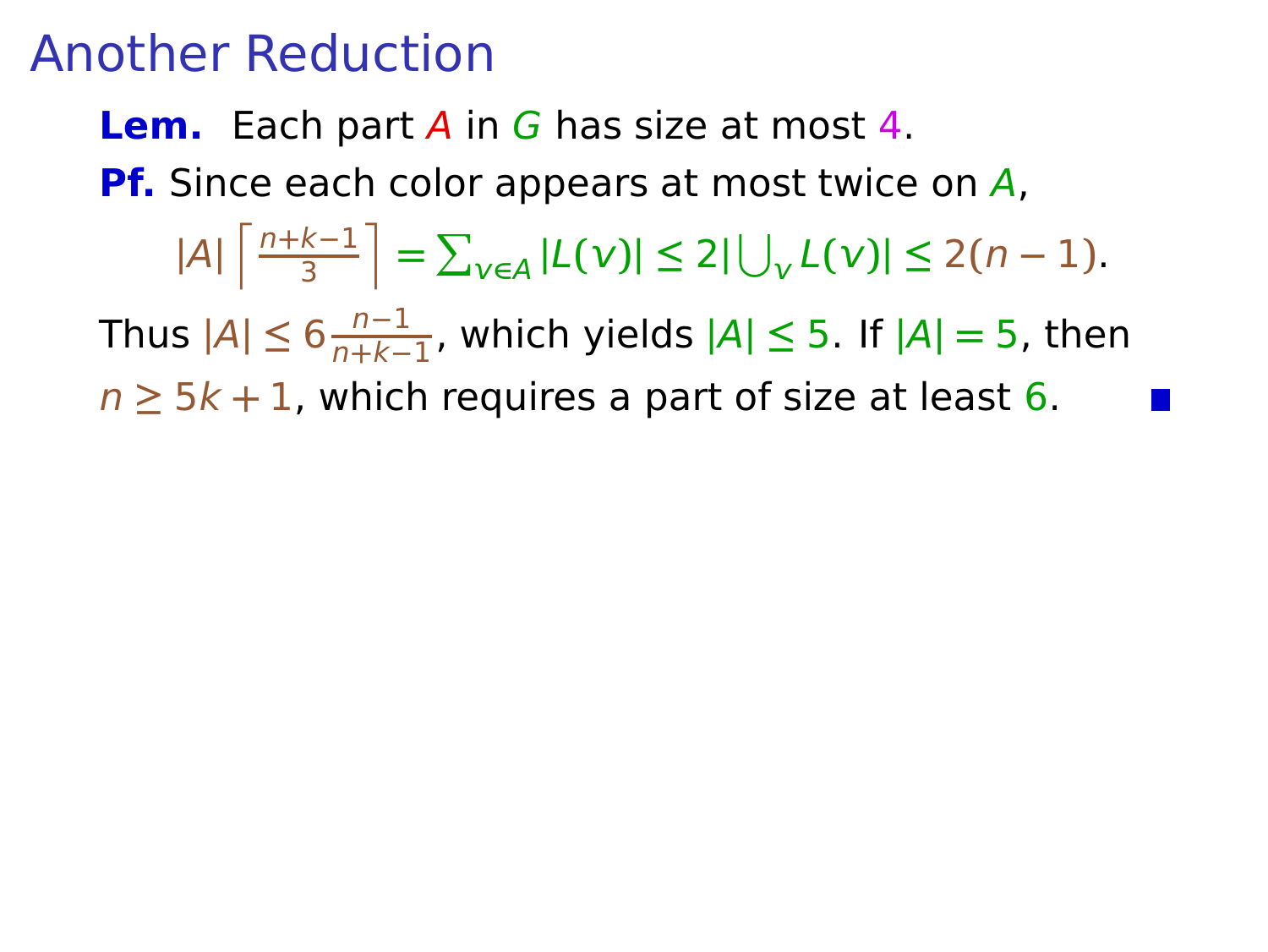#### **Lem.** Each part A in G has size at most 4.

**Pf.** Since each color appears at most twice on A,

$$
|A| \left\lceil \frac{n+k-1}{3} \right\rceil = \sum_{v \in A} |L(v)| \le 2|\bigcup_{v} L(v)| \le 2(n-1).
$$

Thus **|**A**| ≤** 6 n**−**1 n**+**k**−**1 , which yields **|**A**| ≤** 5. If **|**A**| =** 5, then

 $n \geq 5k + 1$ , which requires a part of size at least 6.

**Summary:** (properties of minimal counterexample)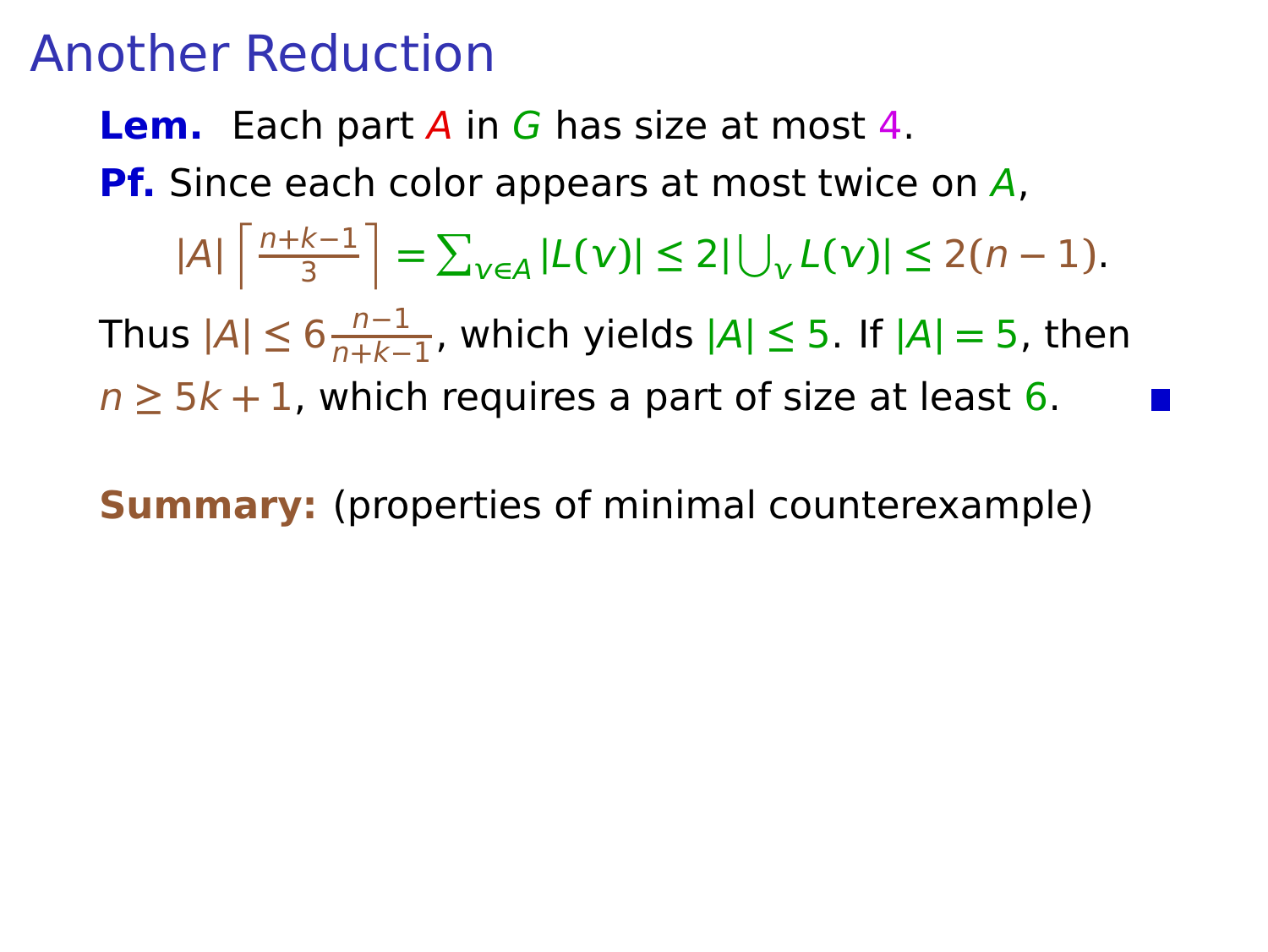#### **Lem.** Each part A in G has size at most 4.

**Pf.** Since each color appears at most twice on A,

 $|A|$   $\frac{n+k-1}{3}$ 3  $\left| \frac{1}{2} \sum_{v \in A} |L(v)| \leq 2|\bigcup_{v} L(v)| \leq 2(n-1).$ 

Thus **|**A**| ≤** 6 n**−**1 n**+**k**−**1 , which yields **|**A**| ≤** 5. If **|**A**| =** 5, then  $n \geq 5k + 1$ , which requires a part of size at least 6.

**Summary:** (properties of minimal counterexample)

**Obs.** G is a complete multipartite graph.

**Thm.** (Noel–Reed–Wu)  $n \ge 2k + 2$ , so  $|L(v)| = \lceil \frac{n+k-1}{3} \rceil$ .

**Lem.** (Kierstead)  $|\bigcup_{v} L(v)| < n$ .

**Cor.** Parts of size 2 have disjoint lists.

**Cor.** Colors appear in at most two lists in each part. **Lem.** Parts have size at most 4.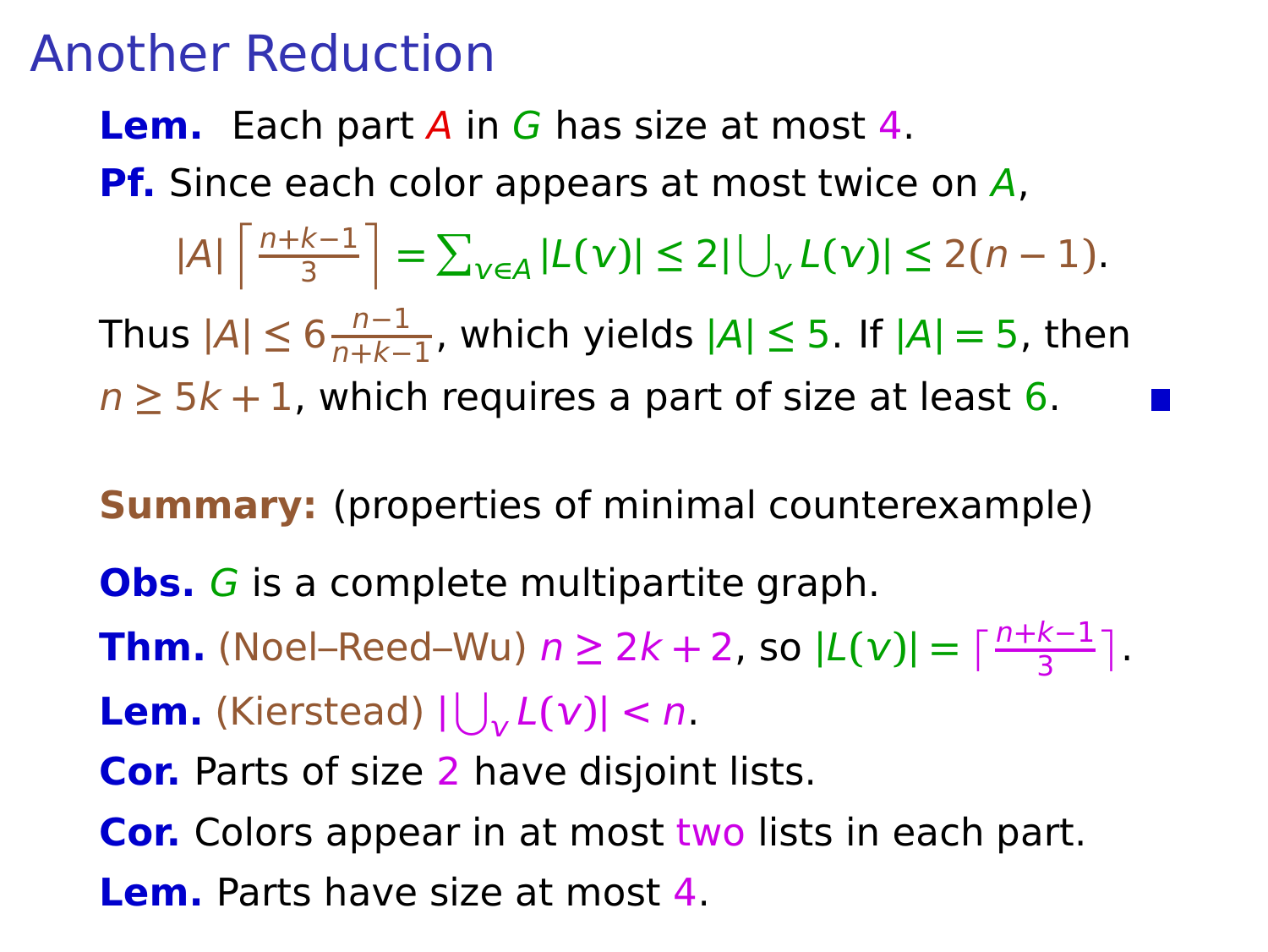Since each color appears at most twice in each part, color classes in an L-coloring will have size at most 2.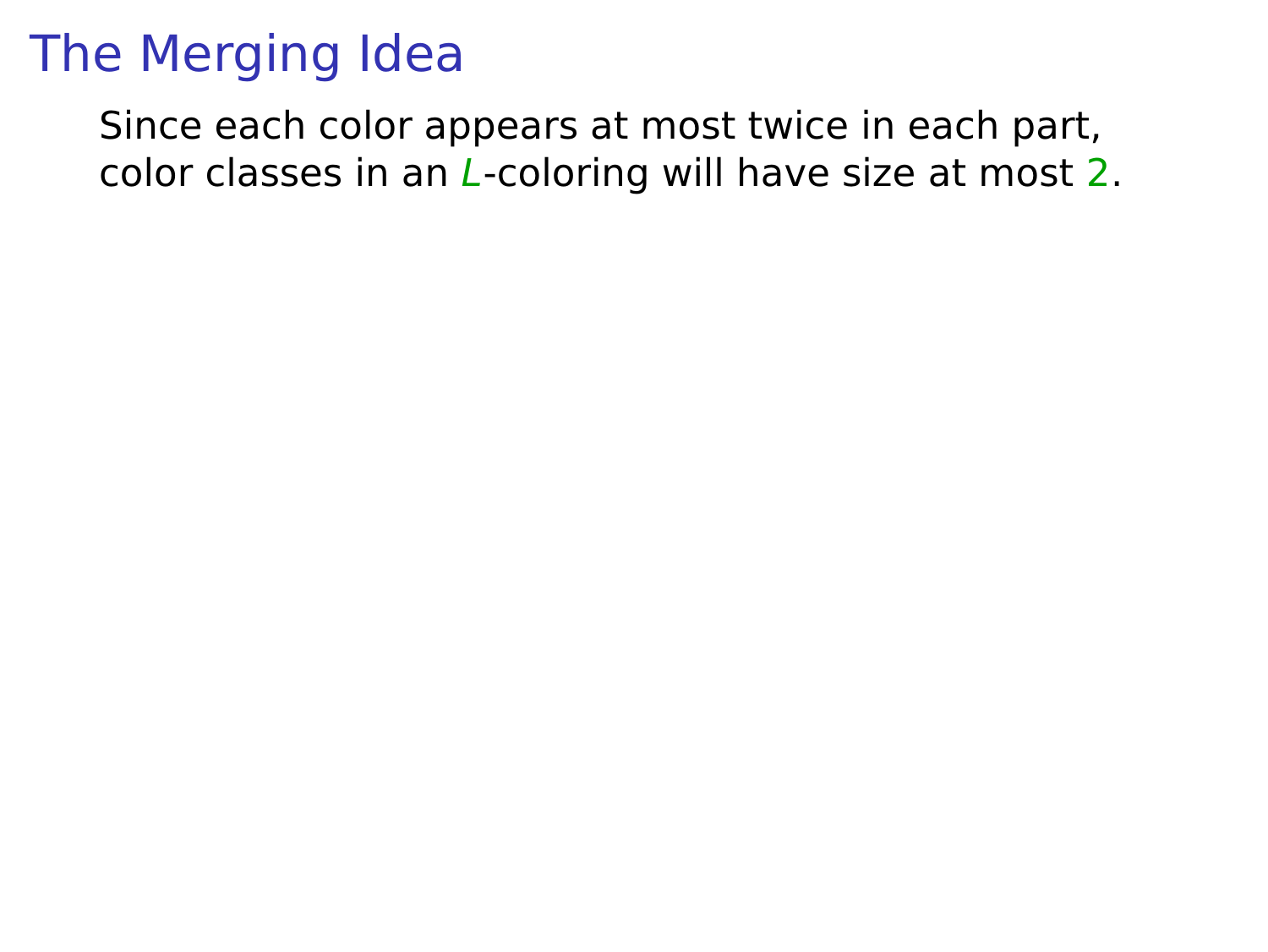Since each color appears at most twice in each part, color classes in an L-coloring will have size at most 2.

**Def.** Merging  $\mu$  and  $\nu$  in a part means replacing them by a single vertex w with  $L(w) = L(u) \cap L(v)$ .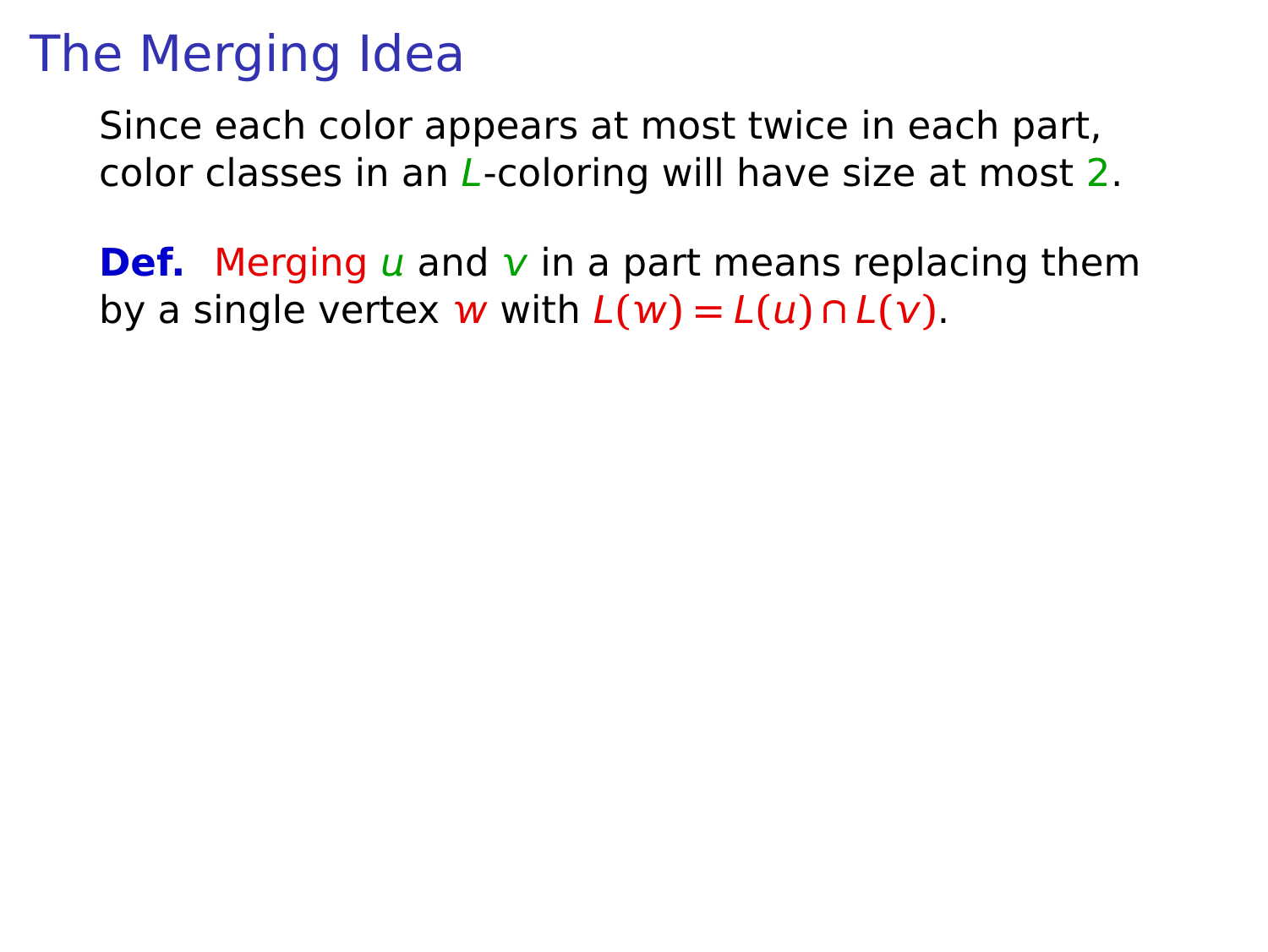Since each color appears at most twice in each part, color classes in an L-coloring will have size at most 2.

**Def.** Merging  $\mu$  and  $\nu$  in a part means replacing them by a single vertex **w** with  $L(w) = L(u) \cap L(v)$ .

We want to merge some pairs so that the resulting color lists have an SDR; it will be an  $L$ -coloring of  $G$ .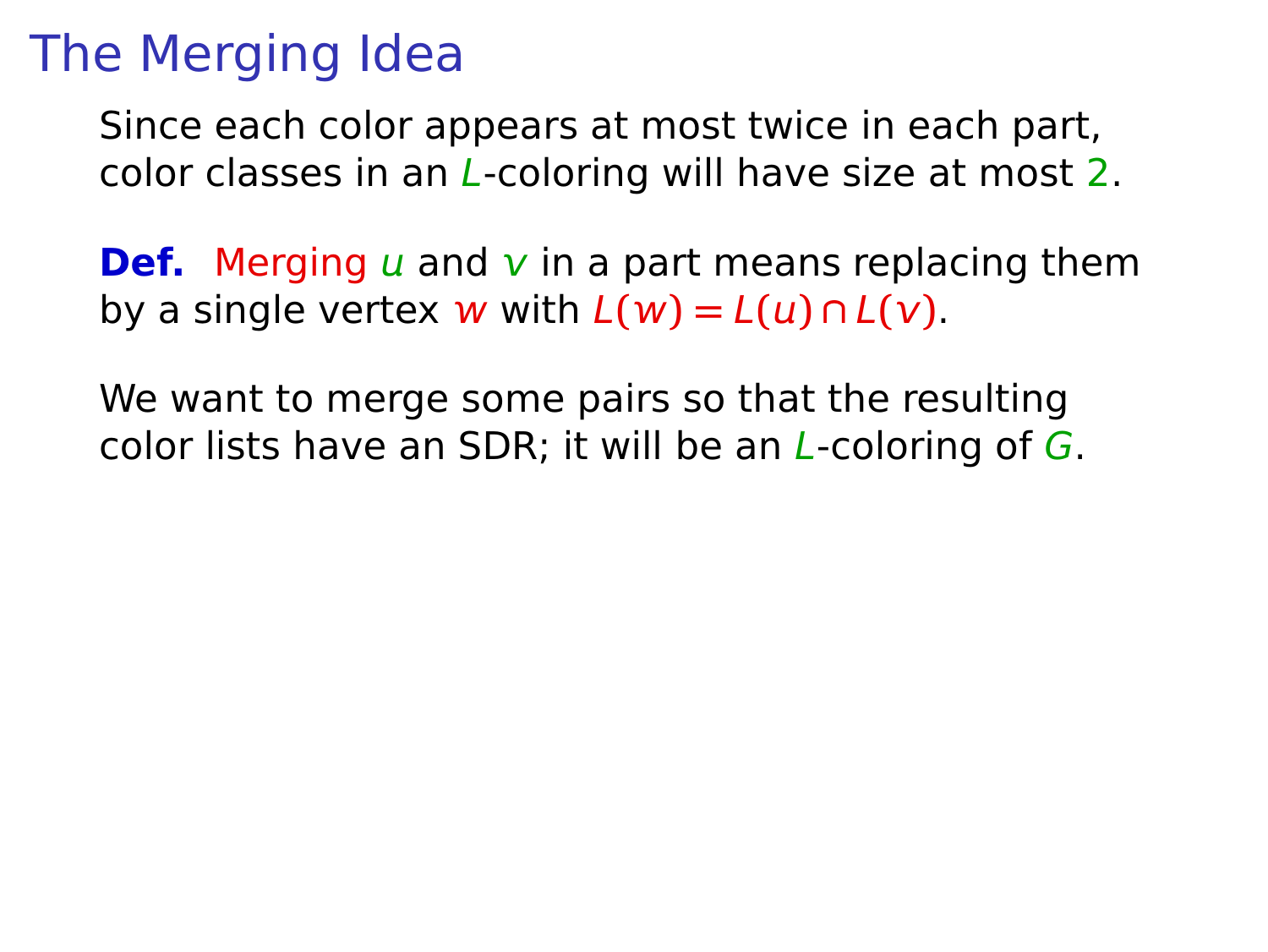Since each color appears at most twice in each part, color classes in an L-coloring will have size at most 2.

**Def.** Merging  $\mu$  and  $\nu$  in a part means replacing them by a single vertex **w** with  $L(w) = L(u) \cap L(v)$ .

We want to merge some pairs so that the resulting color lists have an SDR; it will be an  $L$ -coloring of  $G$ .

**Idea:** To make the SDR likely, merge vertices only when  $L(w)$  is large;  $|L(V(G))| < n$  creates large overlaps.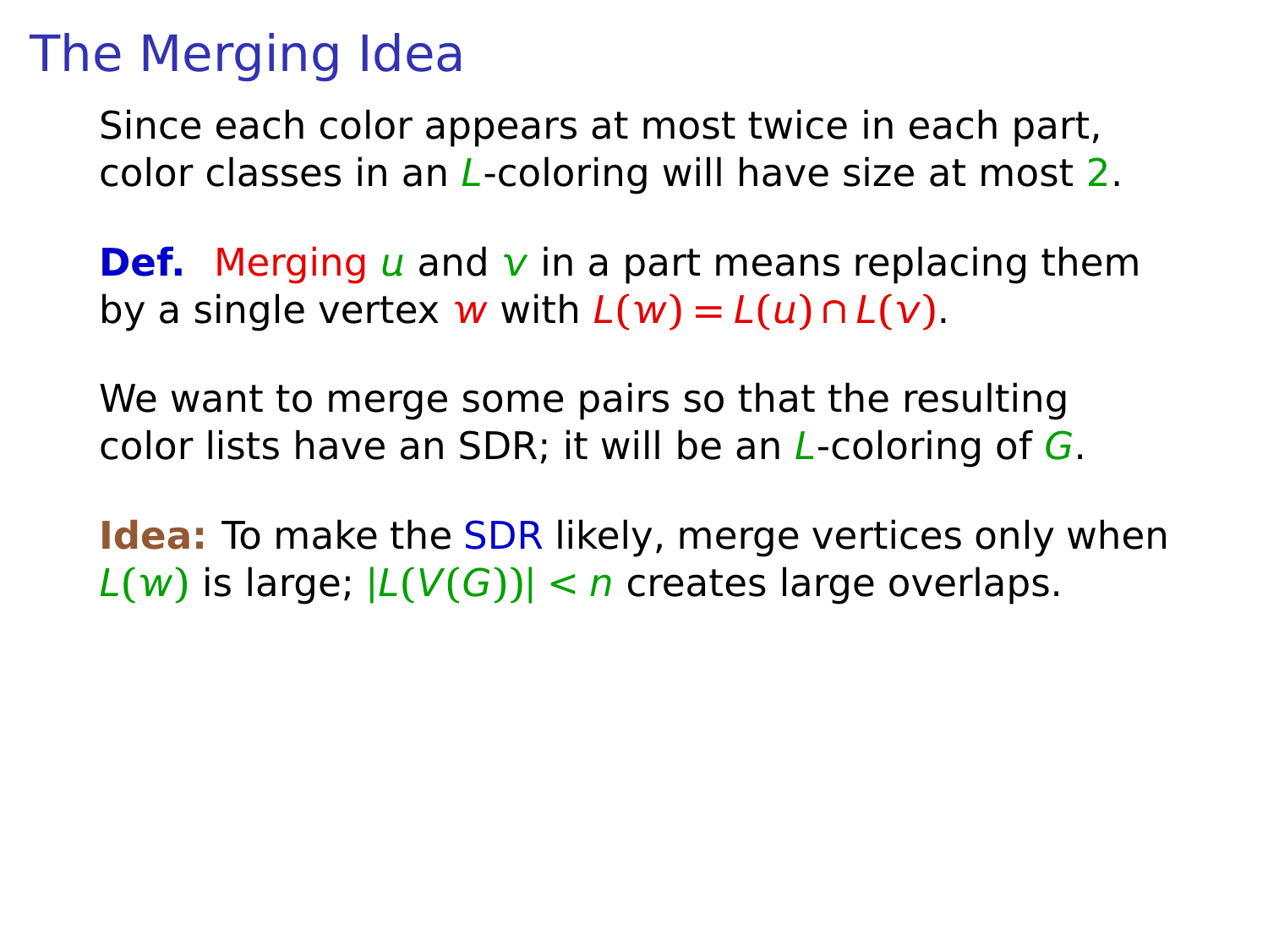Since each color appears at most twice in each part, color classes in an L-coloring will have size at most 2.

**Def.** Merging  $\mu$  and  $\nu$  in a part means replacing them by a single vertex **w** with  $L(w) = L(u) \cap L(v)$ .

We want to merge some pairs so that the resulting color lists have an SDR; it will be an  $L$ -coloring of  $G$ .

**Idea:** To make the SDR likely, merge vertices only when  $L(w)$  is large;  $|L(V(G))| < n$  creates large overlaps.

**(1)** Obtain conditions that are sufficient for Hall's Theorem to guarantee the SDR.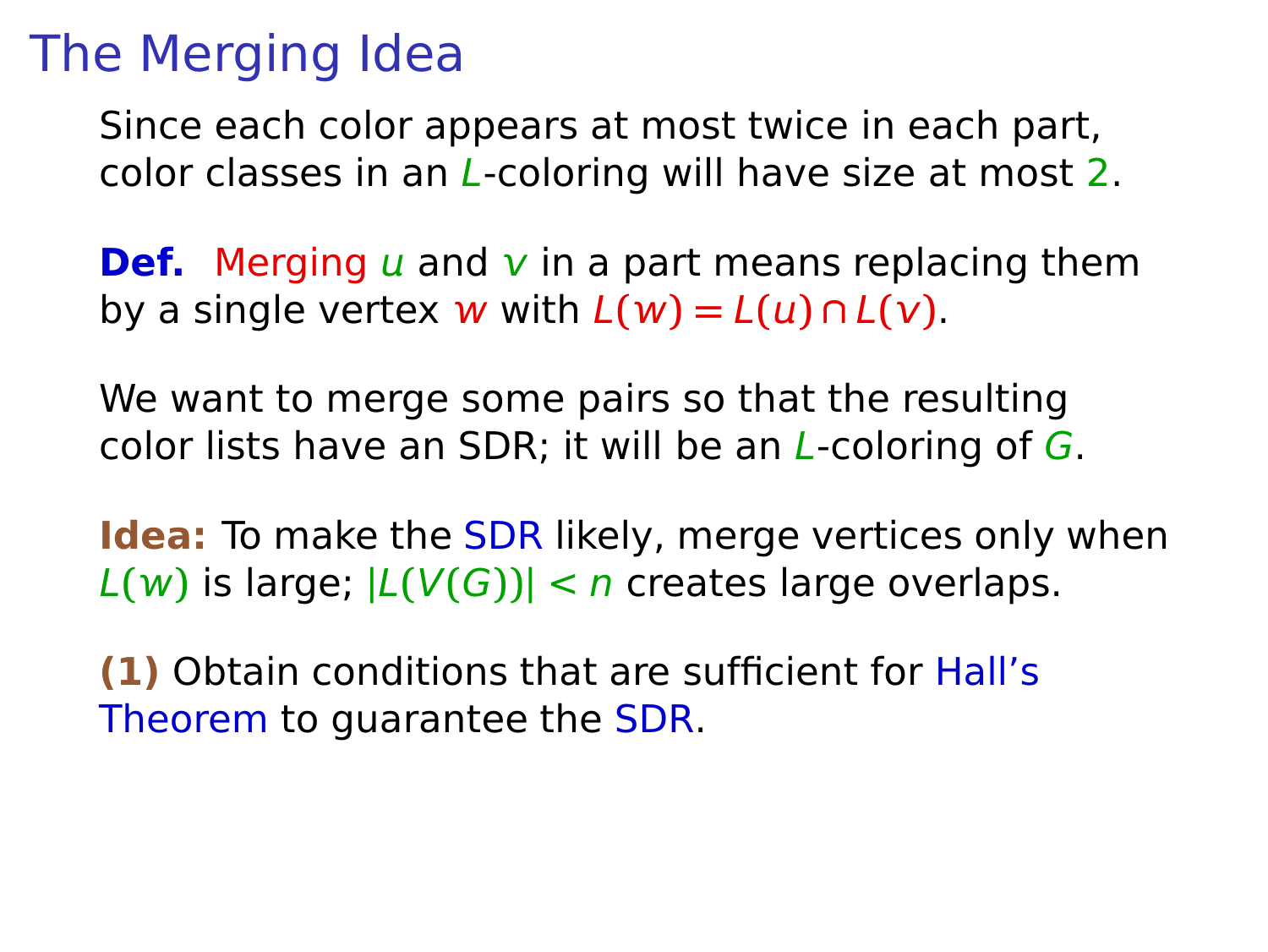Since each color appears at most twice in each part, color classes in an L-coloring will have size at most 2.

**Def.** Merging  $\mu$  and  $\nu$  in a part means replacing them by a single vertex **w** with  $L(w) = L(u) \cap L(v)$ .

We want to merge some pairs so that the resulting color lists have an SDR; it will be an  $L$ -coloring of  $G$ .

**Idea:** To make the SDR likely, merge vertices only when  $L(w)$  is large;  $|L(V(G))| < n$  creates large overlaps.

**(1)** Obtain conditions that are sufficient for Hall's Theorem to guarantee the SDR.

**(2)** Define a procedure to make merges that guarantee these conditions.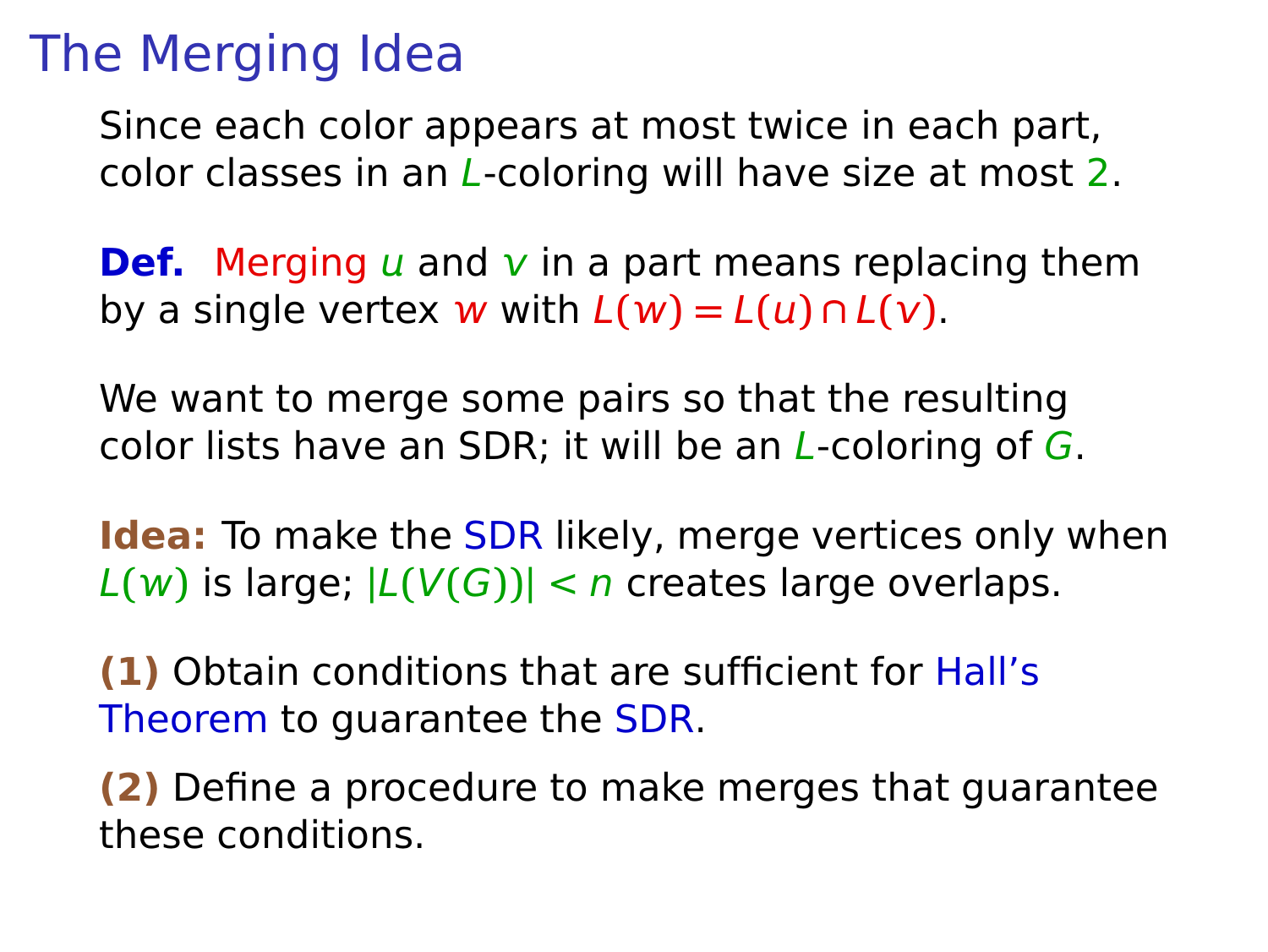**Def.** Let G have  $k_i$  parts of size i, for  $i \in \{1, 2, 3, 4\}$ . Let  $A^*$  be what remains of part  $A$  after the merges. Let  $Z_3$  be a fixed set of  $\left\lfloor \frac{2}{3}k_3 \right\rfloor$  3-parts.

Let Z<sup>4</sup> be a fixed set of mx{0, k4**+**k1**−**k3**+**1  $\frac{5-83+1}{3}$  4-parts.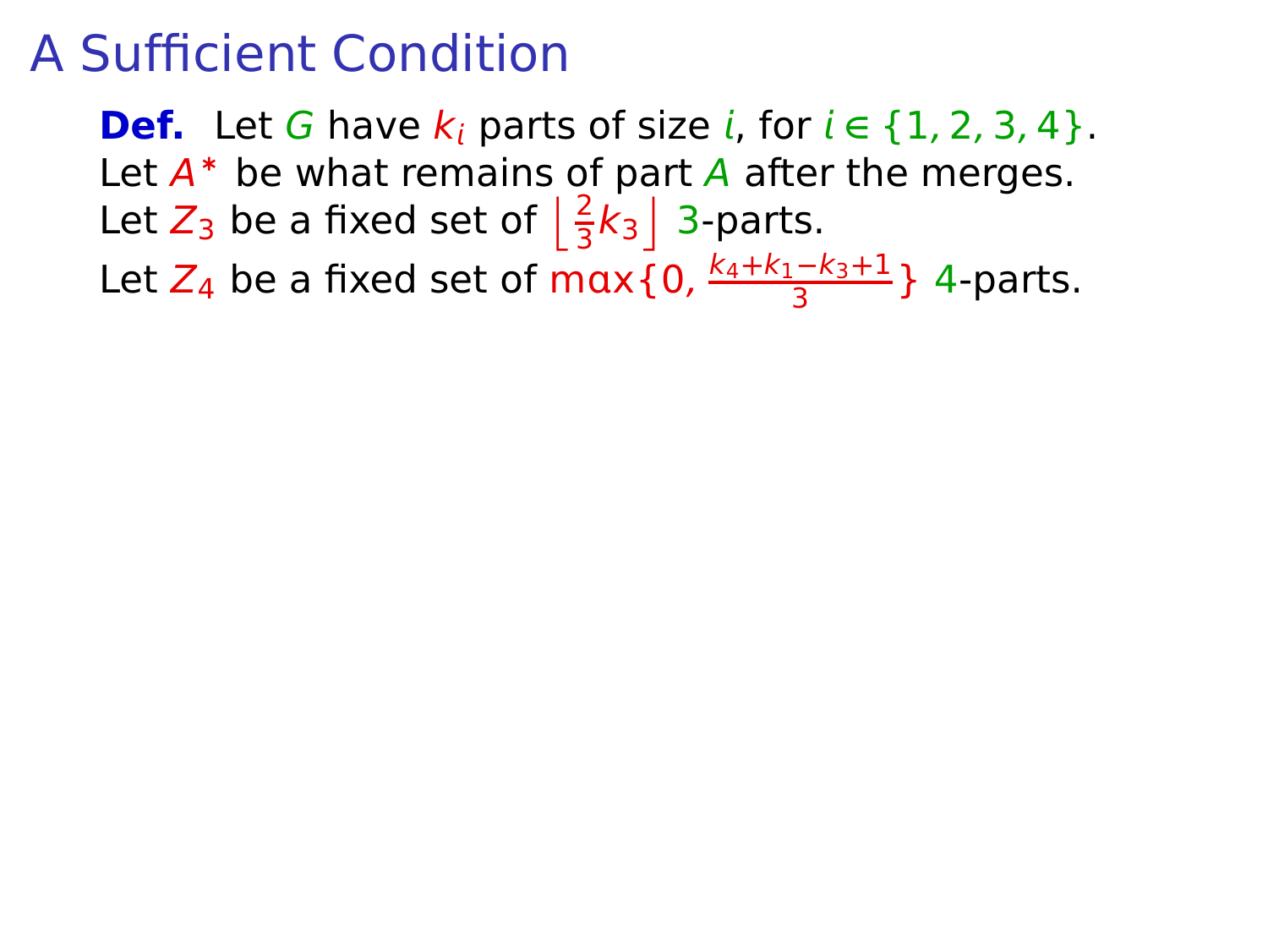**Def.** Let G have  $k_i$  parts of size *i*, for  $i \in \{1, 2, 3, 4\}$ . Let  $A^*$  be what remains of part  $A$  after the merges. Let  $Z_3$  be a fixed set of  $\left\lfloor \frac{2}{3}k_3 \right\rfloor$  3-parts.

Let Z<sup>4</sup> be a fixed set of mx{0, k4**+**k1**−**k3**+**1  $\frac{5-83+1}{3}$  4-parts.

A set of merges is good if: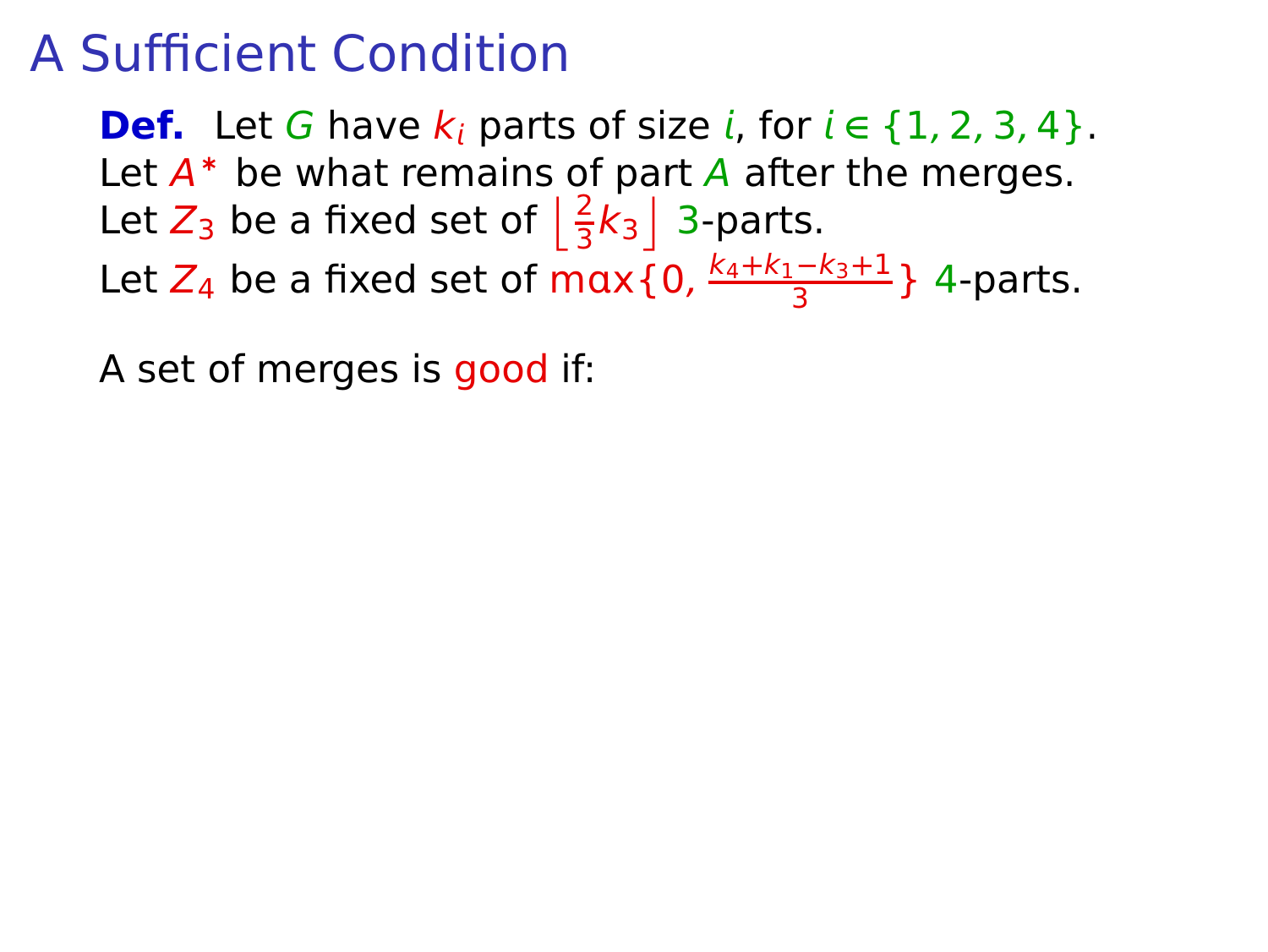**Def.** Let G have  $k_i$  parts of size *i*, for  $i \in \{1, 2, 3, 4\}$ . Let  $A^*$  be what remains of part  $A$  after the merges. Let  $Z_3$  be a fixed set of  $\left\lfloor \frac{2}{3}k_3 \right\rfloor$  3-parts. Let Z<sup>4</sup> be a fixed set of mx{0, k4**+**k1**−**k3**+**1  $\frac{5-83+1}{3}$  4-parts.

A set of merges is good if:

 $(P1)$   $t_3 \geq \lceil k_3/3 \rceil$ , where  $t_3 = #3$ -parts having merges. (P2) Every 4-part has at least one merge.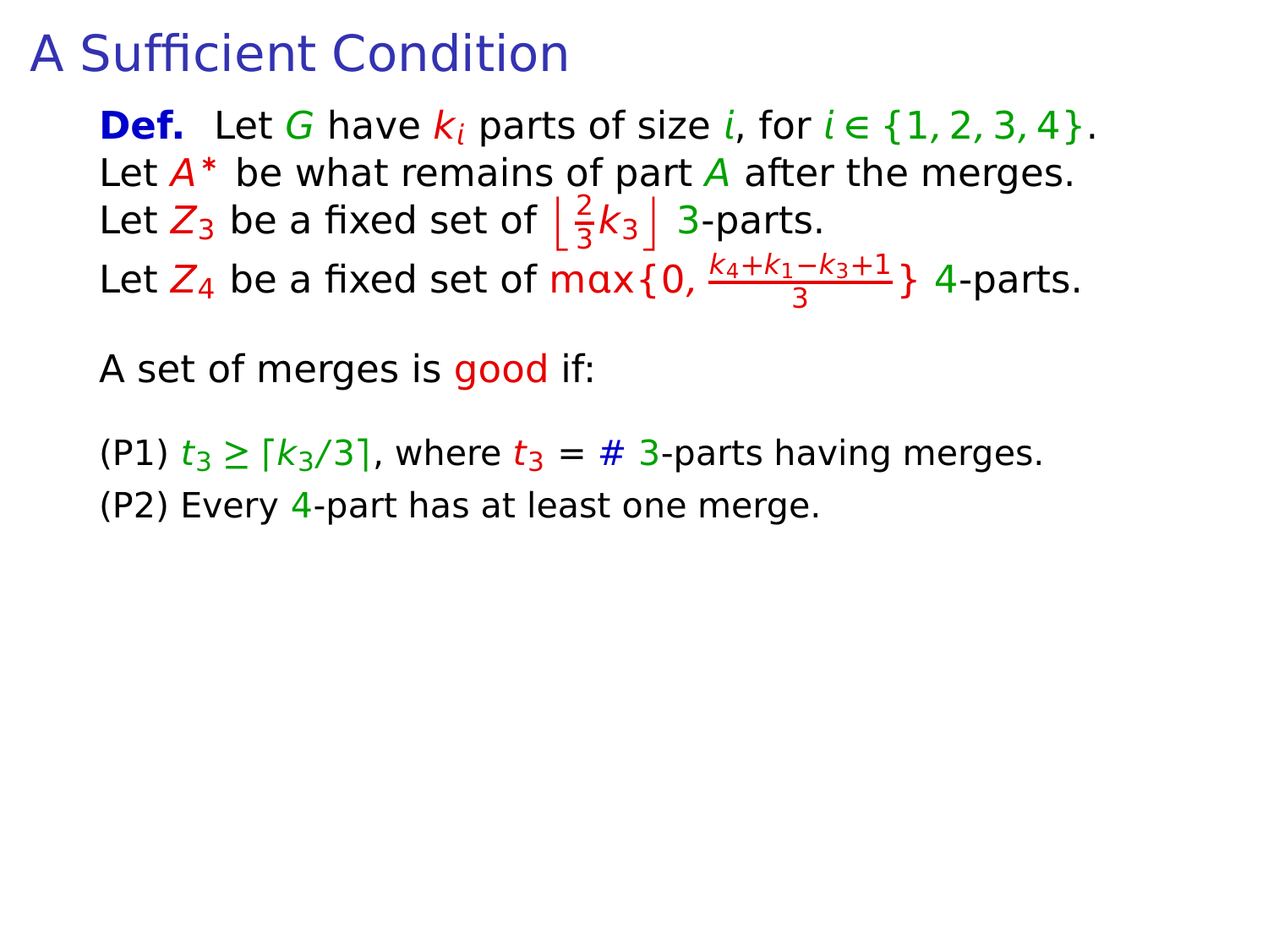**Def.** Let G have  $k_i$  parts of size *i*, for  $i \in \{1, 2, 3, 4\}$ . Let  $A^*$  be what remains of part  $A$  after the merges. Let  $Z_3$  be a fixed set of  $\left\lfloor \frac{2}{3}k_3 \right\rfloor$  3-parts. Let Z<sup>4</sup> be a fixed set of mx{0, k4**+**k1**−**k3**+**1  $\frac{5-83+1}{3}$  4-parts.

A set of merges is good if:

(P1)  $t_3 \geq \lceil k_3/3 \rceil$ , where  $t_3 = #3$ -parts having merges. (P2) Every 4-part has at least one merge.

 $(P3)$  x, y, z ∈ A<sup>\*</sup> distinct  $\Rightarrow$   $|L(x) \cup L(y) \cup L(z)| \ge n - t_3 - k_4$ .  $|A^*| = |A| = 3$  and  $x, y \in A^* \Rightarrow |L(x) \cup L(y)| \ge k + k_3 + k_4$ .  $(P5)$   $A \in Z_3$  and  $x, y \in A^*$   $\Rightarrow$   $|L(x) \cup L(y)| \ge k + t_3 + k_4$ .  $|P6|$  |A| = 3 and  $x, y \in A^*$   $\Rightarrow$  |L(x) ∪ L(y)| ≥  $k + \frac{k_3}{3}$  $\frac{\binom{3}{3}}{1} + k_4.$  $(P7)$   $A \in Z_4$  and  $x, y \in A^* \implies |L(x) \cup L(y)| \ge k + k_4$ .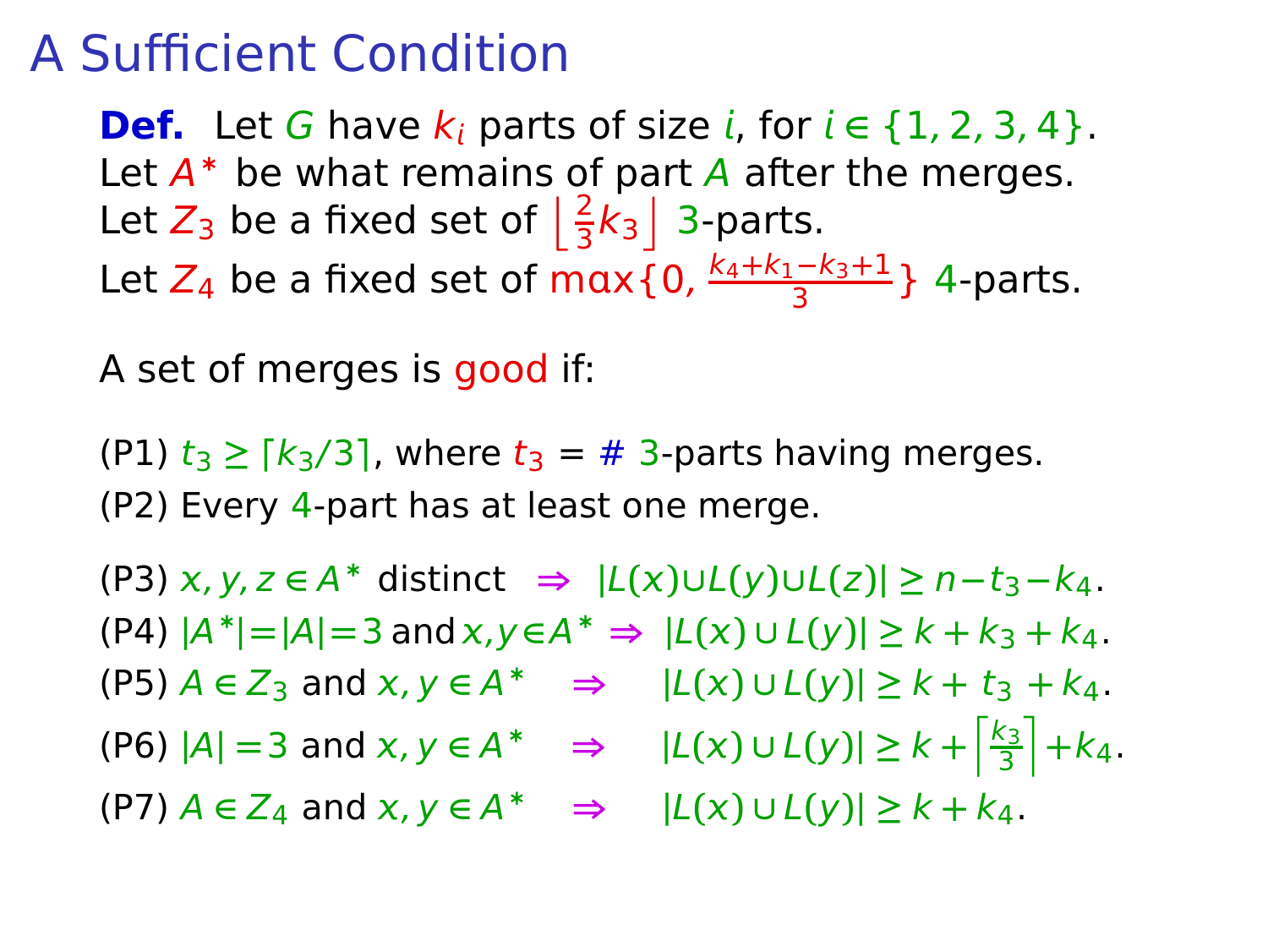**Def.** Let G have  $k_i$  parts of size *i*, for  $i \in \{1, 2, 3, 4\}$ . Let  $A^*$  be what remains of part  $A$  after the merges. Let  $Z_3$  be a fixed set of  $\left\lfloor \frac{2}{3}k_3 \right\rfloor$  3-parts. Let Z<sup>4</sup> be a fixed set of mx{0, k4**+**k1**−**k3**+**1  $\frac{5-83+1}{3}$  4-parts.

A set of merges is good if:

(P1)  $t_3 \geq \lceil k_3/3 \rceil$ , where  $t_3 = #3$ -parts having merges. (P2) Every 4-part has at least one merge.

 $(P3)$  x, y, z ∈ A<sup>\*</sup> distinct  $\Rightarrow$   $|L(x) \cup L(y) \cup L(z)| \ge n - t_3 - k_4$ .  $|A^*| = |A| = 3$  and  $x, y \in A^* \Rightarrow |L(x) \cup L(y)| \ge k + k_3 + k_4$ .  $(P5)$   $A \in Z_3$  and  $x, y \in A^*$   $\Rightarrow$   $|L(x) \cup L(y)| \ge k + t_3 + k_4$ .  $|P6|$  |A| = 3 and  $x, y \in A^*$   $\Rightarrow$  |L(x) ∪ L(y)| ≥  $k + \frac{k_3}{3}$  $\frac{\binom{3}{3}}{1} + k_4.$  $(P7)$   $A \in Z_4$  and  $x, y \in A^* \implies |L(x) \cup L(y)| \ge k + k_4$ .

(P8) The set of lists of merged vertices has an SDR.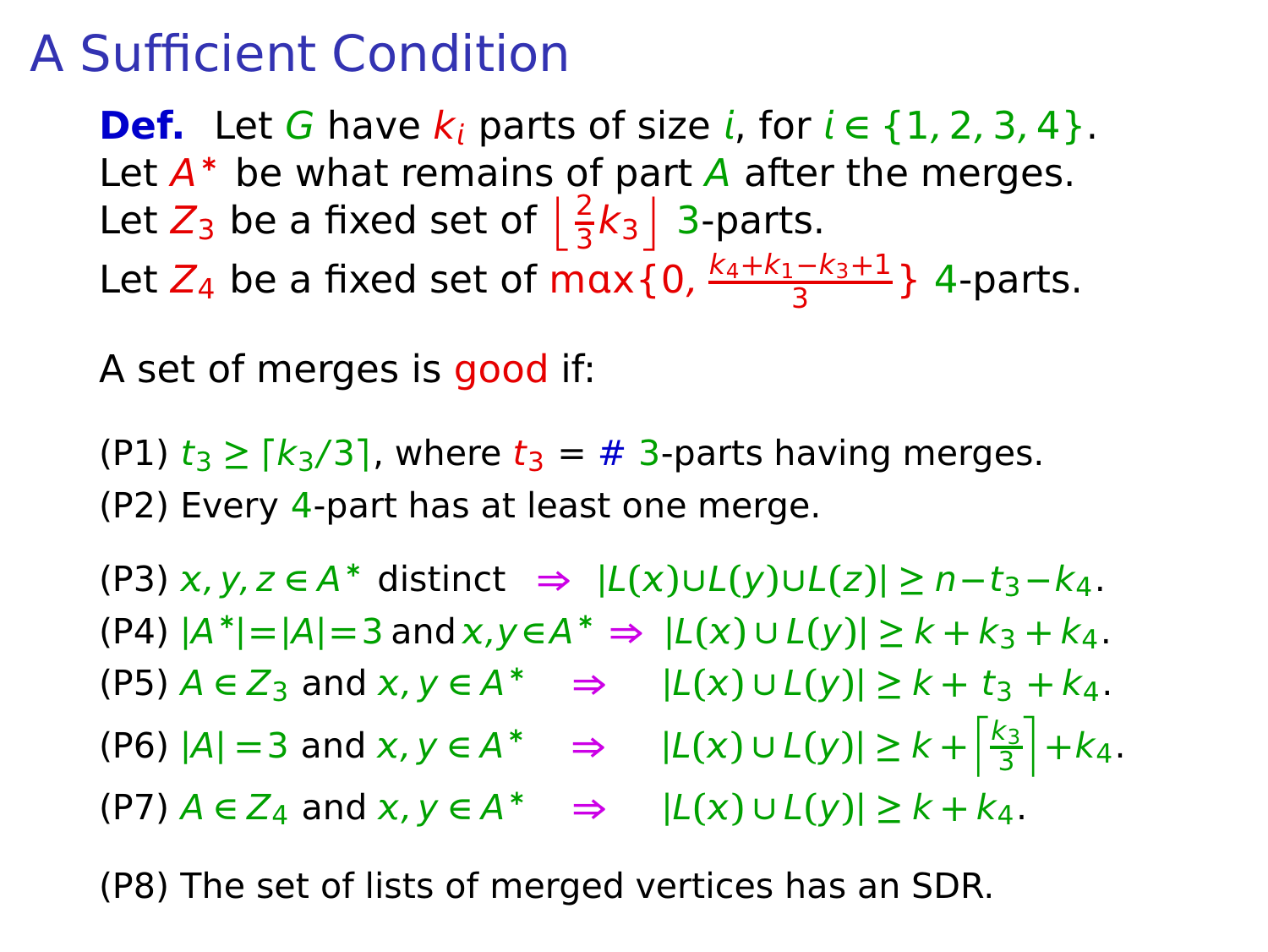**Lem.** The lists left after good merges have an SDR. **Pf.** We check  $|L(S)| \geq |S|$  for each set S of vertices.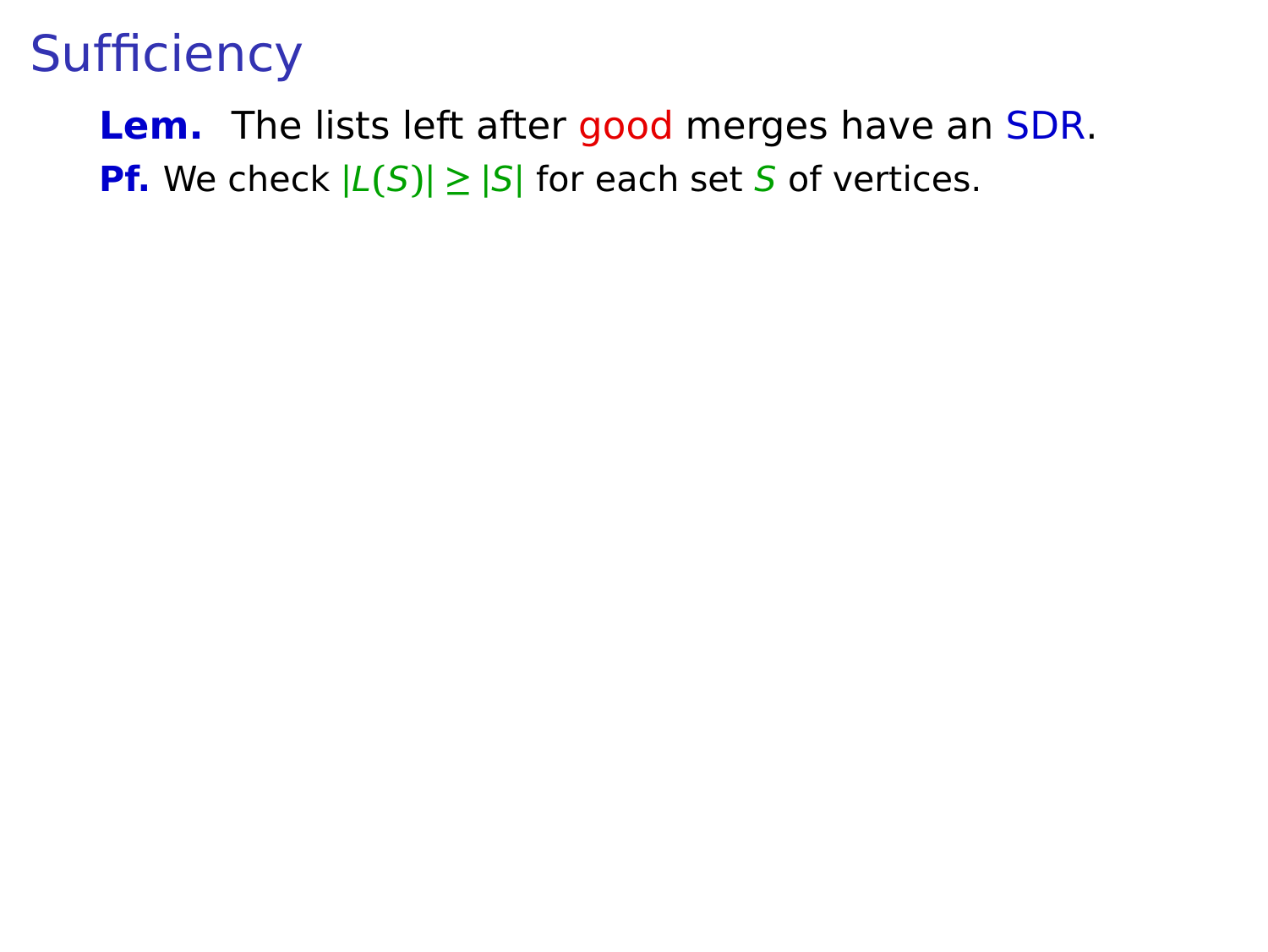**Lem.** The lists left after good merges have an SDR. **Pf.** We check  $|L(S)| \geq |S|$  for each set S of vertices. (P1,P2) **⇒ |**S**| ≤** n **−** t<sup>3</sup> **−** k4.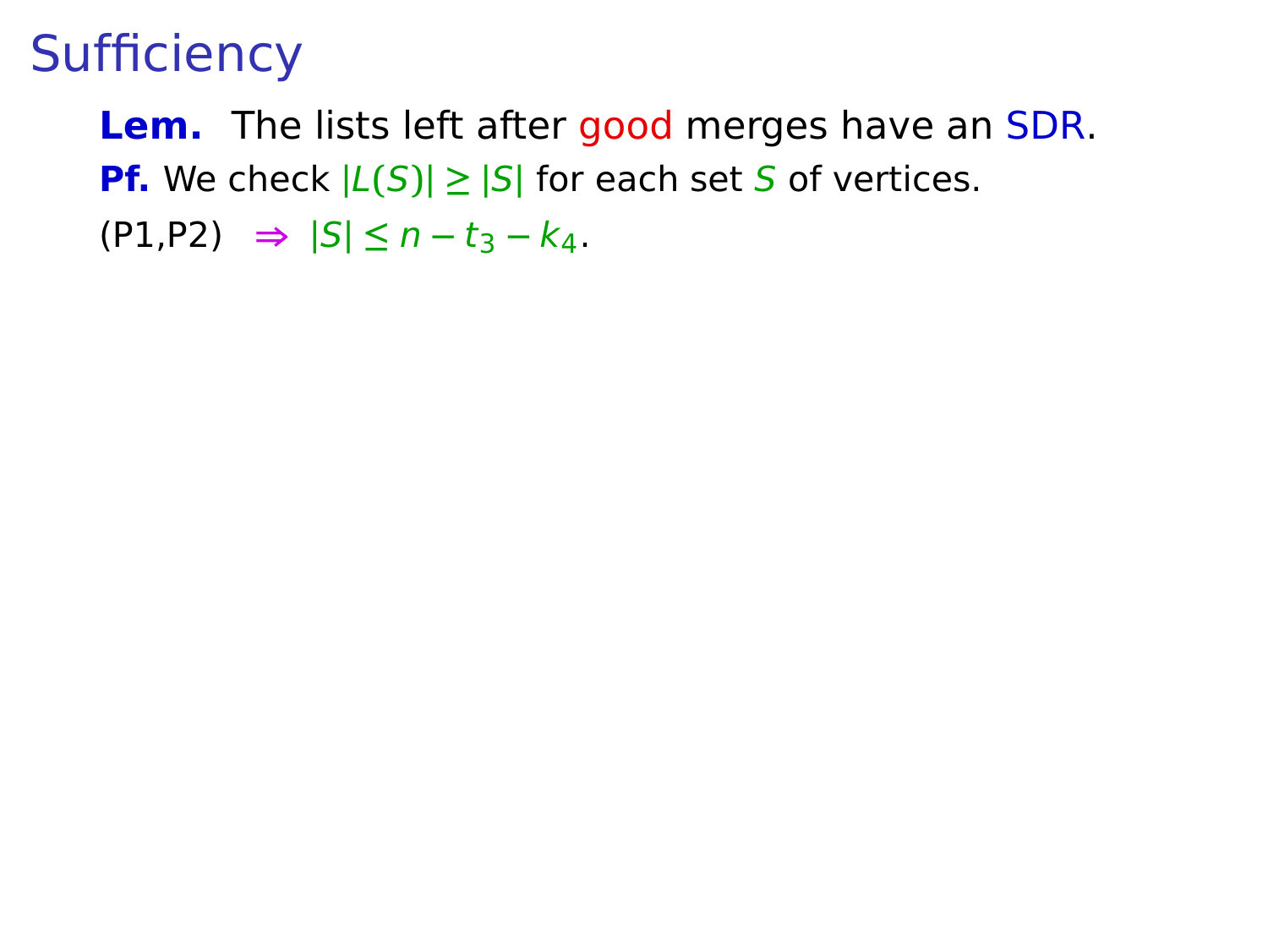- **Lem.** The lists left after good merges have an SDR. **Pf.** We check  $|L(S)| \geq |S|$  for each set S of vertices.
- (P1,P2) **⇒ |**S**| ≤** n **−** t<sup>3</sup> **−** k4.
- If  $S$  has three vertices from one part, then (P3) **⇒ |**L**(**S**)| ≥** n **−** t<sup>3</sup> **−** k4. **∴ |**S**| ≤** 2k.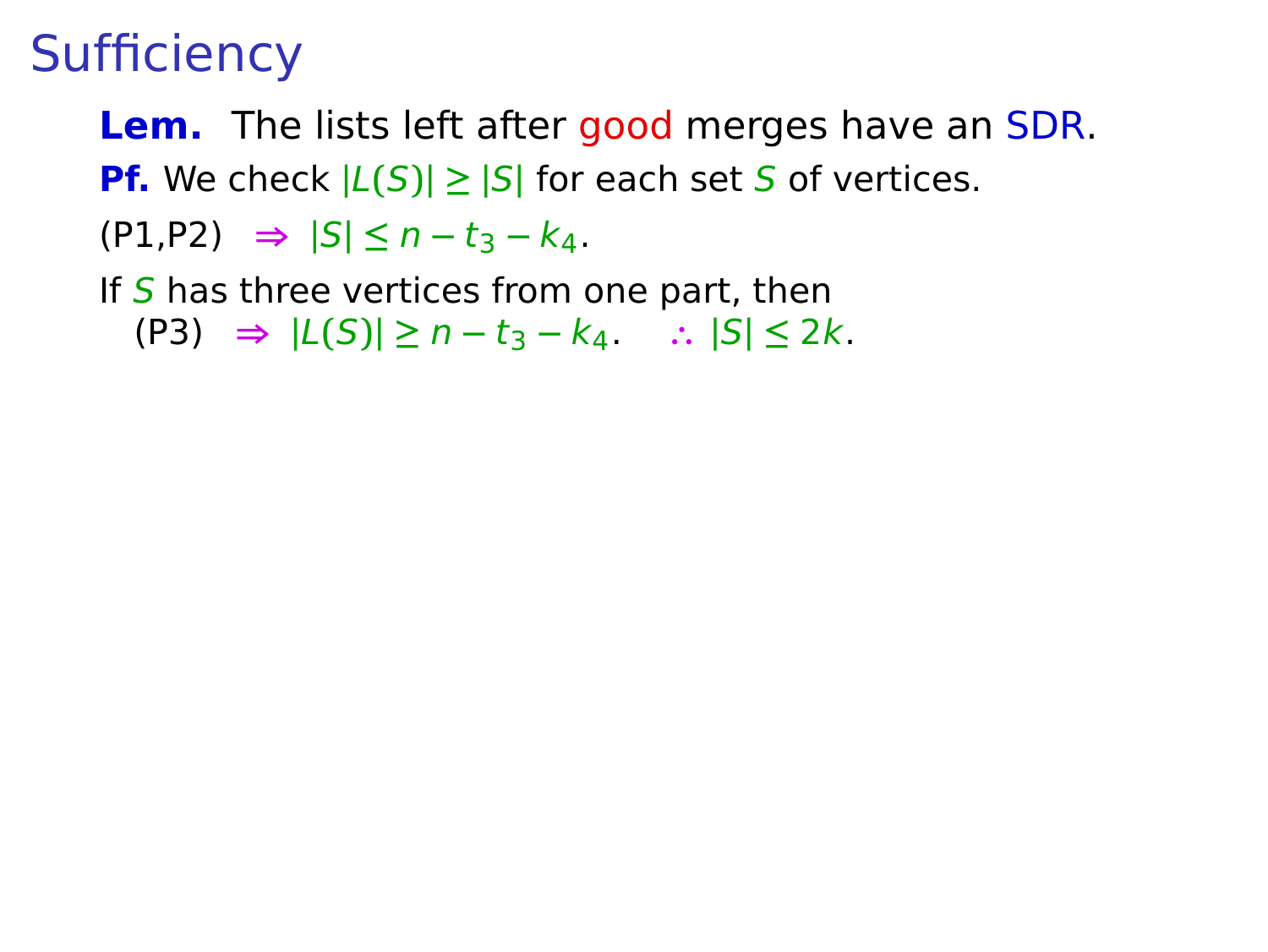- **Lem.** The lists left after good merges have an SDR. **Pf.** We check  $|L(S)| \geq |S|$  for each set S of vertices.
- (P1,P2) **⇒ |**S**| ≤** n **−** t<sup>3</sup> **−** k4.
- If  $S$  has three vertices from one part, then (P3) **⇒ |**L**(**S**)| ≥** n **−** t<sup>3</sup> **−** k4. **∴ |**S**| ≤** 2k.

Two from a 2-part **⇒ |**L**(**S**)| ≥** 2k**+**2. **∴ |**S**| ≤** k**+**k3**+**k4.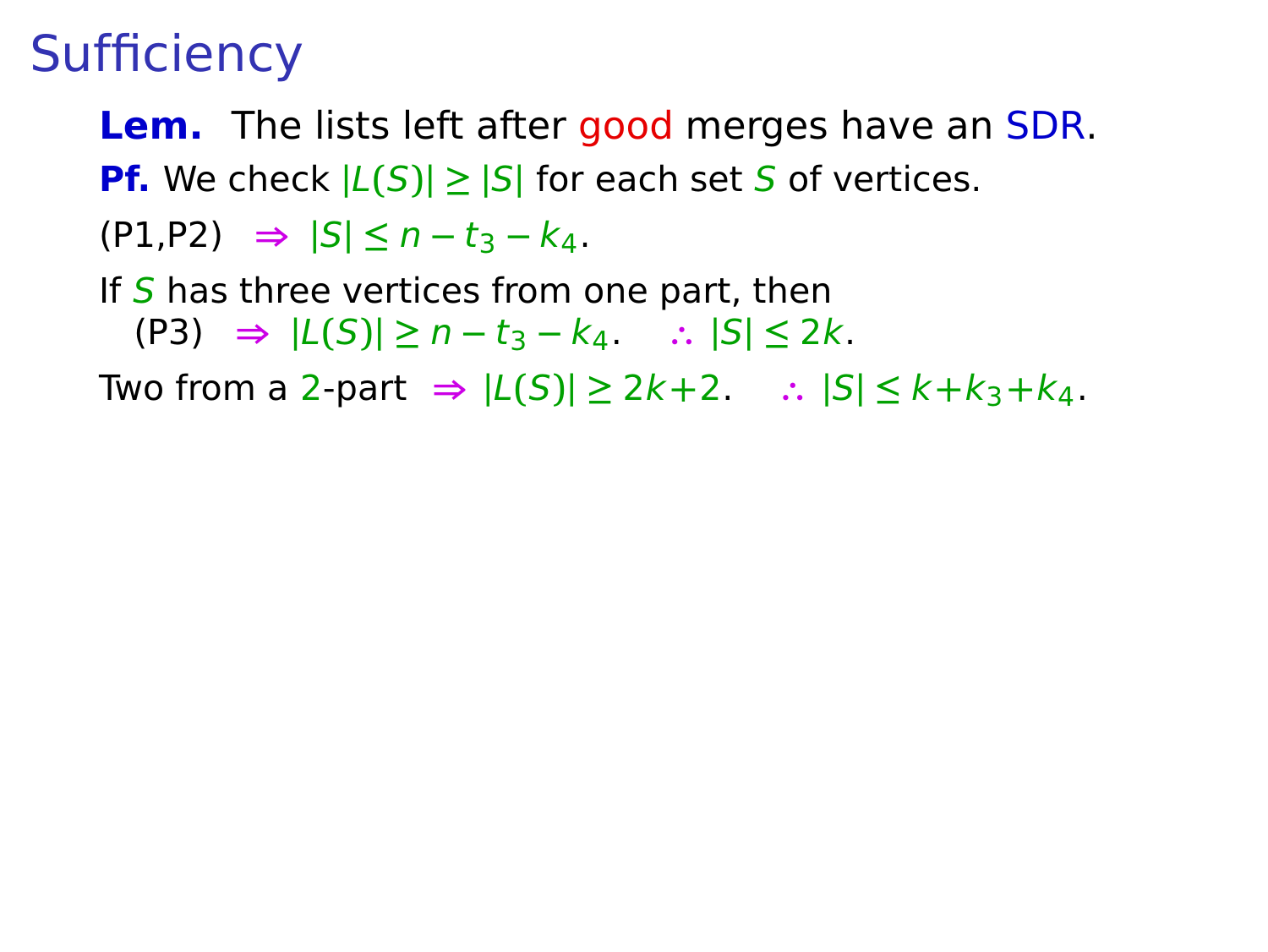- **Lem.** The lists left after good merges have an SDR. **Pf.** We check  $|L(S)| \geq |S|$  for each set S of vertices.
- (P1,P2) **⇒ |**S**| ≤** n **−** t<sup>3</sup> **−** k4.
- If  $S$  has three vertices from one part, then (P3) **⇒ |**L**(**S**)| ≥** n **−** t<sup>3</sup> **−** k4. **∴ |**S**| ≤** 2k. Two from a 2-part **⇒ |**L**(**S**)| ≥** 2k**+**2. **∴ |**S**| ≤** k**+**k3**+**k4. If two unmerged vertices from a 3-part, then (P4) **⇒ |**L**(**S**)| ≥** k **+** k<sup>3</sup> **+** k4. **∴ |**S**| ≤** k **+** t<sup>3</sup> **+** k4. If two vertices from a part in  $Z_3$ , then  $|L(S)| \geq k + t_3 + k_4$ .  $\therefore |S| \leq k + [k_3/3] + k_4$ . If two vertices from any  $3$ -part, then  $|C(5)| \geq k + [k_3/3] + k_4$   $\therefore |S| \leq k + k_4$ . If two vertices from a part in  $Z_4$ , then

 $|C| = \frac{n+k-1}{3}$  **i**  $|C| = \frac{n+k-1}{3}$  **i**  $|S| \leq k + k_4 - |Z_4| = \frac{n+k-1}{3}$  $\frac{k-1}{3}$ .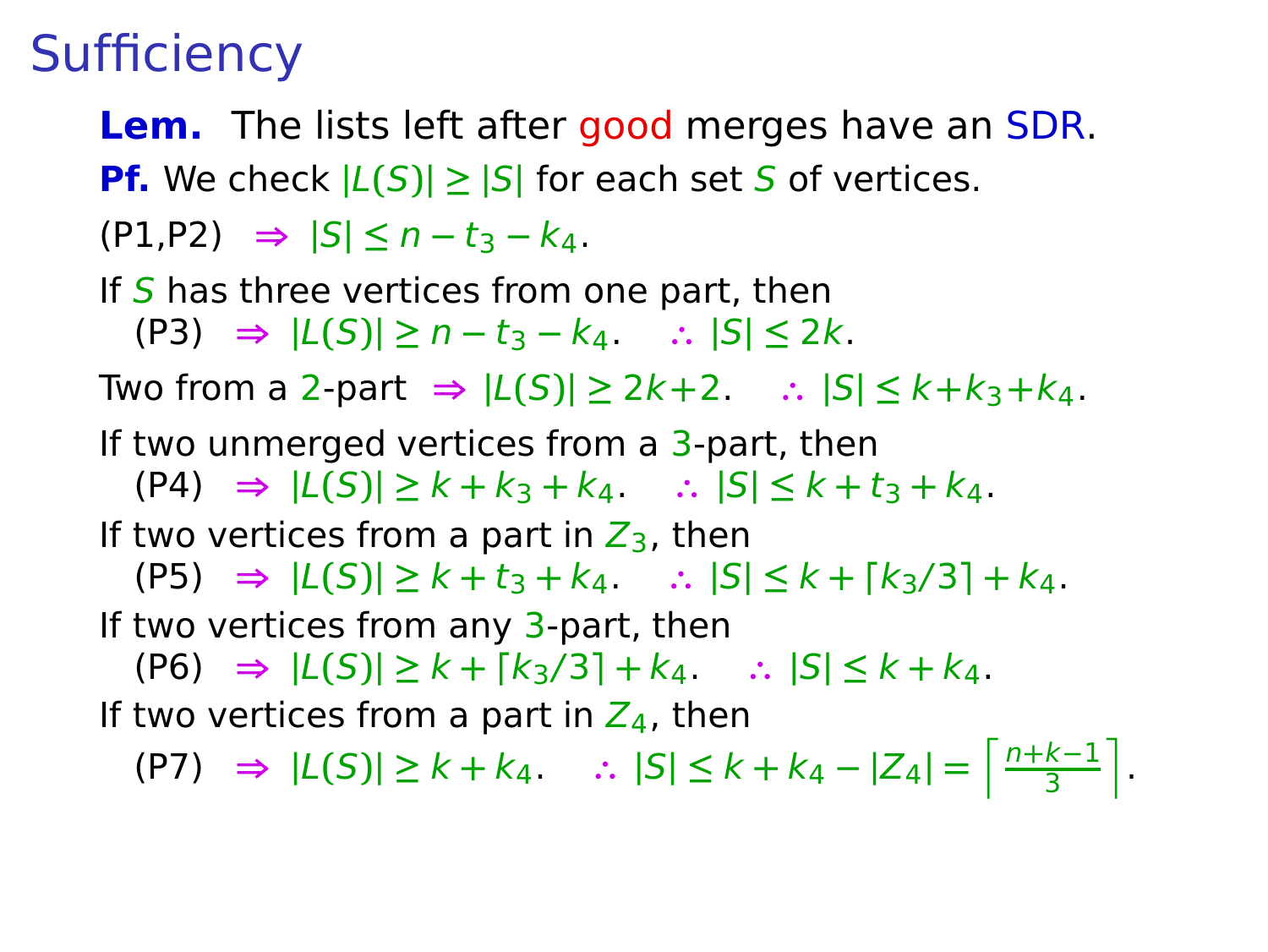- **Lem.** The lists left after good merges have an SDR. **Pf.** We check  $|L(S)| \geq |S|$  for each set S of vertices.
- (P1,P2) **⇒ |**S**| ≤** n **−** t<sup>3</sup> **−** k4.
- If  $S$  has three vertices from one part, then (P3) **⇒ |**L**(**S**)| ≥** n **−** t<sup>3</sup> **−** k4. **∴ |**S**| ≤** 2k. Two from a 2-part **⇒ |**L**(**S**)| ≥** 2k**+**2. **∴ |**S**| ≤** k**+**k3**+**k4. If two unmerged vertices from a 3-part, then (P4) **⇒ |**L**(**S**)| ≥** k **+** k<sup>3</sup> **+** k4. **∴ |**S**| ≤** k **+** t<sup>3</sup> **+** k4.
- If two vertices from a part in  $Z_3$ , then

 $|L(S)| \geq k + t_3 + k_4$ .  $\therefore |S| \leq k + [k_3/3] + k_4$ .

If two vertices from any  $3$ -part, then

 $|C(5)| \geq k + [k_3/3] + k_4$   $\therefore |S| \leq k + k_4$ .

If two vertices from a part in  $Z_4$ , then

 $|C| = \frac{n+k-1}{3}$  **i**  $|C| = \frac{n+k-1}{3}$  **i**  $|S| \leq k + k_4 - |Z_4| = \frac{n+k-1}{3}$  $\frac{k-1}{3}$ .

If S has any unmerged vertex, then  $|L(S)| \ge \left\lceil \frac{n+k-1}{3} \right\rceil$  $\left|\frac{k-1}{3}\right| \geq |S|$ .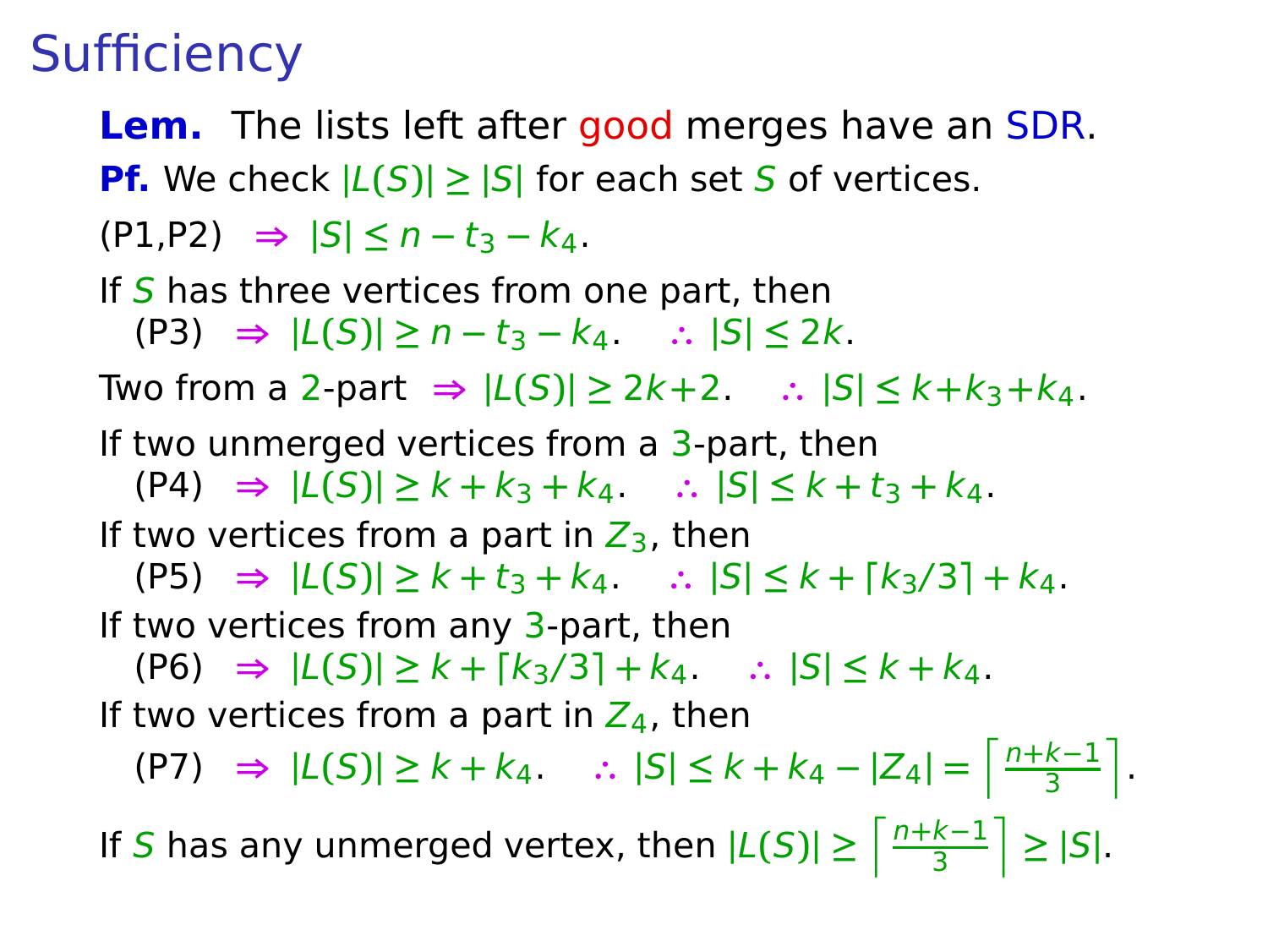- **Lem.** The lists left after good merges have an SDR. **Pf.** We check  $|L(S)| \geq |S|$  for each set S of vertices.
- (P1,P2) **⇒ |**S**| ≤** n **−** t<sup>3</sup> **−** k4.
- If  $S$  has three vertices from one part, then (P3) **⇒ |**L**(**S**)| ≥** n **−** t<sup>3</sup> **−** k4. **∴ |**S**| ≤** 2k. Two from a 2-part **⇒ |**L**(**S**)| ≥** 2k**+**2. **∴ |**S**| ≤** k**+**k3**+**k4. If two unmerged vertices from a 3-part, then (P4) **⇒ |**L**(**S**)| ≥** k **+** k<sup>3</sup> **+** k4. **∴ |**S**| ≤** k **+** t<sup>3</sup> **+** k4. If two vertices from a part in  $Z_3$ , then  $|L(S)| \geq k + t_3 + k_4$ .  $\therefore |S| \leq k + [k_3/3] + k_4$ .
- If two vertices from any  $3$ -part, then
	- (P6) **⇒ |**L**(**S**)| ≥** k **+ ⌈**k3/3**⌉ +** k4. **∴ |**S**| ≤** k **+** k4.
- If two vertices from a part in  $Z_4$ , then

 $|C| = \frac{n+k-1}{3}$  **i**  $|C| = \frac{n+k-1}{3}$  **i**  $|S| \leq k + k_4 - |Z_4| = \frac{n+k-1}{3}$  $\frac{k-1}{3}$ .

If S has any unmerged vertex, then  $|L(S)| \ge \left\lceil \frac{n+k-1}{3} \right\rceil$  $\left|\frac{k-1}{3}\right| \geq |S|$ . Now  $S$  is restricted to merged vertices, and (P8) suffices.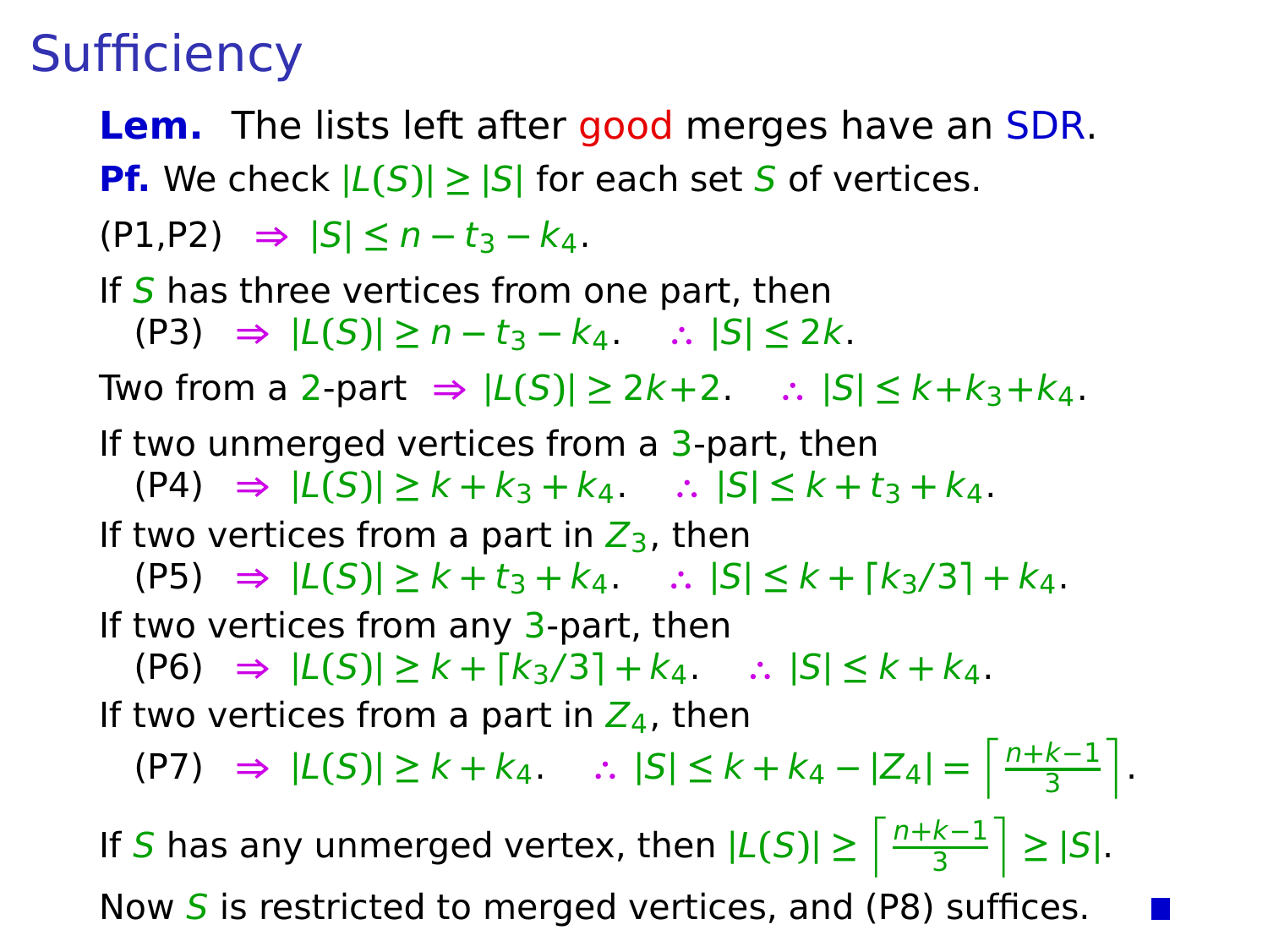## Merges in  $Z_3$  and  $Z_4$

**Idea:** Merge vertices with many common colors in lists.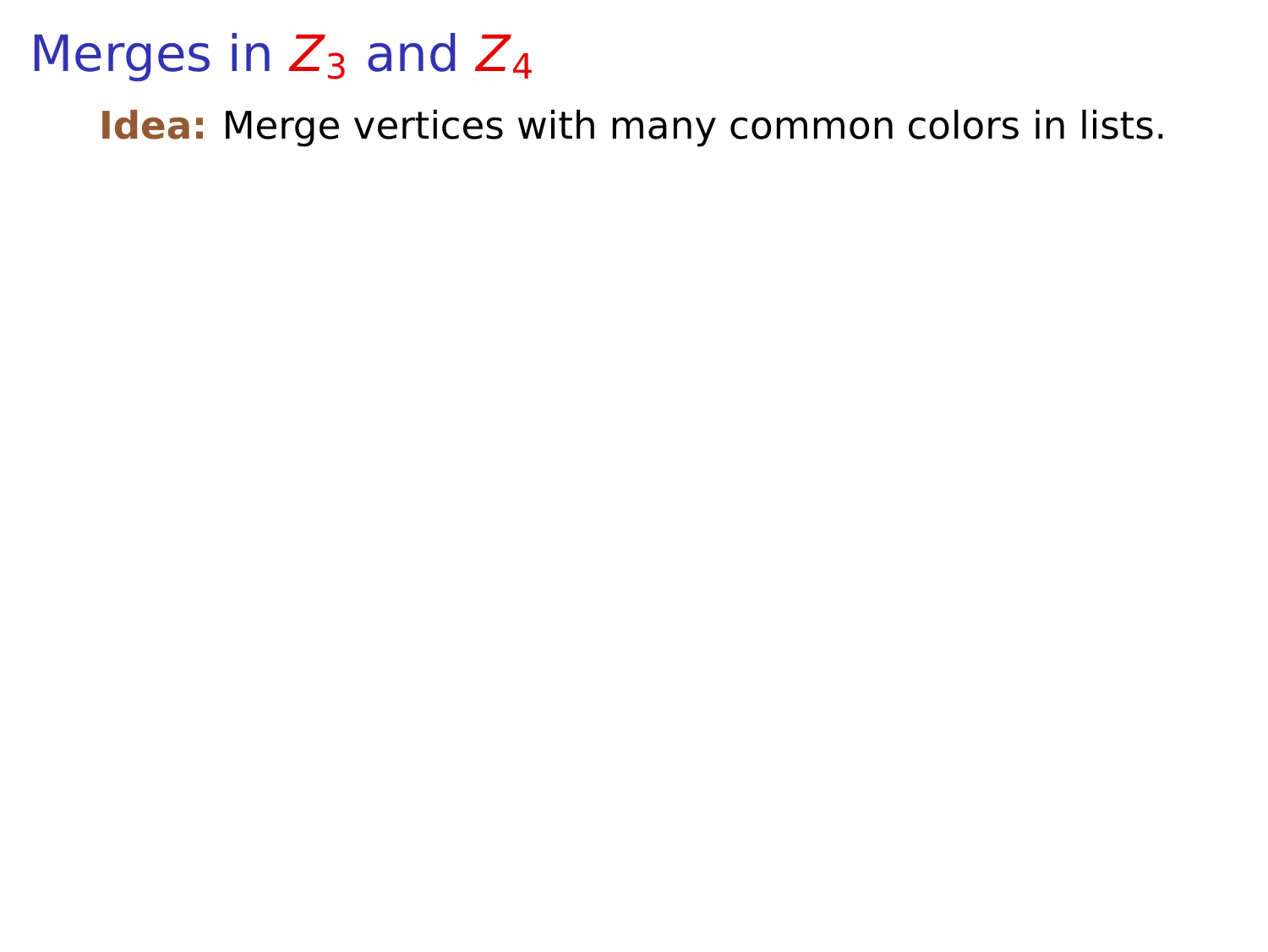**Idea:** Merge vertices with many common colors in lists.

**Def.**  $\ell(A) = \max_{u,v \in {A \choose 2}} |L(u) \cap L(v)|$ .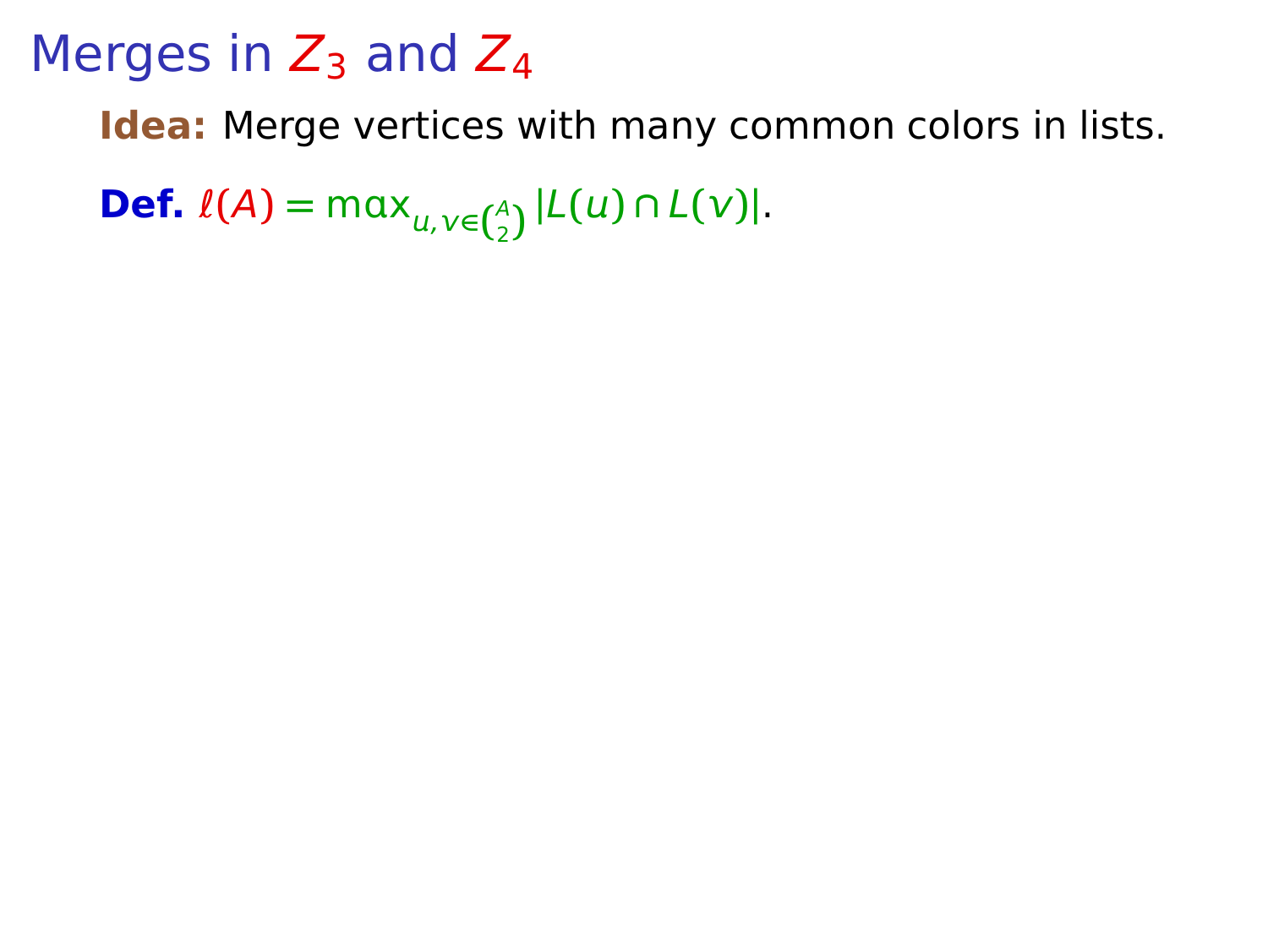**Idea:** Merge vertices with many common colors in lists.

**Def.**  $\ell(A) = \max_{u,v \in {A \choose 2}} |L(u) \cap L(v)|$ .

**Construction:**  $Z_3$  is a set of  $|2k_3/3|$  3-parts.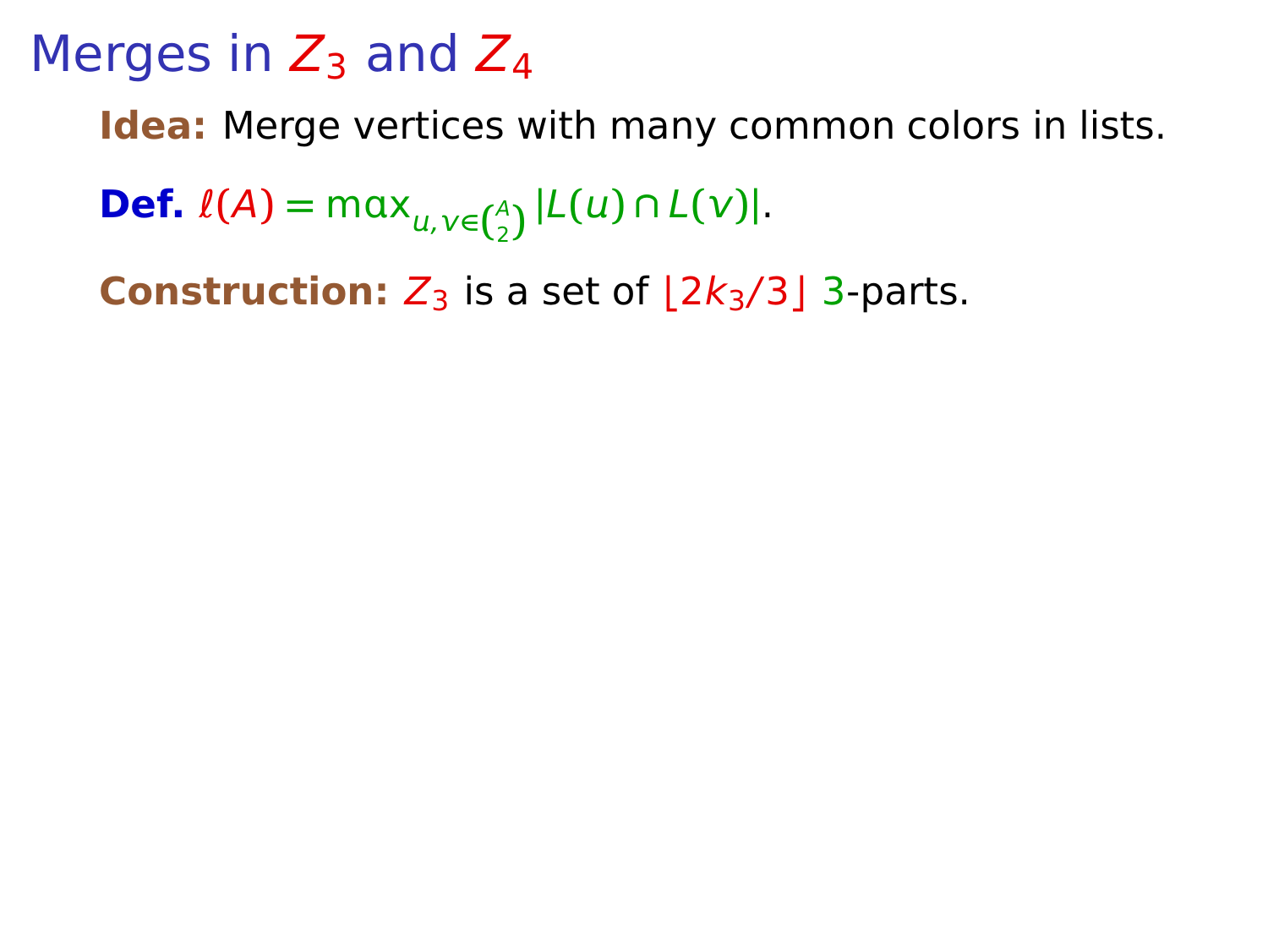**Idea:** Merge vertices with many common colors in lists.

**Def.**  $\ell(A) = \max_{u,v \in {A \choose 2}} |L(u) \cap L(v)|$ .

**Construction:**  $Z_3$  is a set of  $|2k_3/3|$  3-parts.

Let  $t_3$  be the largest integer such that  $\ell(A) \geq \lceil \frac{k+t_3-1}{3} \rceil$  $\frac{t_3-1}{3}$ for at least  $t_3 - \lceil k_3/3 \rceil$  parts in  $Z_3$ .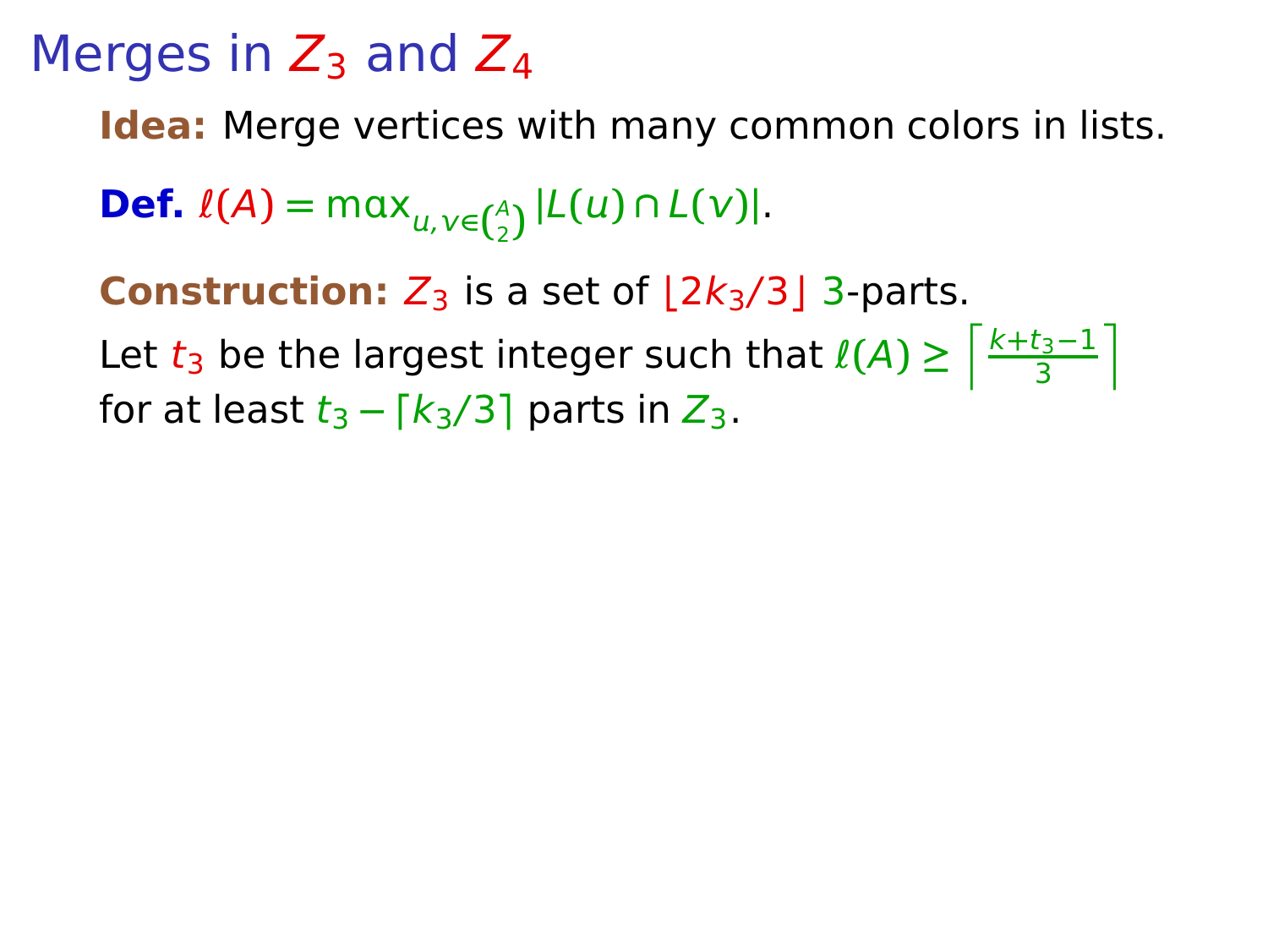**Idea:** Merge vertices with many common colors in lists.

**Def.**  $\ell(A) = \max_{u,v \in {A \choose 2}} |L(u) \cap L(v)|$ .

**Construction:**  $Z_3$  is a set of  $|2k_3/3|$  3-parts.

Let  $t_3$  be the largest integer such that  $\ell(A) \geq \lceil \frac{k+t_3-1}{3} \rceil$  $\frac{t_3-1}{3}$ for at least  $t_3 - \lceil k_3/3 \rceil$  parts in  $Z_3$ . (Note  $t_3 \geq \lceil k_3/3 \rceil$ .)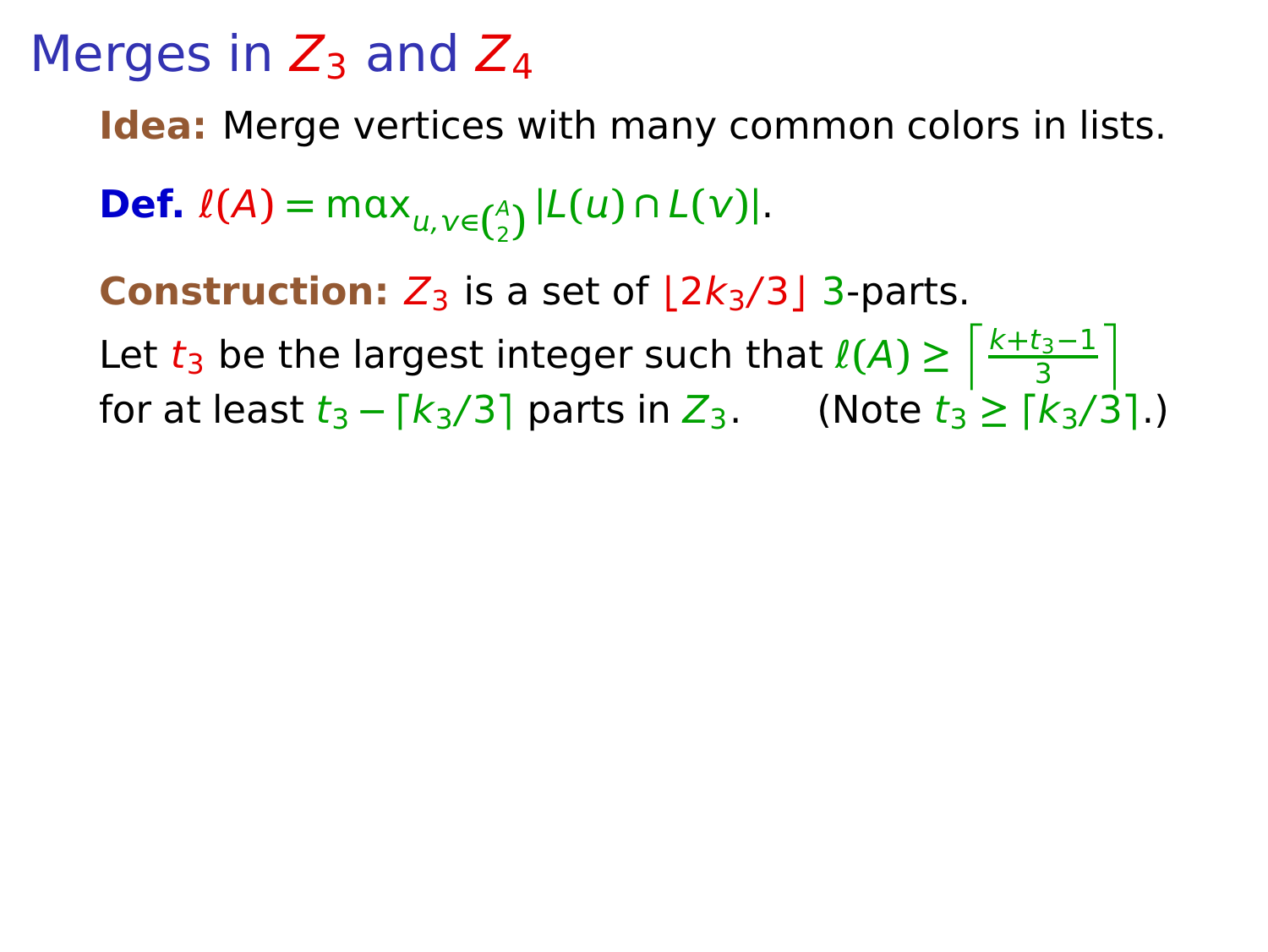**Idea:** Merge vertices with many common colors in lists.

**Def.**  $\ell(A) = \max_{u,v \in {A \choose 2}} |L(u) \cap L(v)|$ .

**Construction:**  $Z_3$  is a set of  $|2k_3/3|$  3-parts.

Let  $t_3$  be the largest integer such that  $\ell(A) \geq \lceil \frac{k+t_3-1}{3} \rceil$  $\frac{t_3-1}{3}$ for at least  $t_3 - \lceil k_3/3 \rceil$  parts in  $Z_3$ . (Note  $t_3 \geq \lceil k_3/3 \rceil$ .) Merge a pair achieving ℓ**(**A**)** in each of these parts.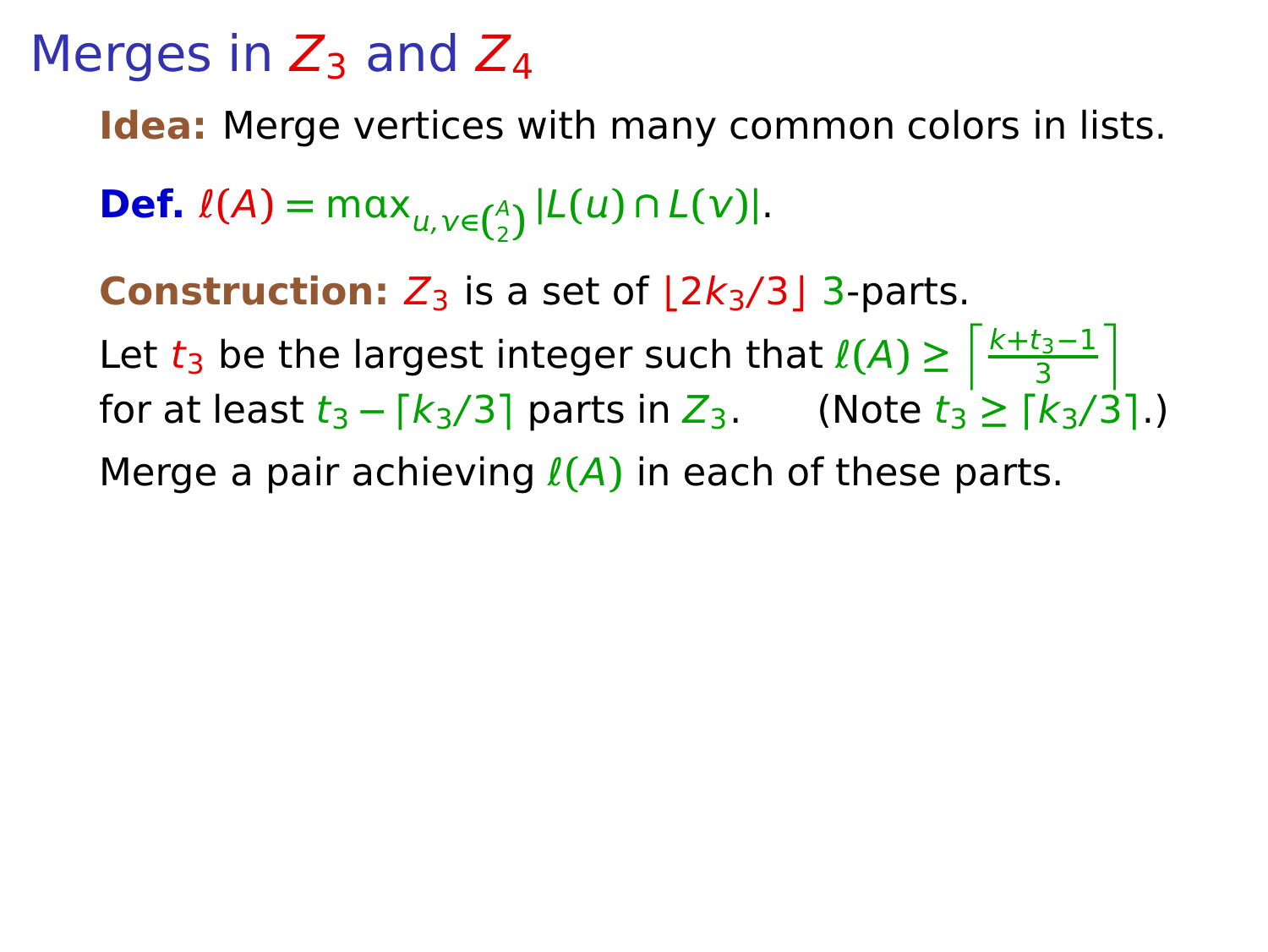**Idea:** Merge vertices with many common colors in lists.

**Def.**  $\ell(A) = \max_{u,v \in {A \choose 2}} |L(u) \cap L(v)|$ .

**Construction:**  $Z_3$  is a set of  $|2k_3/3|$  3-parts.

Let  $t_3$  be the largest integer such that  $\ell(A) \geq \lceil \frac{k+t_3-1}{3} \rceil$  $\frac{t_3-1}{3}$ for at least  $t_3 - \lceil k_3/3 \rceil$  parts in  $Z_3$ . (Note  $t_3 \geq \lceil k_3/3 \rceil$ .) Merge a pair achieving ℓ**(**A**)** in each of these parts.

**Construction:**  $Z_4$  is a set of max  $\{0, \frac{k_4+k_1-k_3+1}{3}\}$  $\frac{5-1}{3}$  4-parts.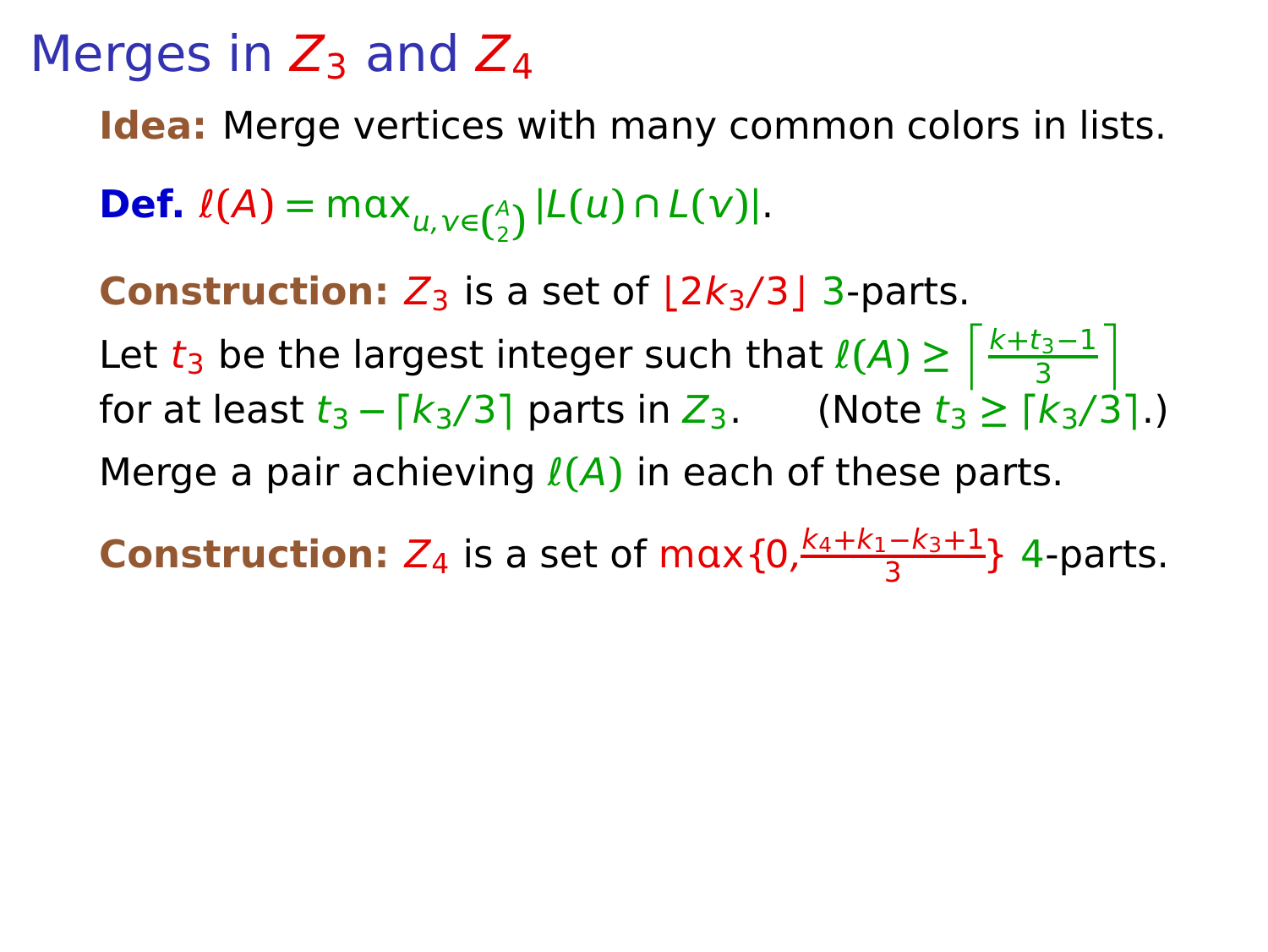**Idea:** Merge vertices with many common colors in lists.

**Def.**  $\ell(A) = \max_{u,v \in {A \choose 2}} |L(u) \cap L(v)|$ .

**Construction:**  $Z_3$  is a set of  $|2k_3/3|$  3-parts.

Let  $t_3$  be the largest integer such that  $\ell(A) \geq \lceil \frac{k+t_3-1}{3} \rceil$  $\frac{t_3-1}{3}$ for at least  $t_3 - \lceil k_3/3 \rceil$  parts in  $Z_3$ . (Note  $t_3 \geq \lceil k_3/3 \rceil$ .) Merge a pair achieving ℓ**(**A**)** in each of these parts.

**Construction:**  $Z_4$  is a set of max  $\{0, \frac{k_4+k_1-k_3+1}{3}\}$  $\frac{5-1}{3}$  4-parts. For  $A \in Z_4$ , merge a pair  $\{u, v\}$  achieving  $\ell(A)$ .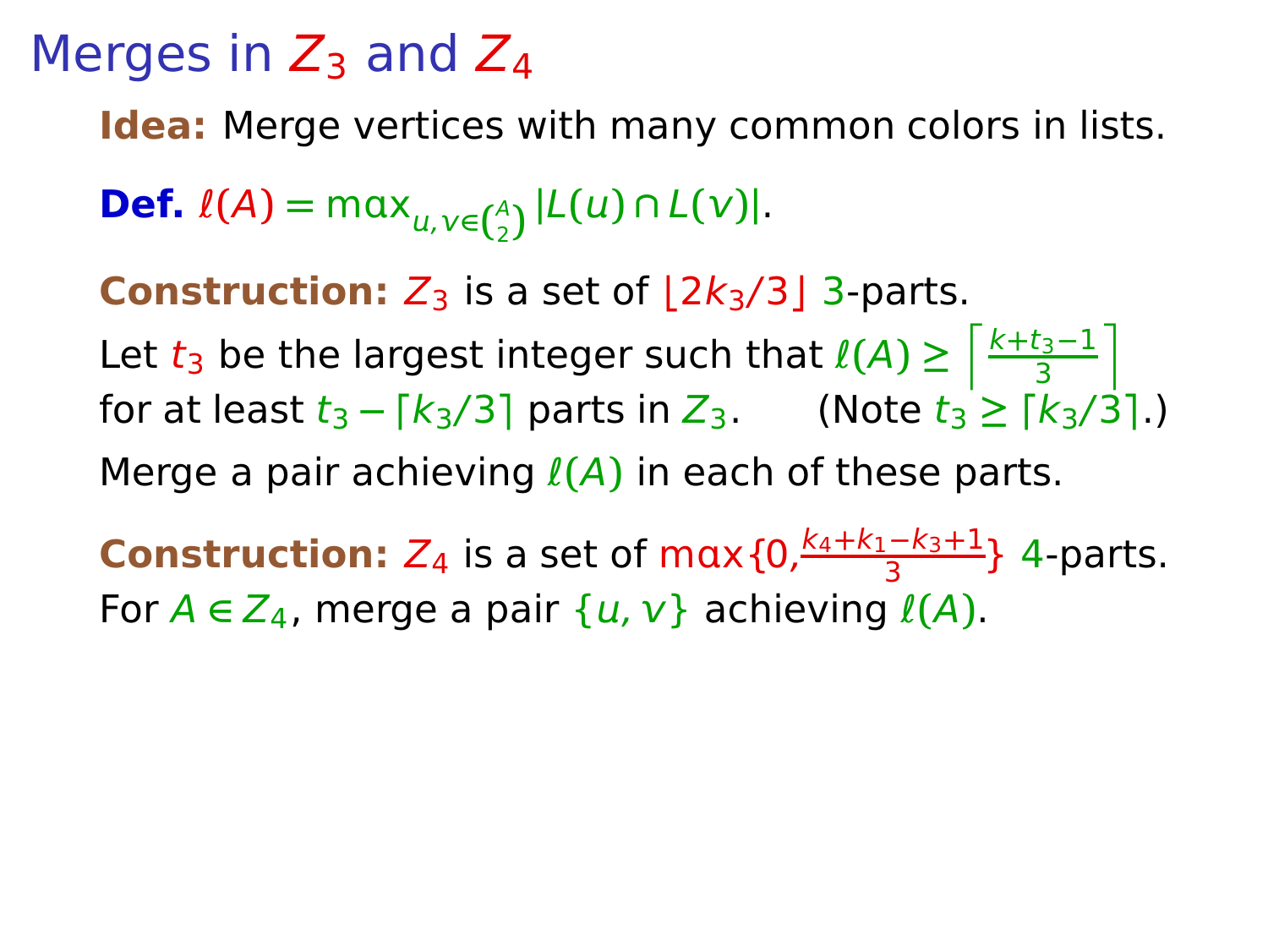**Idea:** Merge vertices with many common colors in lists.

**Def.**  $\ell(A) = \max_{u,v \in {A \choose 2}} |L(u) \cap L(v)|$ .

**Construction:**  $Z_3$  is a set of  $|2k_3/3|$  3-parts.

Let  $t_3$  be the largest integer such that  $\ell(A) \geq \lceil \frac{k+t_3-1}{3} \rceil$  $\frac{t_3-1}{3}$ for at least  $t_3 - \lceil k_3/3 \rceil$  parts in  $Z_3$ . (Note  $t_3 \geq \lceil k_3/3 \rceil$ .) Merge a pair achieving ℓ**(**A**)** in each of these parts.

**Construction:**  $Z_4$  is a set of max  $\{0, \frac{k_4+k_1-k_3+1}{3}\}$  $\frac{5-1}{3}$  4-parts. For  $A \in Z_4$ , merge a pair  $\{u, v\}$  achieving  $\ell(A)$ . Also merge  $\{x, y\} \in A$  if  $|L(x) \cap L(y)| \ge \frac{k_1 + 3k_2 + 5k_3 + 4k_4 + 1}{3}$ .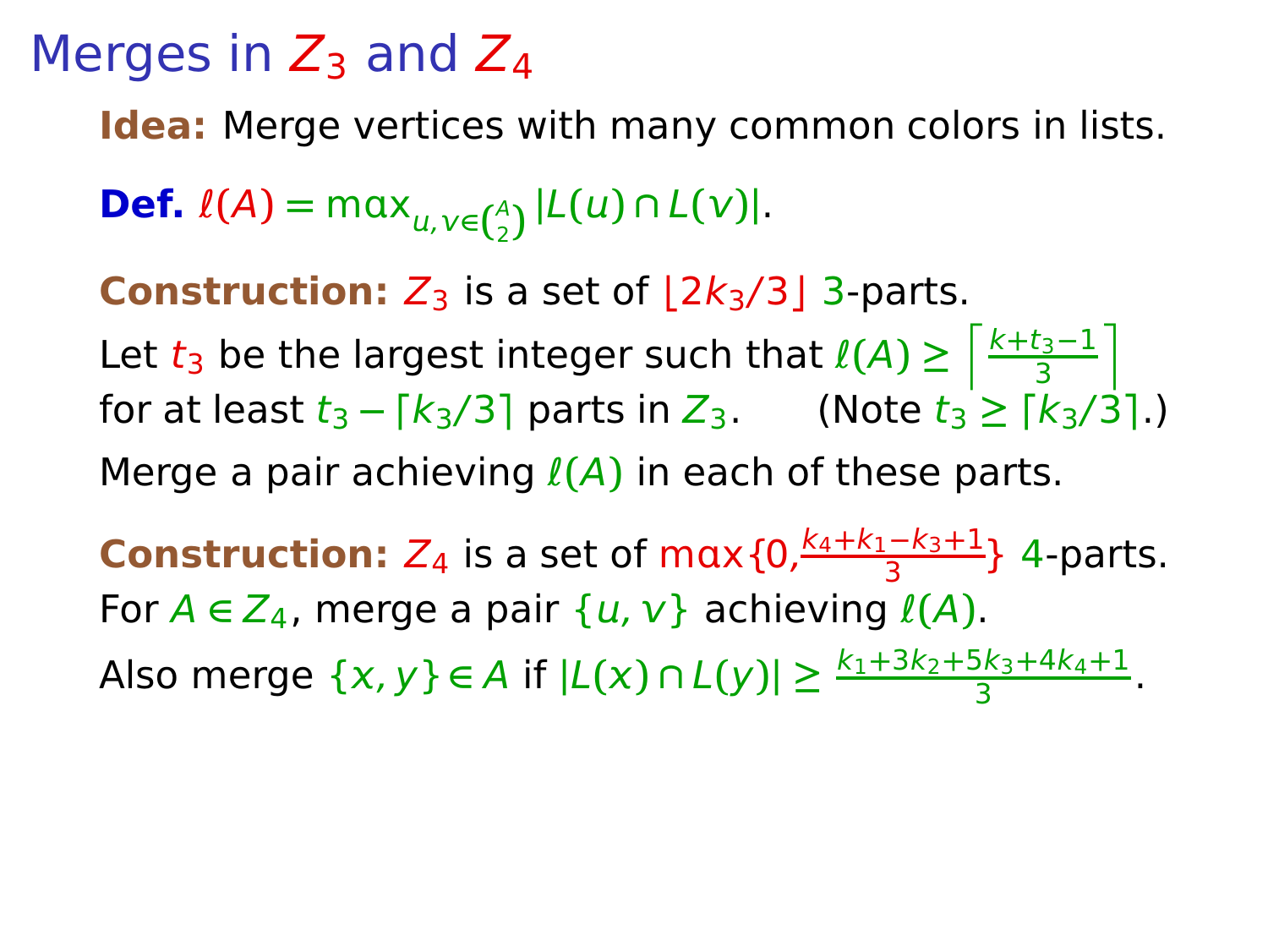**Idea:** Merge vertices with many common colors in lists.

**Def.**  $\ell(A) = \max_{u,v \in {A \choose 2}} |L(u) \cap L(v)|$ .

**Construction:**  $Z_3$  is a set of  $|2k_3/3|$  3-parts.

Let  $t_3$  be the largest integer such that  $\ell(A) \geq \lceil \frac{k+t_3-1}{3} \rceil$  $\frac{t_3-1}{3}$ for at least  $t_3 - \lceil k_3/3 \rceil$  parts in  $Z_3$ . (Note  $t_3 \geq \lceil k_3/3 \rceil$ .) Merge a pair achieving ℓ**(**A**)** in each of these parts.

**Construction:**  $Z_4$  is a set of max  $\{0, \frac{k_4+k_1-k_3+1}{3}\}$  $\frac{5-1}{3}$  4-parts. For  $A \in Z_4$ , merge a pair  $\{u, v\}$  achieving  $\ell(A)$ . Also merge  $\{x, y\} \in A$  if  $|L(x) \cap L(y)| \ge \frac{k_1 + 3k_2 + 5k_3 + 4k_4 + 1}{3}$ .

**Lem.** These merges guarantee (P1)-(P7) if also each 3-part and each 4-part outside  $Z_3 \cup Z_4$  has one merge. ■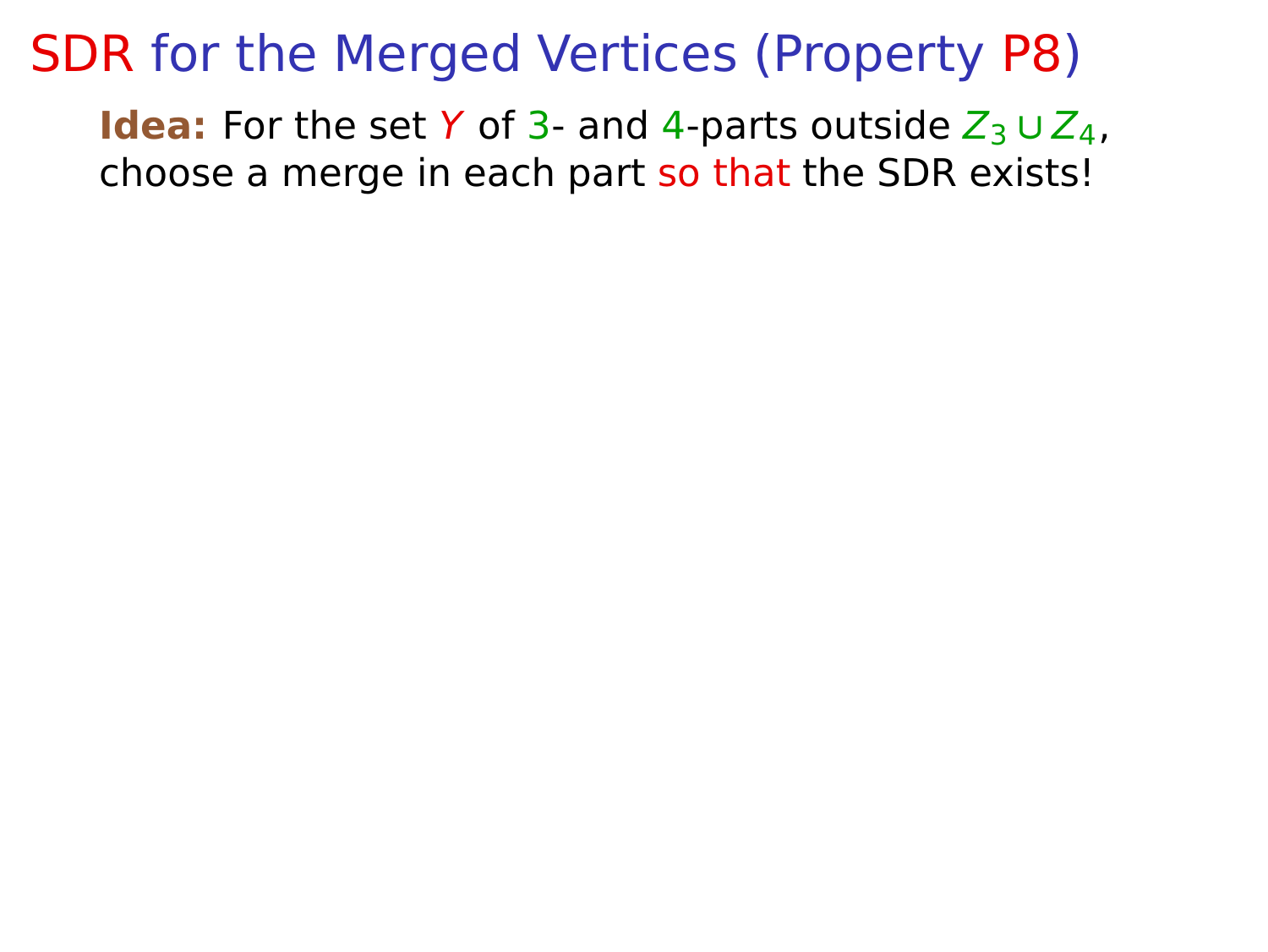**Idea:** For the set Y of 3- and 4-parts outside  $Z_3 \cup Z_4$ , choose a merge in each part so that the SDR exists!

**Def.** A pair  $\{u, v\}$  is a good pair for part A if  $|A| = \{u, v, w\}$  and  $|L(u) \cap L(v)| \geq \frac{\left|\frac{k_1 + k_4 + 1}{3}\right|}{\frac{k_1 + k_4 + 1}{3}}$ 3  $\vert$ , or  $|A| = \{u, v, x, y\}$  and  $|L(u) \cap L(v)| \ge |L(x) \cap L(y)|$ .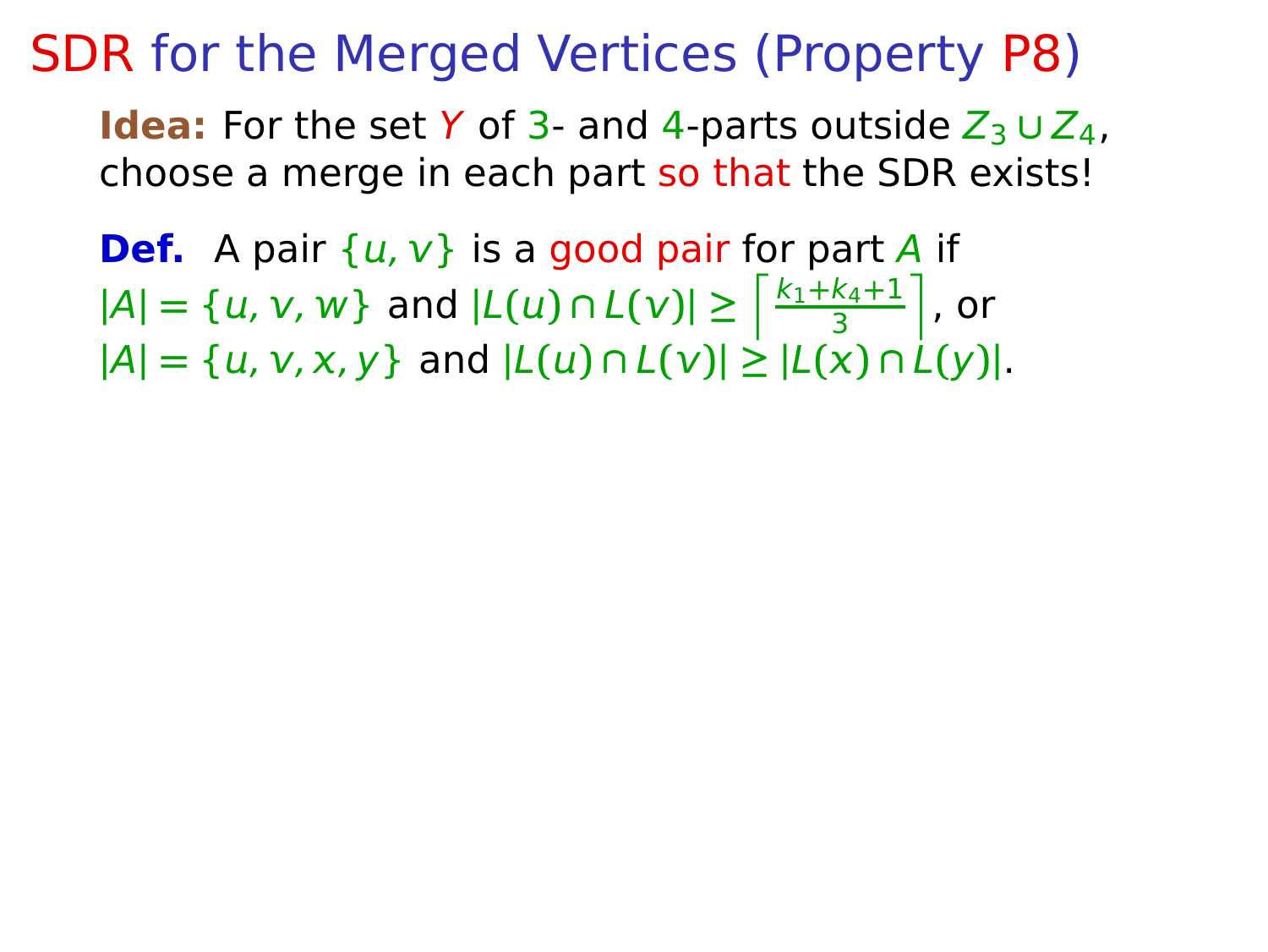- **Def.** A pair  $\{u, v\}$  is a good pair for part A if  $|A| = \{u, v, w\}$  and  $|L(u) \cap L(v)| \geq \frac{\left|\frac{k_1 + k_4 + 1}{3}\right|}{\frac{k_1 + k_4 + 1}{3}}$ 3  $\vert$ , or  $|A| = \{u, v, x, y\}$  and  $|L(u) \cap L(v)| \ge |L(x) \cap L(y)|$ .
- **Def.** For  $A \in Y$ , let  $L_A$  be the set of all colors c such that  $c \in L(u) \cap L(v)$  for some good pair  $\{u, v\} \subseteq A$ .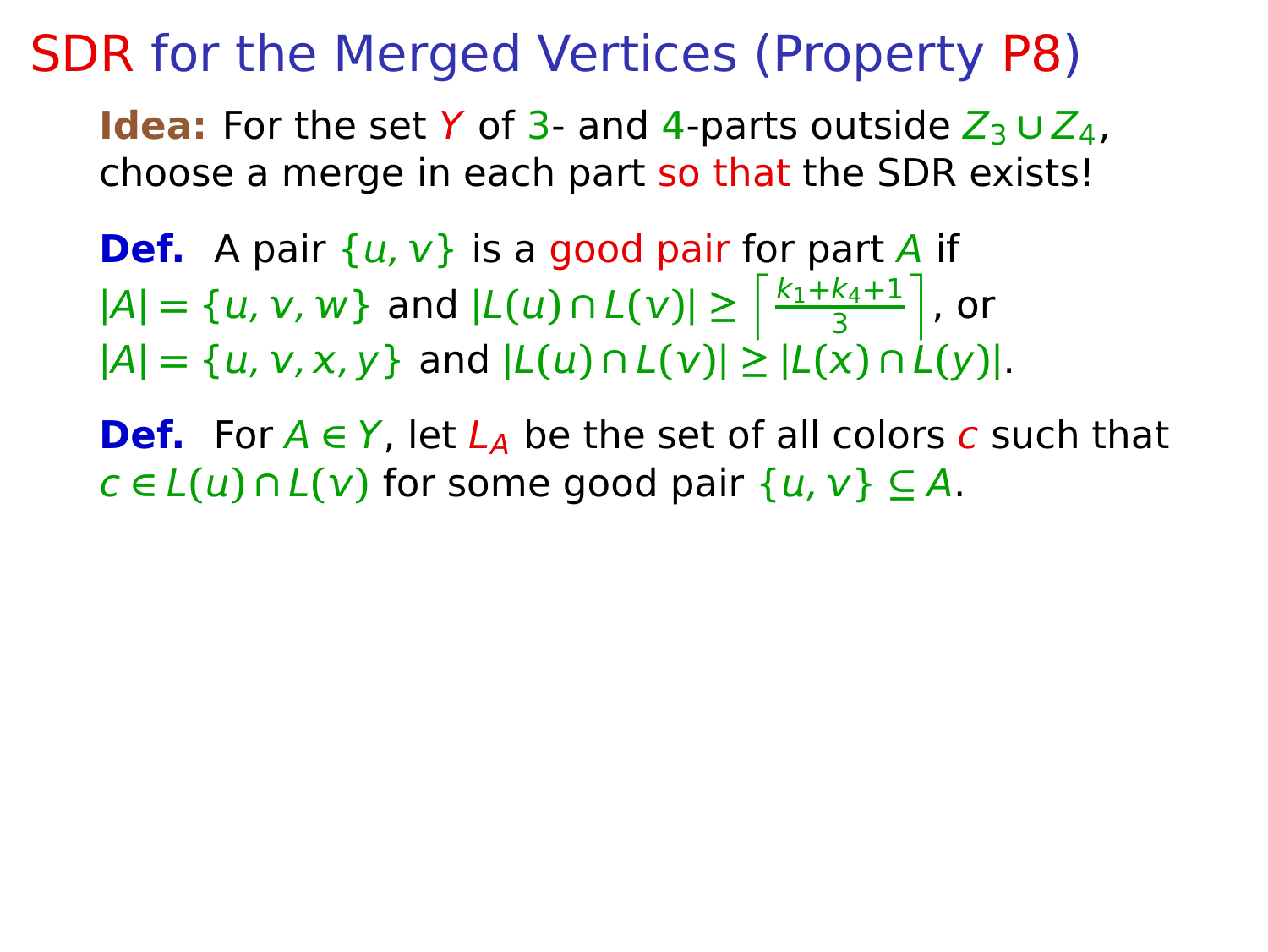- **Def.** A pair  $\{u, v\}$  is a good pair for part A if  $|A| = \{u, v, w\}$  and  $|L(u) \cap L(v)| \geq \frac{\left|\frac{k_1 + k_4 + 1}{3}\right|}{\frac{k_1 + k_4 + 1}{3}}$ 3  $\vert$ , or  $|A| = \{u, v, x, y\}$  and  $|L(u) \cap L(v)| \ge |L(x) \cap L(y)|$ .
- **Def.** For  $A \in Y$ , let  $L_A$  be the set of all colors c such that  $c \in L(u) \cap L(v)$  for some good pair  $\{u, v\} \subseteq A$ .
- **Lem.** If *A* ∈ *Y* and  $|A| = 3$ , then  $|L_A| \ge k_3 + \frac{k_1 + k_4}{3}$  $\frac{+k_4}{3}$ . **Lem.** If  $A \in Y$  and  $|A| = 4$ , then  $|L_A| \ge k_3 + k_4$ .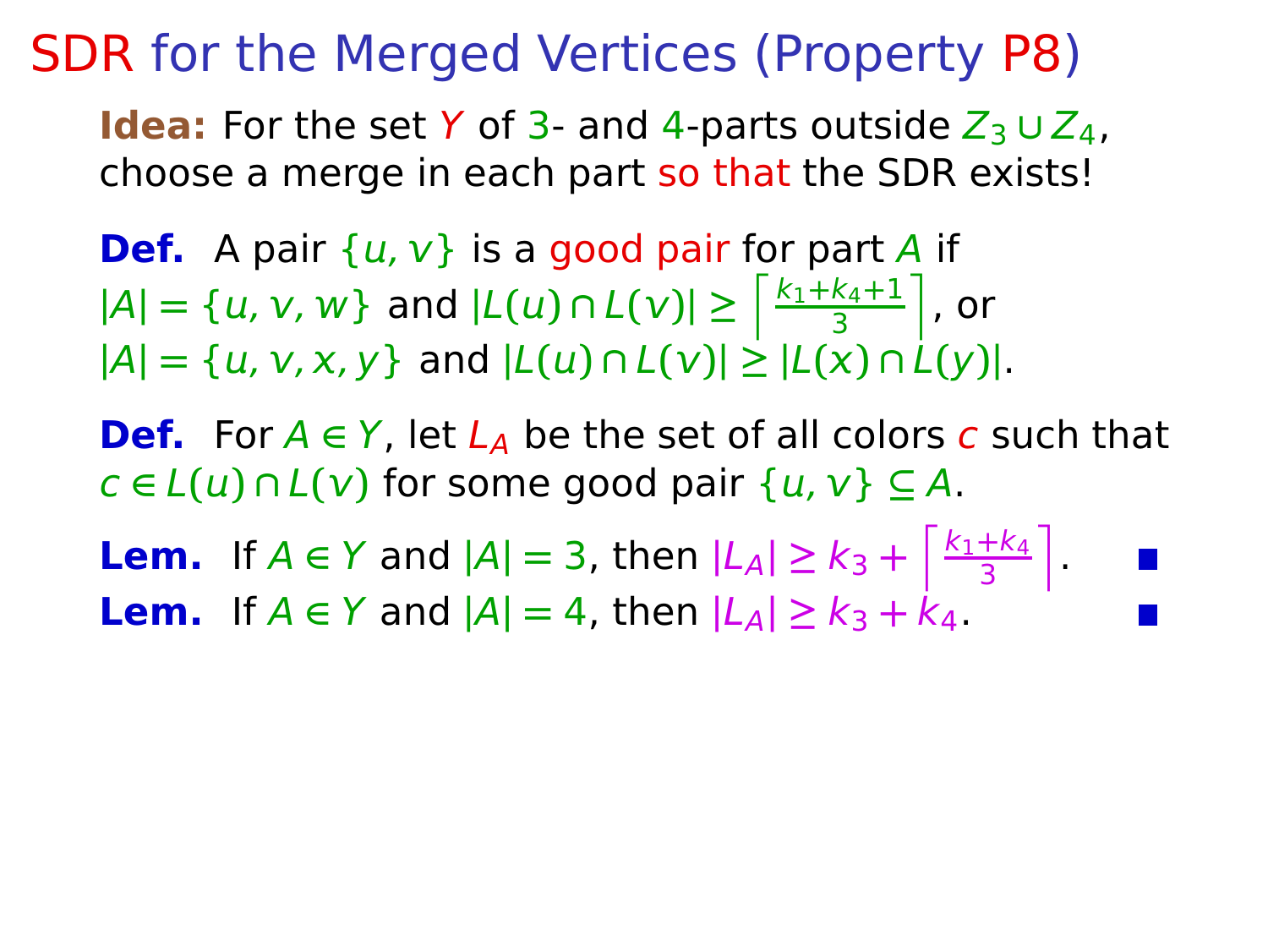- **Def.** A pair  $\{u, v\}$  is a good pair for part A if  $|A| = \{u, v, w\}$  and  $|L(u) \cap L(v)| \geq \frac{\left|\frac{k_1 + k_4 + 1}{3}\right|}{\frac{k_1 + k_4 + 1}{3}}$ 3  $\vert$ , or  $|A| = \{u, v, x, y\}$  and  $|L(u) \cap L(v)| \ge |L(x) \cap L(y)|$ .
- **Def.** For  $A \in Y$ , let  $L_A$  be the set of all colors c such that  $c \in L(u) \cap L(v)$  for some good pair  $\{u, v\} \subseteq A$ .
- **Lem.** If *A* ∈ *Y* and  $|A| = 3$ , then  $|L_A| \ge k_3 + \frac{k_1 + k_4}{3}$  $\frac{+k_4}{3}$ . **Lem.** If  $A \in Y$  and  $|A| = 4$ , then  $|L_A| \ge k_3 + k_4$ .
- **Lem.** There is an SDR for the family consisting of  $L_A$ for  $A \in Y$  and the lists of merged vertices in  $Z_3 \cup Z_4$ .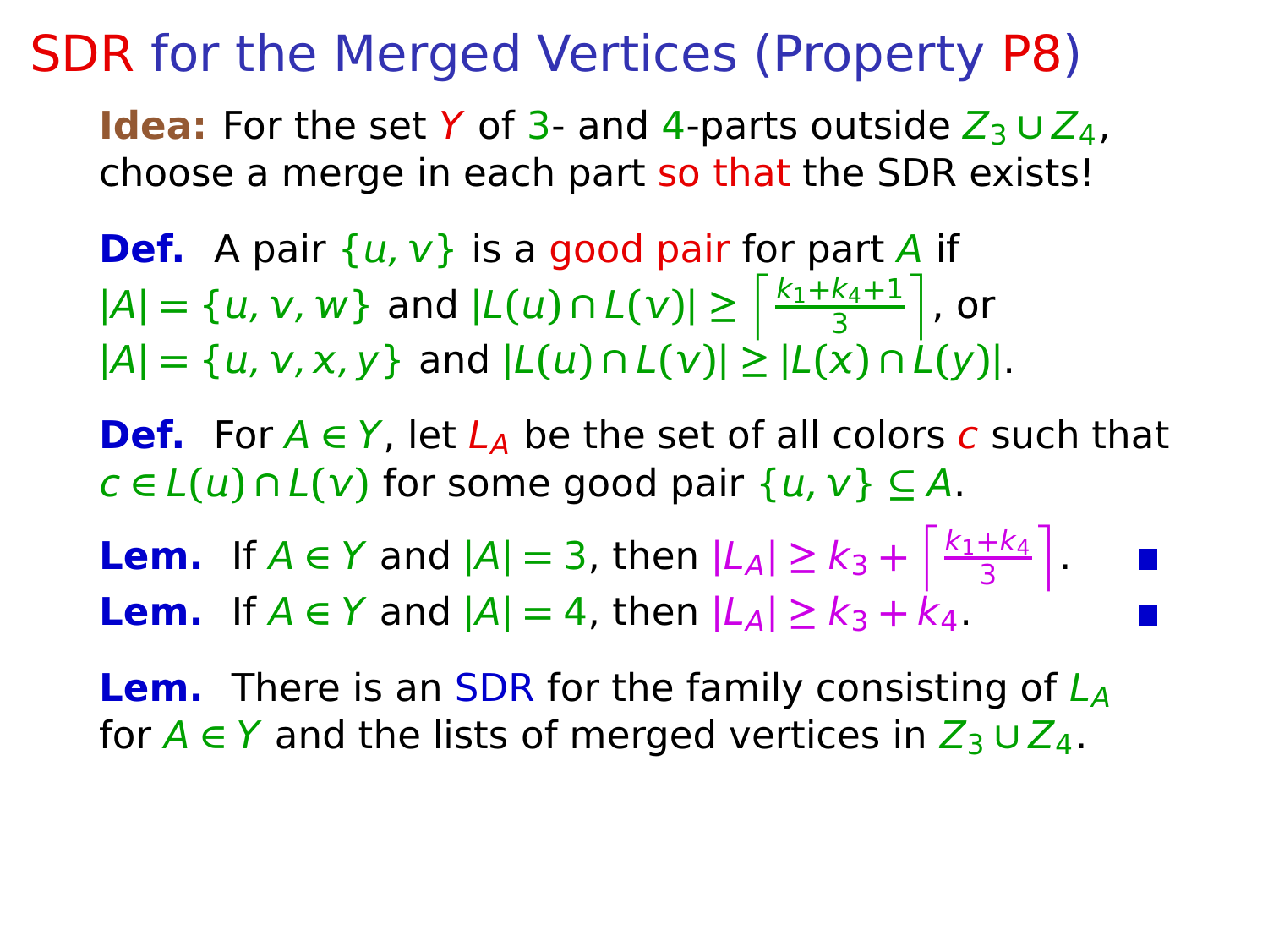**Idea:** For the set Y of 3- and 4-parts outside  $Z_3 \cup Z_4$ , choose a merge in each part so that the SDR exists!

- **Def.** A pair  $\{u, v\}$  is a good pair for part A if  $|A| = \{u, v, w\}$  and  $|L(u) \cap L(v)| \geq \frac{\left|\frac{k_1 + k_4 + 1}{3}\right|}{\frac{k_1 + k_4 + 1}{3}}$ 3  $\vert$ , or  $|A| = \{u, v, x, y\}$  and  $|L(u) \cap L(v)| \ge |L(x) \cap L(y)|$ .
- **Def.** For  $A \in Y$ , let  $L_A$  be the set of all colors c such that  $c \in L(u) \cap L(v)$  for some good pair  $\{u, v\} \subseteq A$ .
- **Lem.** If *A* ∈ *Y* and  $|A| = 3$ , then  $|L_A| \ge k_3 + \frac{k_1 + k_4}{3}$  $\frac{+k_4}{3}$ . **Lem.** If  $A \in Y$  and  $|A| = 4$ , then  $|L_A| \ge k_3 + k_4$ .

**Lem.** There is an SDR for the family consisting of  $L_A$ for  $A \in Y$  and the lists of merged vertices in  $Z_3 \cup Z_4$ . **Pf.**  $|S| \leq k_3 + k_4 + |Z_4|$ . Restrict S to ensure  $|L(S)| \geq |S|$ .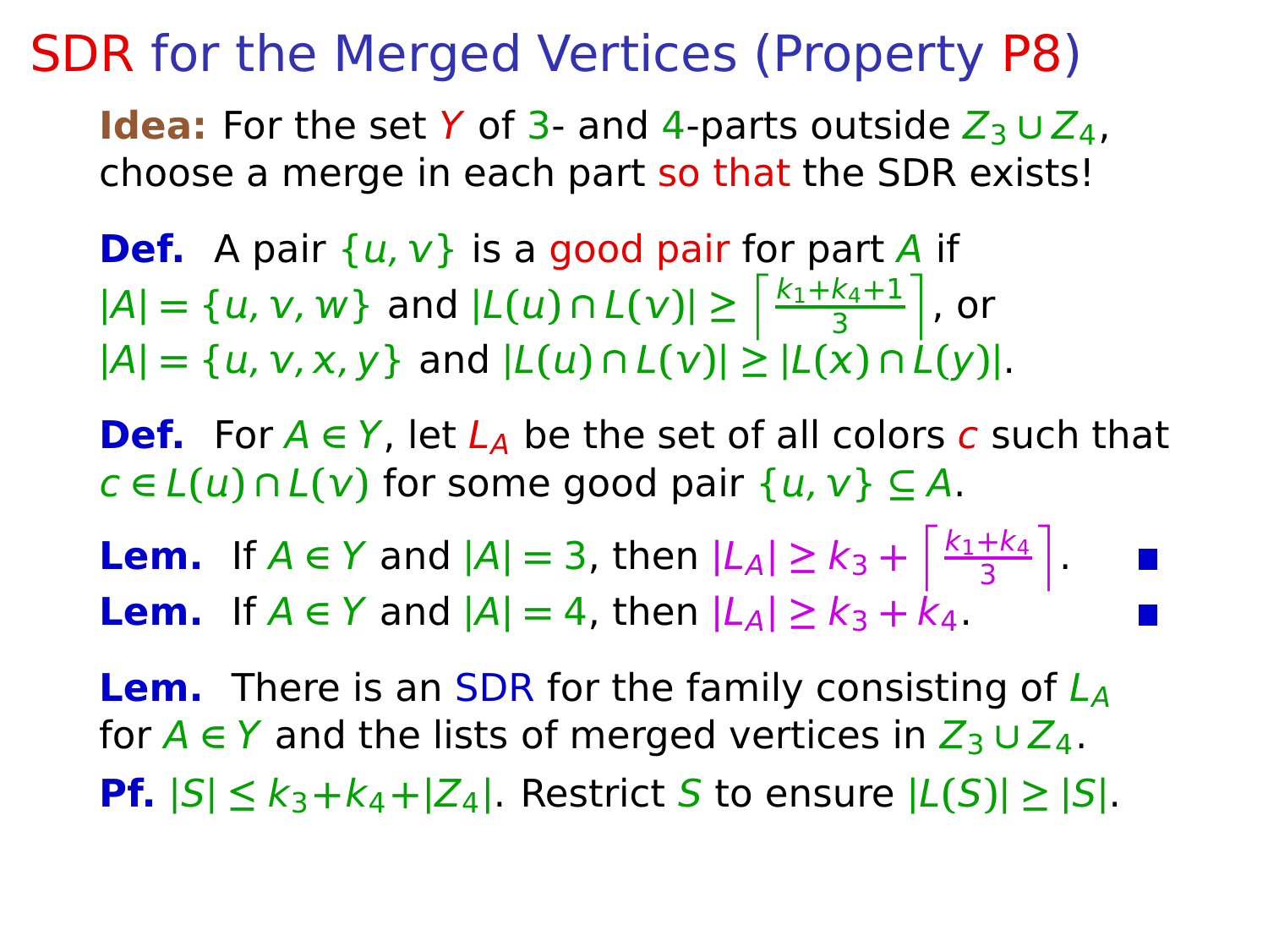**Idea:** For the set Y of 3- and 4-parts outside  $Z_3 \cup Z_4$ , choose a merge in each part so that the SDR exists!

- **Def.** A pair  $\{u, v\}$  is a good pair for part A if  $|A| = \{u, v, w\}$  and  $|L(u) \cap L(v)| \geq \frac{\left|\frac{k_1 + k_4 + 1}{3}\right|}{\frac{k_1 + k_4 + 1}{3}}$ 3  $\vert$ , or  $|A| = \{u, v, x, y\}$  and  $|L(u) \cap L(v)| \ge |L(x) \cap L(y)|$ .
- **Def.** For  $A \in Y$ , let  $L_A$  be the set of all colors c such that  $c \in L(u) \cap L(v)$  for some good pair  $\{u, v\} \subseteq A$ .
- **Lem.** If *A* ∈ *Y* and  $|A| = 3$ , then  $|L_A| \ge k_3 + \frac{k_1 + k_4}{3}$  $\frac{+k_4}{3}$ . **Lem.** If  $A \in Y$  and  $|A| = 4$ , then  $|L_A| \ge k_3 + k_4$ .

**Lem.** There is an SDR for the family consisting of  $L_A$ for  $A \in Y$  and the lists of merged vertices in  $Z_3 \cup Z_4$ .

**Pf.**  $|S| \leq k_3 + k_4 + |Z_4|$ . Restrict S to ensure  $|L(S)| \geq |S|$ . If S has two for A, then  $A \in Z_4$ ;  $(P7) \Rightarrow |L(S)| \geq k + k_4 \geq |S|$ .